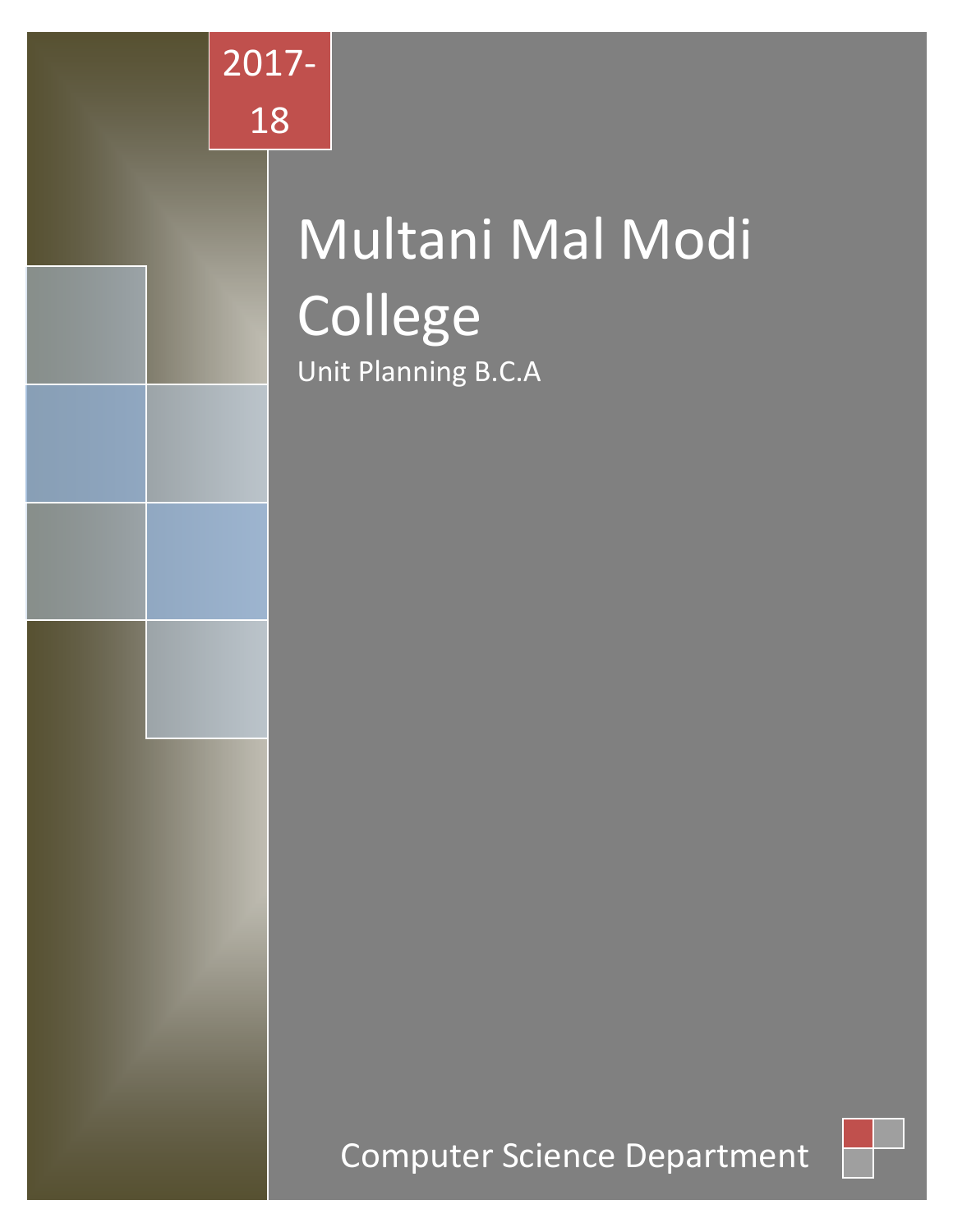|                |                                              |                  | UNIT PLANNING(SESSION 2017-18         |                              |  |  |
|----------------|----------------------------------------------|------------------|---------------------------------------|------------------------------|--|--|
|                | MULTANI MAL MODI COLLEGE, PATIALA            |                  |                                       |                              |  |  |
|                | <b>UNIT PLAN</b>                             |                  |                                       |                              |  |  |
|                |                                              |                  | <b>Class – BCA I (Semester I)</b>     |                              |  |  |
|                | <b>Subject: English Communication Skills</b> |                  |                                       | <b>Subject Code:</b>         |  |  |
|                | <b>Subject Teacher: Session: 2017-18</b>     |                  |                                       |                              |  |  |
|                |                                              |                  |                                       |                              |  |  |
|                |                                              |                  |                                       |                              |  |  |
|                |                                              |                  |                                       |                              |  |  |
| S.No.          | <b>Syllabus/Topics</b>                       | <b>Reference</b> | <b>Mode of</b><br><b>Transactions</b> | <b>Additional Resources*</b> |  |  |
|                |                                              |                  |                                       |                              |  |  |
|                |                                              |                  | <b>August 2017</b>                    |                              |  |  |
| 1.             | Comprehension                                | W. Standard      | Lecture,                              |                              |  |  |
|                |                                              | Allen:           | Discussion                            |                              |  |  |
|                |                                              | Living           | Method,                               |                              |  |  |
|                |                                              | English          |                                       |                              |  |  |
|                |                                              | <b>Structure</b> |                                       |                              |  |  |
|                |                                              | (Orient          |                                       |                              |  |  |
|                |                                              | Longman)         |                                       |                              |  |  |
| 2.             | <b>Change the Number</b>                     |                  |                                       |                              |  |  |
|                |                                              |                  |                                       |                              |  |  |
|                |                                              |                  |                                       |                              |  |  |
|                |                                              |                  |                                       |                              |  |  |
| 3.             | Change the Gender                            |                  |                                       |                              |  |  |
|                |                                              |                  |                                       |                              |  |  |
|                |                                              |                  |                                       |                              |  |  |
| 4.             | Words commonly mis-                          | Wilford D.       | Deductive                             |                              |  |  |
|                |                                              | <b>Best: The</b> | Method,                               |                              |  |  |
|                | spelt                                        | Student's        | Interactive                           |                              |  |  |
|                |                                              | Companion        | Method,                               |                              |  |  |
|                |                                              | (Rupa)           | Worksheets                            |                              |  |  |
|                |                                              |                  |                                       |                              |  |  |
|                |                                              |                  |                                       |                              |  |  |
|                |                                              |                  |                                       |                              |  |  |
|                |                                              |                  |                                       |                              |  |  |
|                |                                              |                  |                                       |                              |  |  |
|                |                                              |                  |                                       |                              |  |  |
|                |                                              |                  |                                       |                              |  |  |
| September 2017 |                                              |                  |                                       |                              |  |  |
| 5.             | Antonyms                                     | Wilford D.       | Lecture,                              |                              |  |  |
|                | Synonyms                                     | <b>Best: The</b> | Discussion                            |                              |  |  |
|                |                                              | Student's        | Method,                               |                              |  |  |
|                |                                              | Companion        |                                       |                              |  |  |
|                |                                              | (Rupa)           |                                       |                              |  |  |
|                |                                              |                  |                                       |                              |  |  |
|                |                                              |                  |                                       |                              |  |  |
| 6.             | Fill up using correct                        |                  |                                       |                              |  |  |
|                | determinant                                  |                  |                                       |                              |  |  |
|                |                                              |                  |                                       |                              |  |  |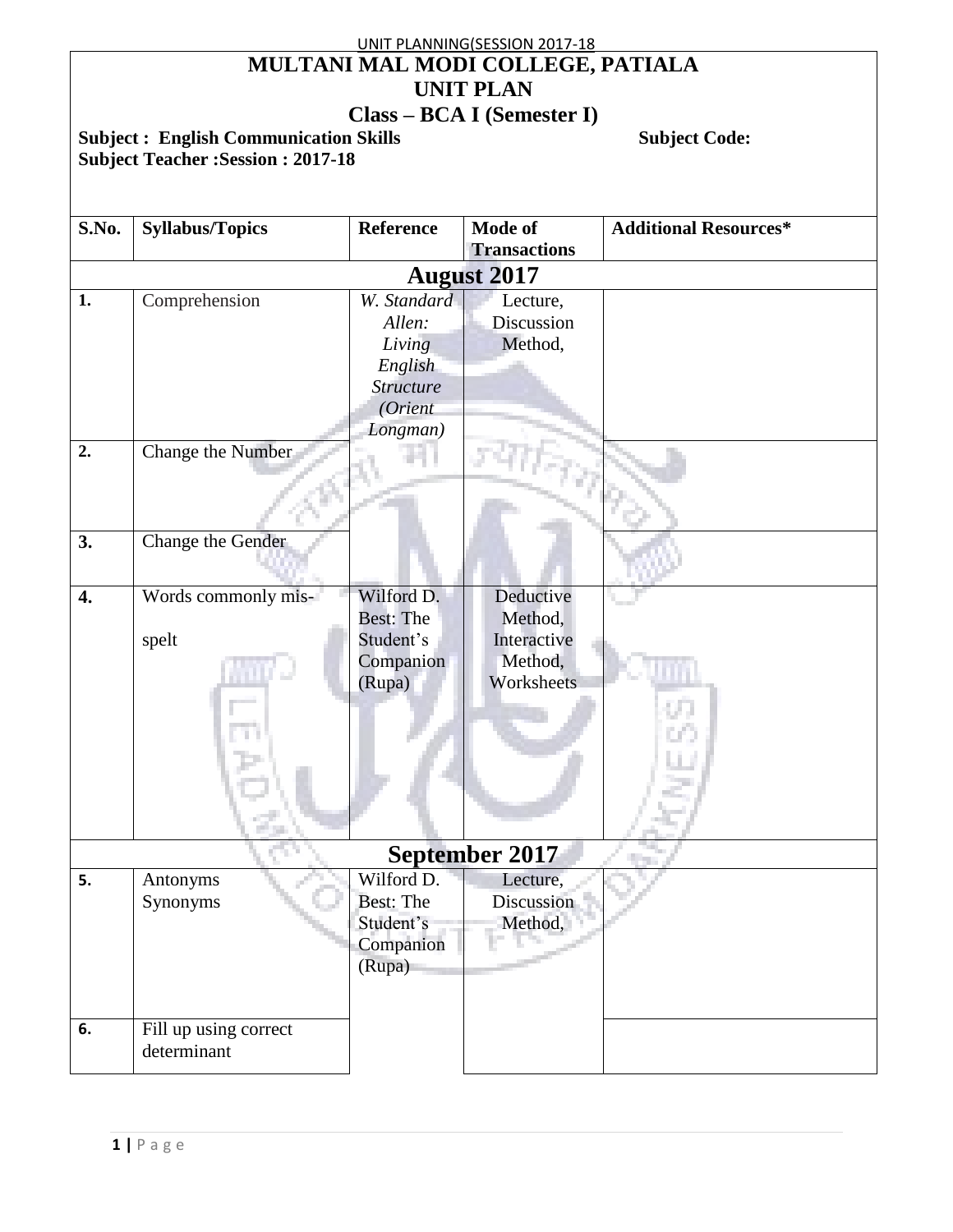| 7.<br>8. | Filling up the correct form<br>types of the tense in the<br>sentence: present/ past<br>/future tense with<br>simple/continuous/perfect/<br>perfect continuous forms<br>a) Reordering word<br>groups in the sentence to |                  |
|----------|------------------------------------------------------------------------------------------------------------------------------------------------------------------------------------------------------------------------|------------------|
|          | make a meaning full<br>sentence.                                                                                                                                                                                       |                  |
|          | b) Translating a                                                                                                                                                                                                       |                  |
|          | paragraph from                                                                                                                                                                                                         |                  |
|          | Punjabi/Hindi to English.                                                                                                                                                                                              |                  |
|          |                                                                                                                                                                                                                        | October 2017     |
| 9.       | Identify various types of                                                                                                                                                                                              | Wilford D.       |
|          | clauses and phrases in the                                                                                                                                                                                             | <b>Best: The</b> |
|          | sentence: finite and non-                                                                                                                                                                                              | Student's        |
|          | finite subordinate clauses:                                                                                                                                                                                            | Companion        |
|          | noun clauses and phrases,                                                                                                                                                                                              | (Rupa)           |
|          | adjective clauses and                                                                                                                                                                                                  |                  |
|          | phrases, adverb clauses                                                                                                                                                                                                |                  |
|          | and phrases                                                                                                                                                                                                            |                  |
| 10.      | Conversion among<br>various types of                                                                                                                                                                                   |                  |
|          | sentences: affirmative,                                                                                                                                                                                                |                  |
|          | interrogative sentences,                                                                                                                                                                                               |                  |
|          | negation, exclamations                                                                                                                                                                                                 |                  |
| 11.      | Write meaning of given                                                                                                                                                                                                 |                  |
|          | word and using in the                                                                                                                                                                                                  |                  |
|          | sentence                                                                                                                                                                                                               |                  |
|          |                                                                                                                                                                                                                        | November 2017    |
|          |                                                                                                                                                                                                                        |                  |
| 12.      | a) Composition on a given                                                                                                                                                                                              | Wilford D.       |
|          | topic/title based on any                                                                                                                                                                                               | <b>Best: The</b> |
|          | current social,                                                                                                                                                                                                        | Student's        |
|          | environment, health                                                                                                                                                                                                    | Companion        |
|          | issues.<br>b) Formal Letter Writing                                                                                                                                                                                    | (Rupa)           |
|          | (invitation,                                                                                                                                                                                                           |                  |
|          | accepting/rejecting an                                                                                                                                                                                                 |                  |
|          | invitation, apology,                                                                                                                                                                                                   |                  |
|          | welcome,                                                                                                                                                                                                               |                  |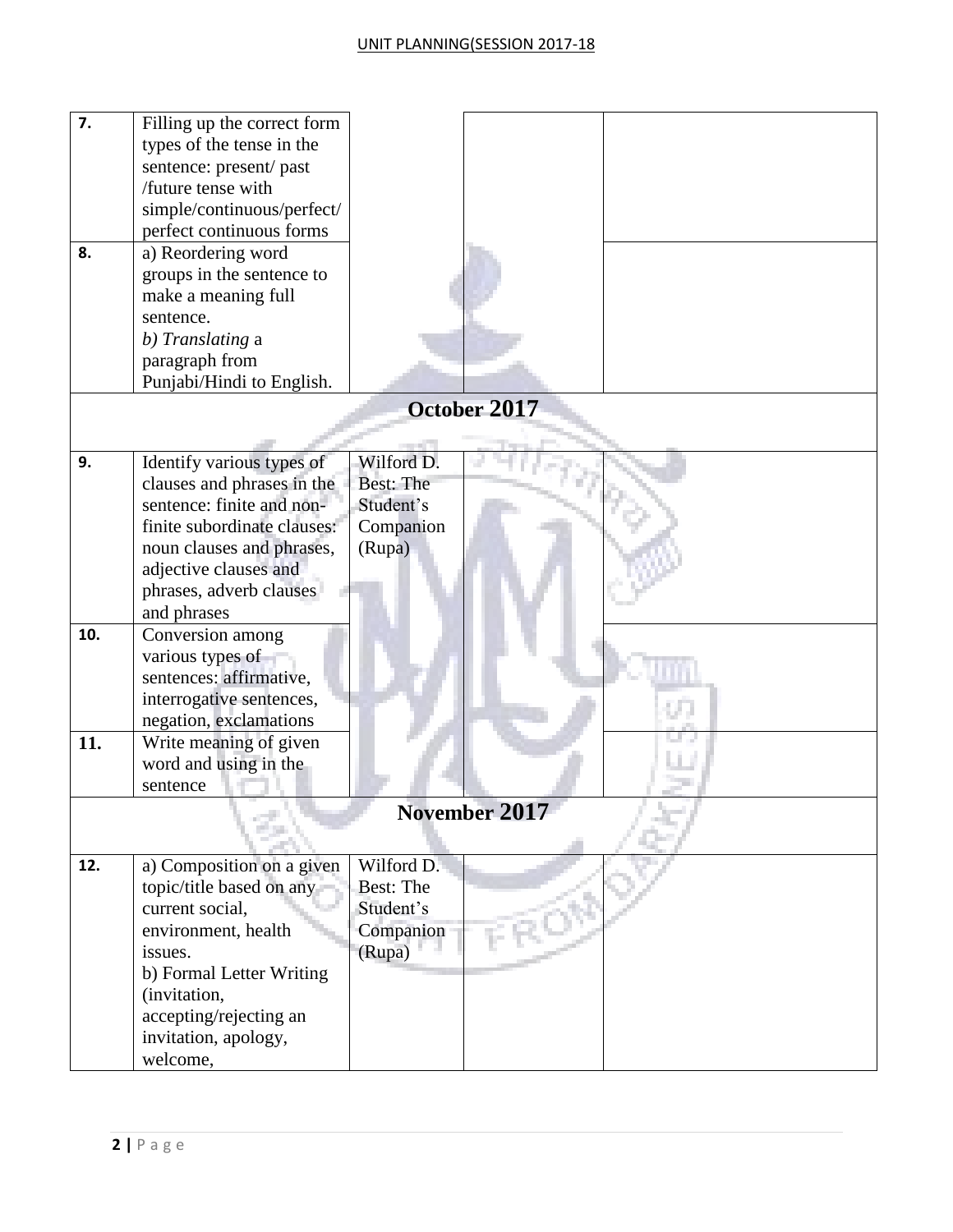### **BCA-I SEMESTER-Ist**

### **Paper: BCA-113**

### **Subject: Fundamentals of Information Technology**

**Max Marks: 75 Maximum Time: 3 Hrs.**

### **TILLMST-I Computer Fundamentals:** Block diagram of a computer, characteristics of computers and generations of computers. Categories of Computers - Supercomputer, mainframe computer, network server, Workstation, Desktop computers, notebook computer, Tablet PC, handheld PC, smart phone. **Input Devices:** Keyboard, Mouse, Joy tick, Track Ball, Touch Screen, Light Pen, Digitizer, Scanners, Speech Recognition Devices, Optical Recognition devices – OMR, OBR, OCR **Output Devices:** Monitors, Impact Printers - Dot matrix, Character and Line printer, Non Impact Printers – DeskJet and Laser printers, Plotter. **Assignment-**1 **Memories:** Memory Hierarchy, Primary Memory – RAM, ROM, Cache memory. Secondary Storage Devices - Hard Disk, Compact Disk, DVD, Flash memory. **Software:** Types of Software- System Software, Application Software, Firmware. Type of System Software: Operating Systems, Language Translators, Utility Programs, Communications Software. **Commonly Used Application Software**: Word Processor, Spreadsheet, Database, Education, Entertainment Software. **Computer Languages:** Machine language, assembly language, high level language, 4GL. **TILLMST-II Number System:** Non-positional and positional number systems, Base conversion, Concept of Bit and Byte, binary, decimal, hexadecimal, and octal systems, conversion from one system to the other. Binary Arithmetic: Addition, subtraction and multiplication, 1's complement, 2's complement, subtraction using 1's complement and 2's complement. **Computer Codes:** weighted and non-weighted code, BCD, EBCDIC, ASCII, Unicode. **Computer Network:** Network types, network topologies. **Assignment-**1 **Internet Related Concepts:** Internet, World Wide Web, Hypertext, Uniform Resource Locator, Web Browsers, IP Address, Domain Name, Internet Services Providers, Internet Security, Web Search Engine, Net Surfing, web portal, Wiki, Blog. **Advanced Trends in IT :** Mobile Internet, GPS, 3G, 4G, Wi-Fi, Bluetooth, Cloud Technology, Virtual LAN Technology, Firewall, E-Commerce, M-Commerce, Nanotechnology, Virtual Reality, BPO and KPO, Online shopping, Social Media - YouTube, FaceBook, Linkedin, Twitter, Google+. **TILLFINAL EXAM Applications of IT:** IT in Business and Industry, IT in Education & training, IT in Science and Technology, IT and Entertainment, Current Trends in IT Application - AI, Virtual Reports, voice recognition, Robots, Multimedia Technology.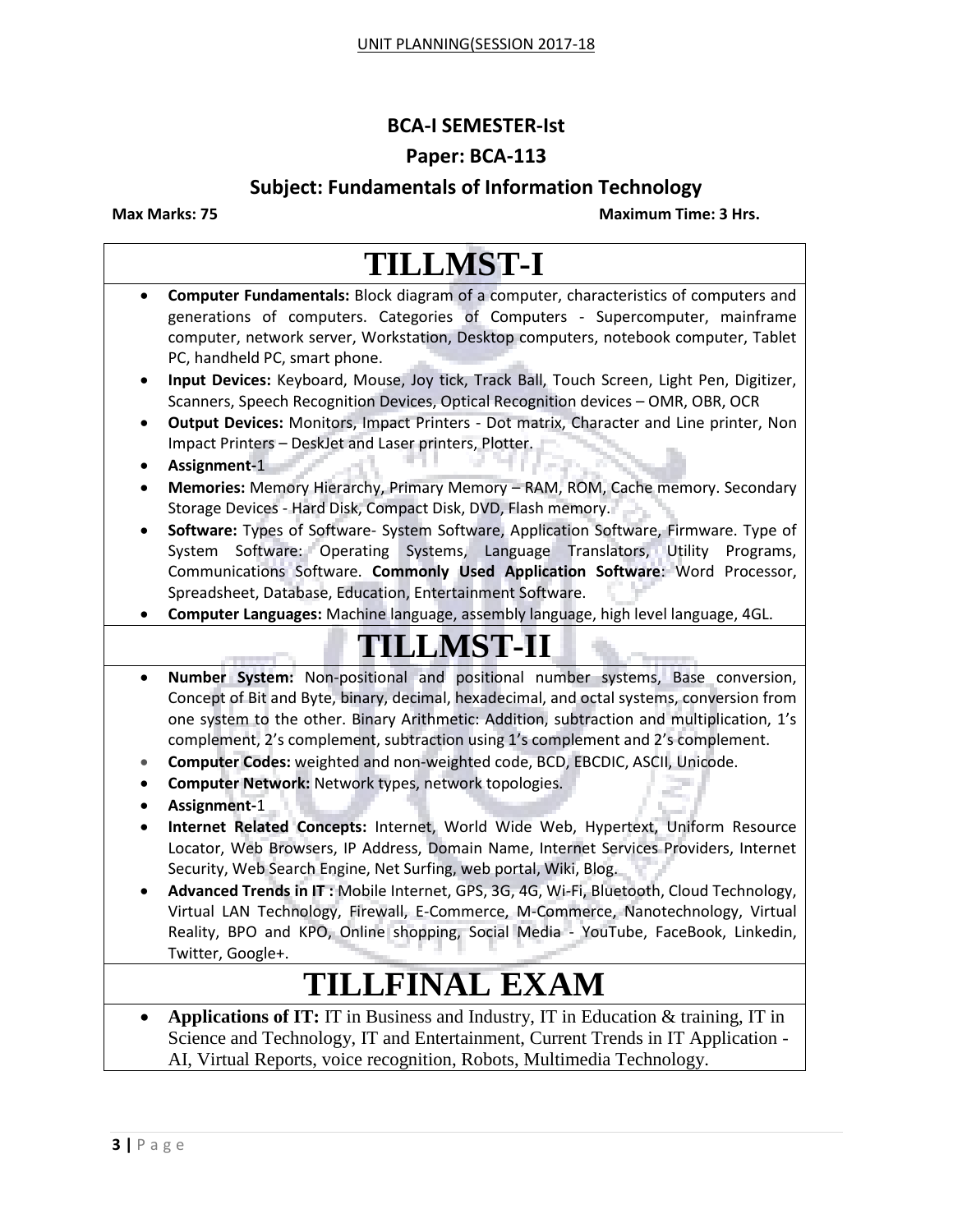| <b>Mode of Assessment</b> |                         |                                      |  |  |
|---------------------------|-------------------------|--------------------------------------|--|--|
| Sr. No.                   | <b>Component</b>        | Weightage                            |  |  |
|                           | Mid Semester Test (MST) | $\overline{40\%}$ (Average of 2 MST) |  |  |
|                           | Written Assignments     | 40%                                  |  |  |
|                           | Attendance              | 20%                                  |  |  |

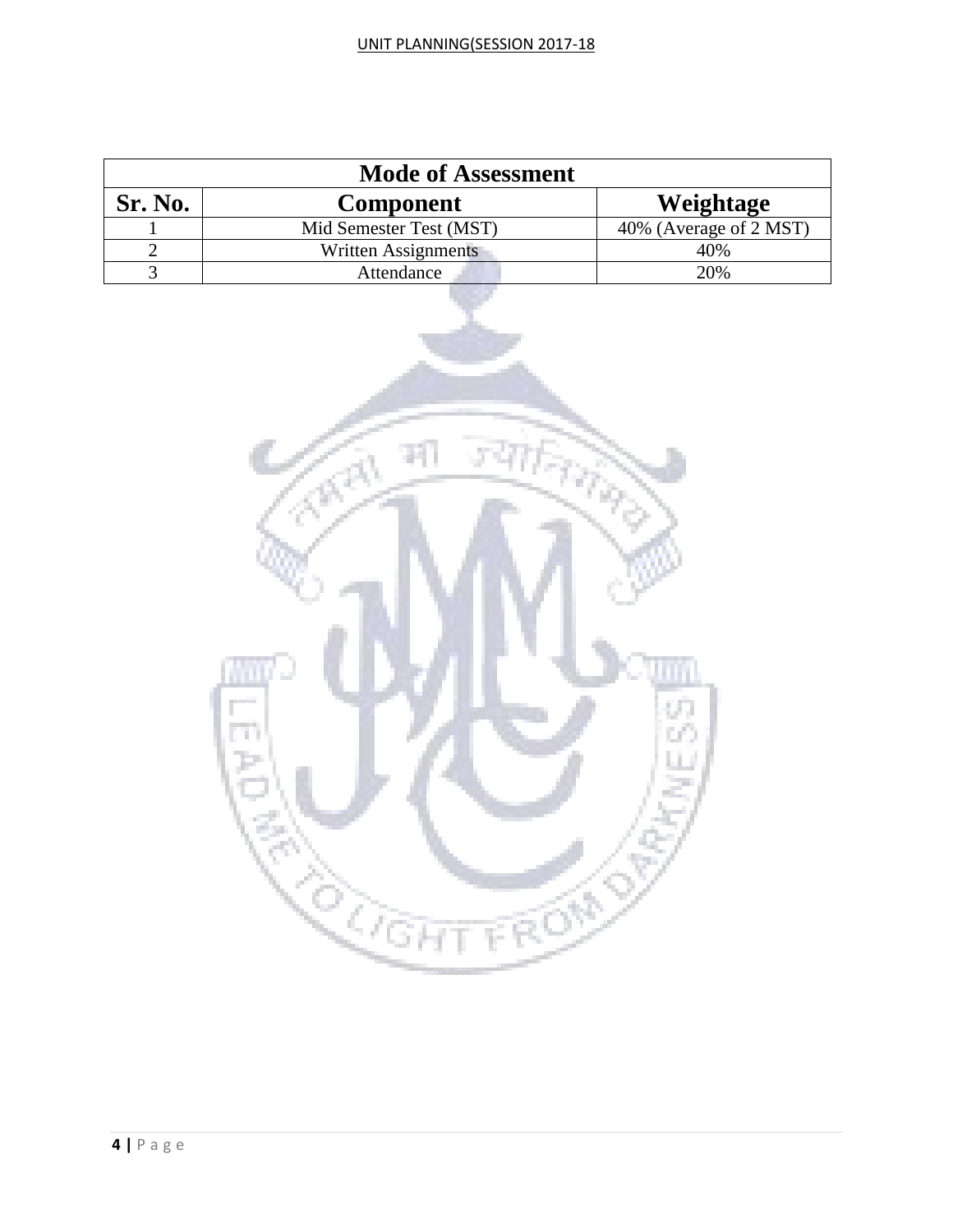### **Paper: BCA-114**

### **Programming Fundamentals using C**

| <b>TILLMST-I</b>                                                                                                                                                                                              |  |  |  |
|---------------------------------------------------------------------------------------------------------------------------------------------------------------------------------------------------------------|--|--|--|
| Programming Process: Problem definition, Algorithm development, Flowchart, Coding,<br>$\bullet$<br>Compilation and debugging.                                                                                 |  |  |  |
| Basic structure of C program: History of C, Structure of a C program, Character set,<br>Identifiers and keywords, constants, variables, data types.                                                           |  |  |  |
| Operators and expressions: Arithmetic, Unary, Logical, Relational operators, assignment<br>operators, Conditional operators, Hierarchy of operations type conversion.                                         |  |  |  |
| Control statements: branching statements (if, if else, switch), loop statements (for, while<br>and do-while), jump statements (break, continue, goto), nested control structures.<br>Assignment-1             |  |  |  |
| Functions: Library functions and user defined functions, prototype, definition and call,<br>formal and actual arguments, local and global variables, methods of parameter passing to<br>functions, recursion. |  |  |  |
| I/O functions: formatted & unformatted console I/O functions<br>Storage Classes: automatic, external, static and register variables.                                                                          |  |  |  |
| <b>TILLMST-II</b>                                                                                                                                                                                             |  |  |  |
| Arrays: - One dimensional and two-dimensional arrays Declaration, initialization, reading<br>values into an array,                                                                                            |  |  |  |
| displaying array contents Strings: input/output of strings, string handling functions<br>(strlen, strcpy, strcmp, strcat&strrev), table of strings.<br><b>Assignment-2</b>                                    |  |  |  |
| Structures and unions: using structures and unions, comparison of structure with arrays<br>and union.                                                                                                         |  |  |  |
| Pointers: pointer data type, pointer declaration, initialization, accessing values using<br>pointers, pointers and arrays.                                                                                    |  |  |  |
| <b>TILLFINAL EXAM</b>                                                                                                                                                                                         |  |  |  |
| Introduction to Files in C: opening and closing files. Basic I/O operation on files.<br>$\bullet$                                                                                                             |  |  |  |
|                                                                                                                                                                                                               |  |  |  |

| <b>Mode of Assessment</b> |                         |                        |  |  |
|---------------------------|-------------------------|------------------------|--|--|
| <b>Sr. No.</b>            | <b>Component</b>        | Weightage              |  |  |
|                           | Mid Semester Test (MST) | 40% (Average of 2 MST) |  |  |
|                           | Written Assignments     | 40%                    |  |  |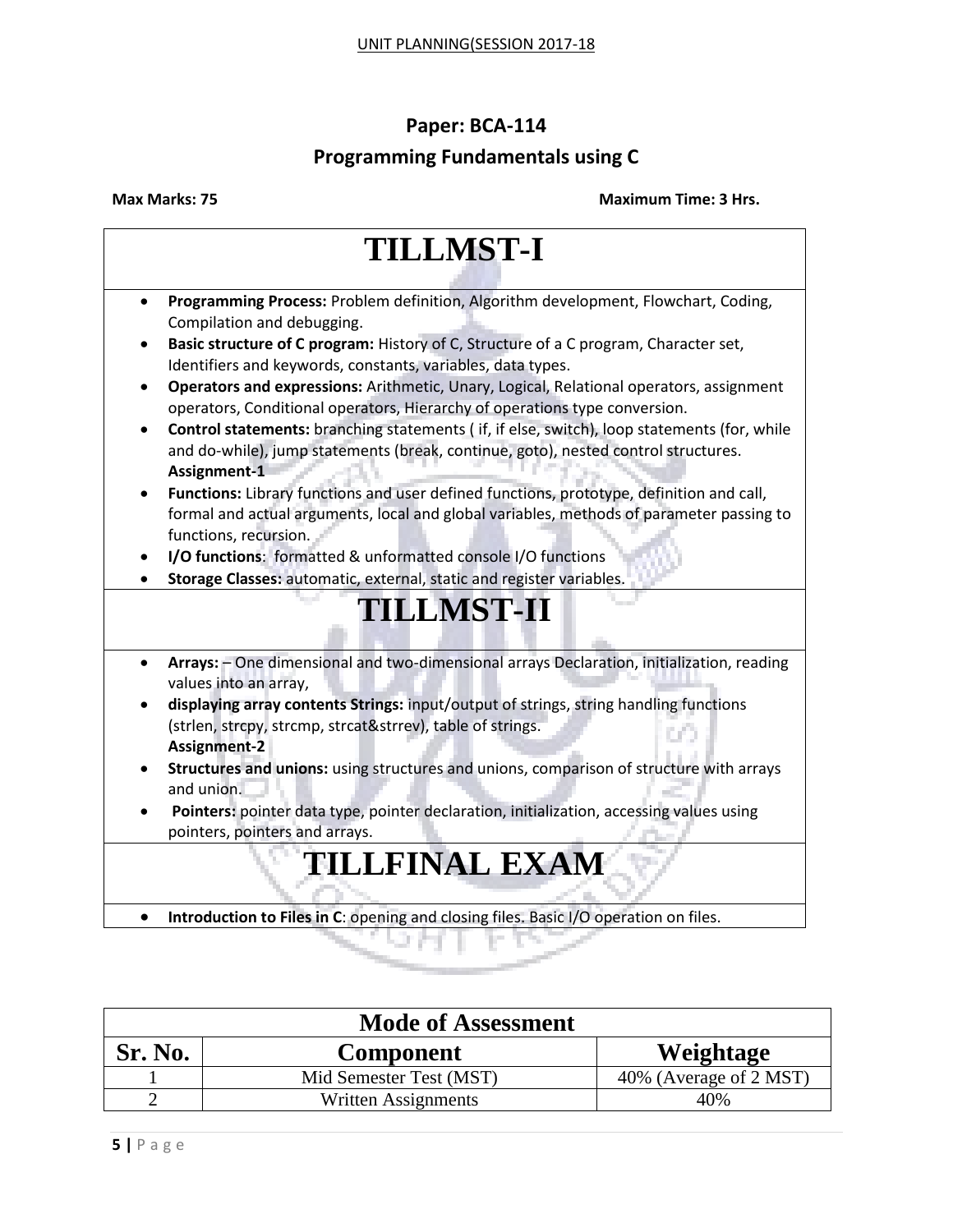### UNIT PLANNING(SESSION 2017-18

| . | 10 <sub>o</sub><br>.<br>$\sim$ |
|---|--------------------------------|

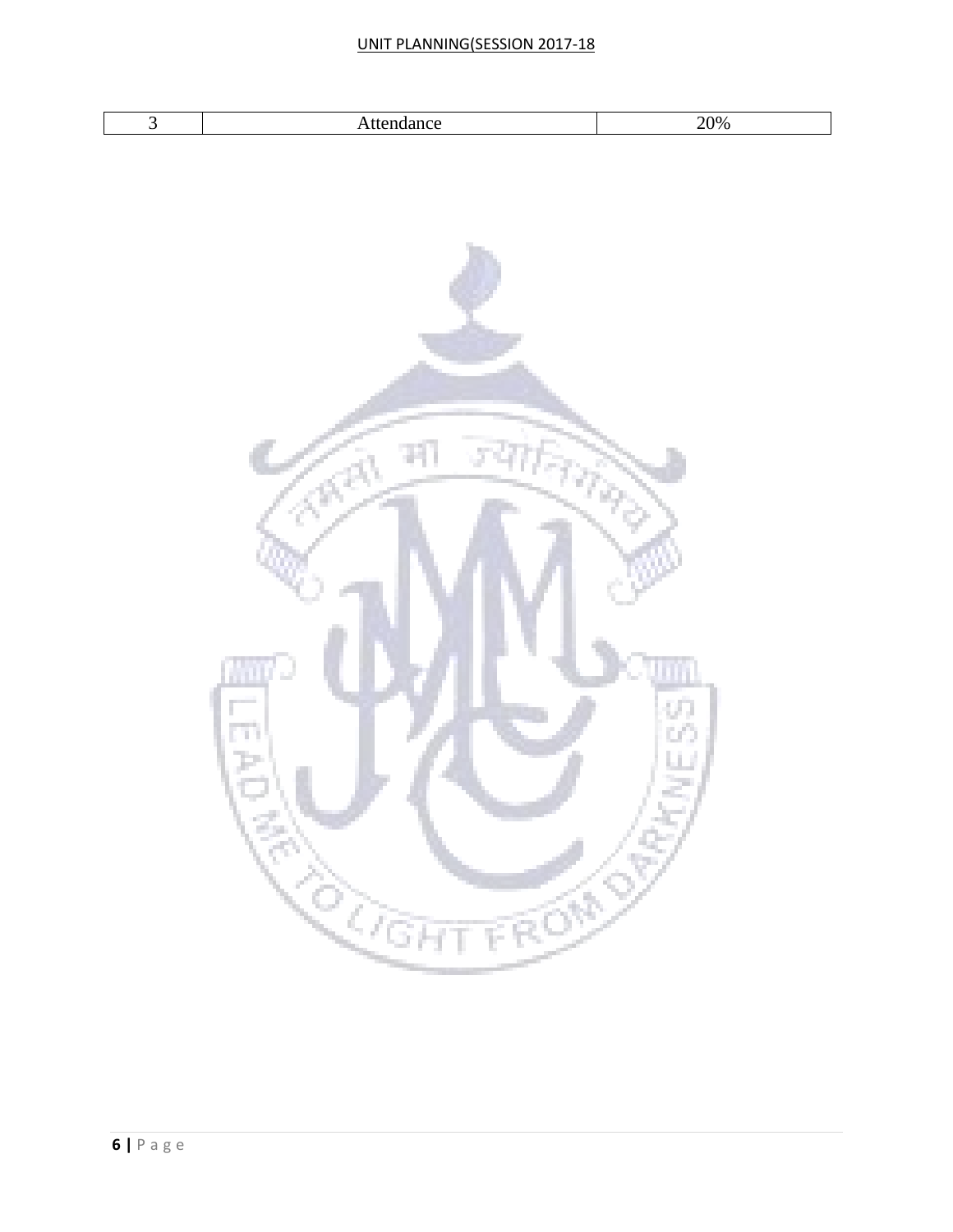| UNIT PLANNING(SESSION 2017-18                                                                                    |                                                                                                                                                |                                                                        |                                                              |                              |  |  |  |
|------------------------------------------------------------------------------------------------------------------|------------------------------------------------------------------------------------------------------------------------------------------------|------------------------------------------------------------------------|--------------------------------------------------------------|------------------------------|--|--|--|
| MULTANI MAL MODI COLLEGE, PATIALA                                                                                |                                                                                                                                                |                                                                        |                                                              |                              |  |  |  |
|                                                                                                                  |                                                                                                                                                |                                                                        | <b>UNIT PLAN</b>                                             |                              |  |  |  |
| Class – BCA I (Semester II)                                                                                      |                                                                                                                                                |                                                                        |                                                              |                              |  |  |  |
| <b>Subject: English Communication Skills</b><br><b>Subject Code:</b><br><b>Subject Teacher: Session: 2017-18</b> |                                                                                                                                                |                                                                        |                                                              |                              |  |  |  |
| S.No.                                                                                                            | <b>Syllabus/Topics</b>                                                                                                                         | <b>Reference</b>                                                       | Mode of<br><b>Transactions</b>                               | <b>Additional Resources*</b> |  |  |  |
|                                                                                                                  |                                                                                                                                                |                                                                        | <b>February 2018</b>                                         |                              |  |  |  |
| 1.                                                                                                               | Comprehension                                                                                                                                  | W. Standard<br>Allen: Living<br>English<br><b>Structure</b><br>(Orient | Lecture,<br>Discussion<br>Method,                            |                              |  |  |  |
| $\overline{2}$ .                                                                                                 | Fill up using correct<br>form of verb                                                                                                          | Longman)                                                               |                                                              |                              |  |  |  |
| 3.                                                                                                               | Usage of the adverb,<br>adjective etc.                                                                                                         |                                                                        |                                                              |                              |  |  |  |
| 4.                                                                                                               | Write Antonym of the<br>given word and use both<br>the given word and its<br>antonym in the single<br>sentence clarifying<br>meaning and usage | Wilford D.<br><b>Best: The</b><br>Student's<br>Companion<br>(Rupa)     | Deductive<br>Method,<br>Interactive<br>Method,<br>Worksheets |                              |  |  |  |
|                                                                                                                  |                                                                                                                                                |                                                                        | <b>March 2018</b>                                            |                              |  |  |  |
| 5.                                                                                                               | Give different meanings<br>to Synonyms and use<br>them in sentences                                                                            | Wilford D.<br><b>Best: The</b><br>Student's<br>Companion<br>(Rupa)     | Lecture,<br>Discussion<br>Method,                            |                              |  |  |  |
| 6.                                                                                                               | Give meaning and make<br>sentences for idioms                                                                                                  |                                                                        |                                                              |                              |  |  |  |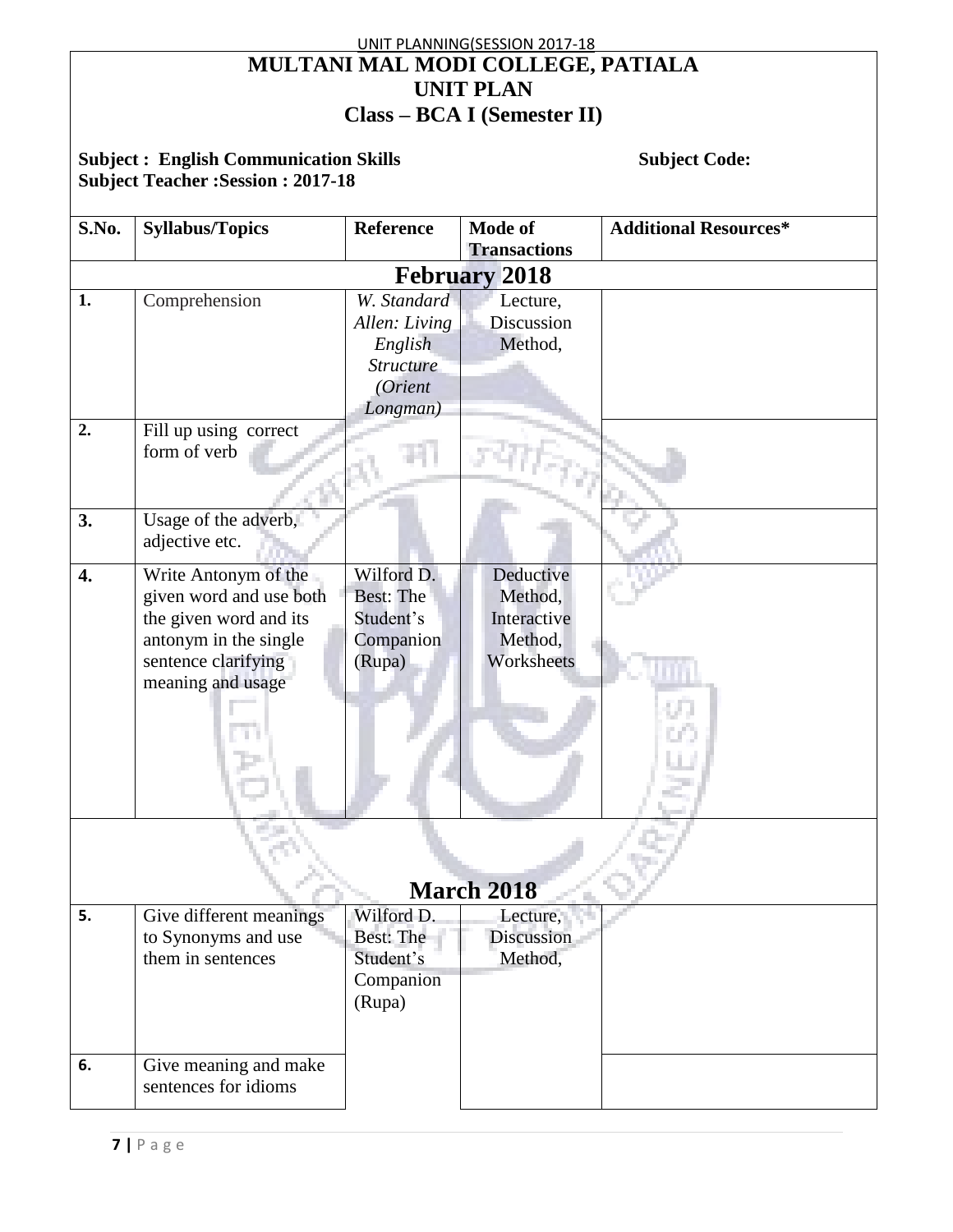| 7.<br>8. | Conversion among<br>various types of the<br>tenses in the sentence:<br>present/past/future tense<br>with<br>simple/continuous/perfect<br>forms<br>a) Conversion between<br>Direct/Indirect speech<br>b) Conversion between<br>active/passive voice |                                                                    |            |  |
|----------|----------------------------------------------------------------------------------------------------------------------------------------------------------------------------------------------------------------------------------------------------|--------------------------------------------------------------------|------------|--|
|          |                                                                                                                                                                                                                                                    |                                                                    | April 2018 |  |
| 9.       | Conversion among<br>various types of<br>sentences: affirmative,<br>interrogative sentences,<br>negation, exclamations                                                                                                                              | Wilford D.<br><b>Best: The</b><br>Student's<br>Companion<br>(Rupa) |            |  |
| 10.      | Composition on a given<br>topic/title based on any<br>current social,<br>environment, health<br>issues.                                                                                                                                            |                                                                    |            |  |
| 11.      | Formal Letter Writing<br>(Applying for a job,<br>making a complaint,<br>asking for information)                                                                                                                                                    |                                                                    |            |  |
| 12.      | Translating a paragraph<br>from Punjabi/Hindi to<br>English (50-75 words)                                                                                                                                                                          | Wilford D.<br><b>Best: The</b><br>Student's<br>Companion<br>(Rupa) |            |  |
|          |                                                                                                                                                                                                                                                    | $\mathcal{Q}$ ेंबान                                                | FROM       |  |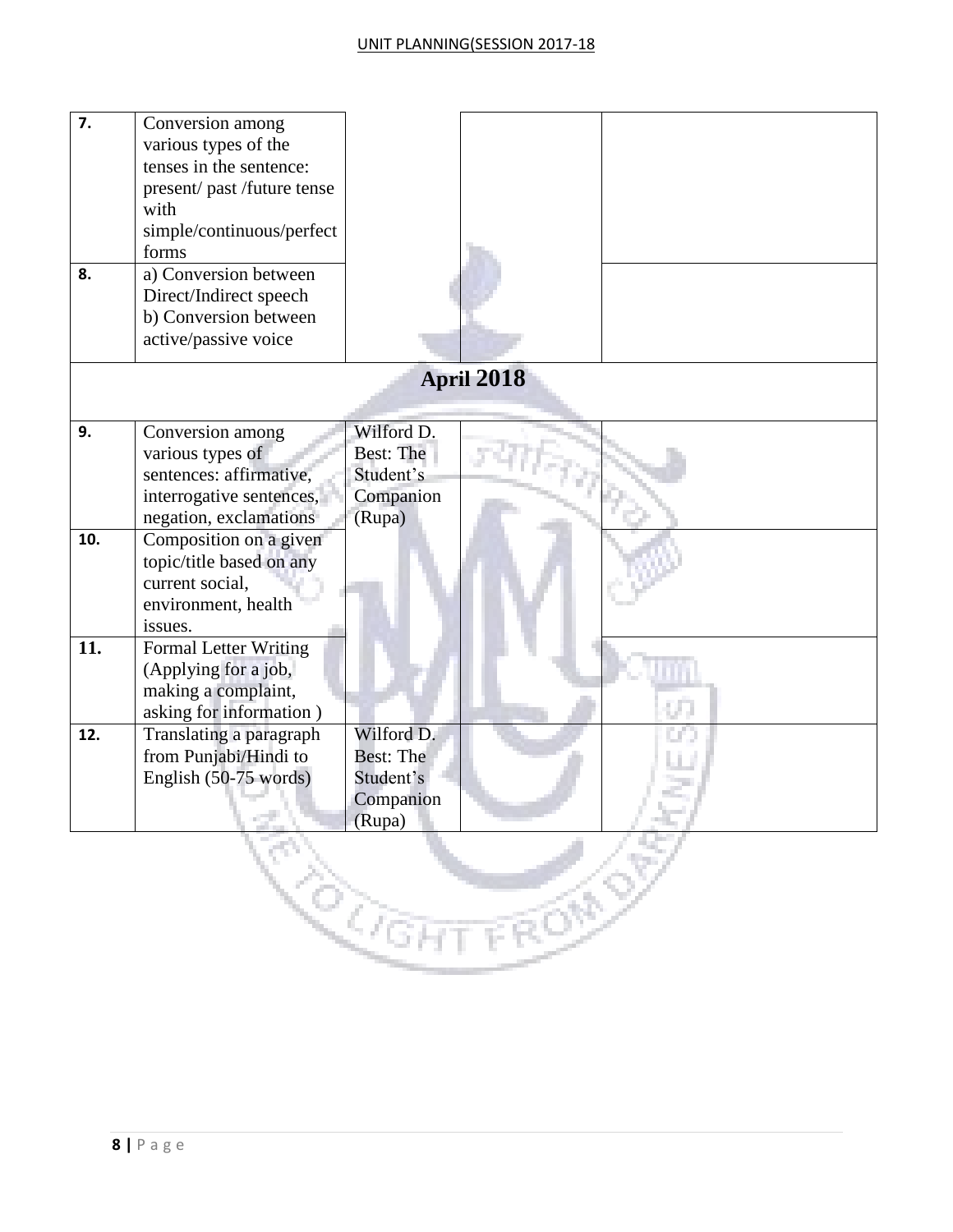### **Digital Electronics**

**Max Marks: 75 Maximum Time: 3 Hrs.**

# **TILLMST-I**

- **Fundamental Concepts:** Introduction to Analog and Digital Systems, Digital Signals, Basic Digital Circuits: AND, OR, NOT, NAND, NOR, XOR and XNOR gates.Boolean Algebra Theorems, Characteristics of Digital IC.
- **Number Systems:** Positional and Non-positional number systems, Binary, Decimal, Octal and Hexadecimal, Base conversions,
- **Binary arithmetic:** Addition and Subtraction, 1"s complement, 2"s complement, subtraction using 1"s complement and 2"s complement. **Assignment-1**
- **Combinational Logic Design:** SOP and POS Representation of Logic functions, K-Map representation and simplification up to 4 variable expressions, Don"t care condition.
- **Multiplexers:** 4X1, 8X1 and 16X1.
- **De-multiplexers:** 1 to 4, 1 to 8 and 1 to 16. BCD to Decimal decoder, Decimal to BCD encoder. Parity generator and Parity checker. Design of Half adder and Full adder

## **TILLMST-II**

- **Flip-Flops:** Introduction, Latch, Clocked S-R Flip Flop, Preset and Clear signals, D-Flip Flop, J-K Flip Flop, The race-around condition, Master Slave J-K Flip Flop, D-Flip-Flop, Excitation Tables of Flip Flops. Edge-Triggered Flip Flops. **Assignment-2**
- **A/D and D/A Converters**: Introduction, Digital to Analog Converters: Weighted-Register D/A converter, R-2R Ladder D/A converter.

## **TILLFINAL EXAM**

 **Analog to Digital Converters:** Quantization and encoding, Parallel-comparator A/D converter, Counting A/D converter.

| <b>Mode of Assessment</b> |                         |                        |  |
|---------------------------|-------------------------|------------------------|--|
| <b>Sr. No.</b>            | <b>Component</b>        | Weightage              |  |
|                           | Mid Semester Test (MST) | 40% (Average of 2 MST) |  |
|                           | Written Assignments     | 40%                    |  |
|                           | Attendance              | 20%                    |  |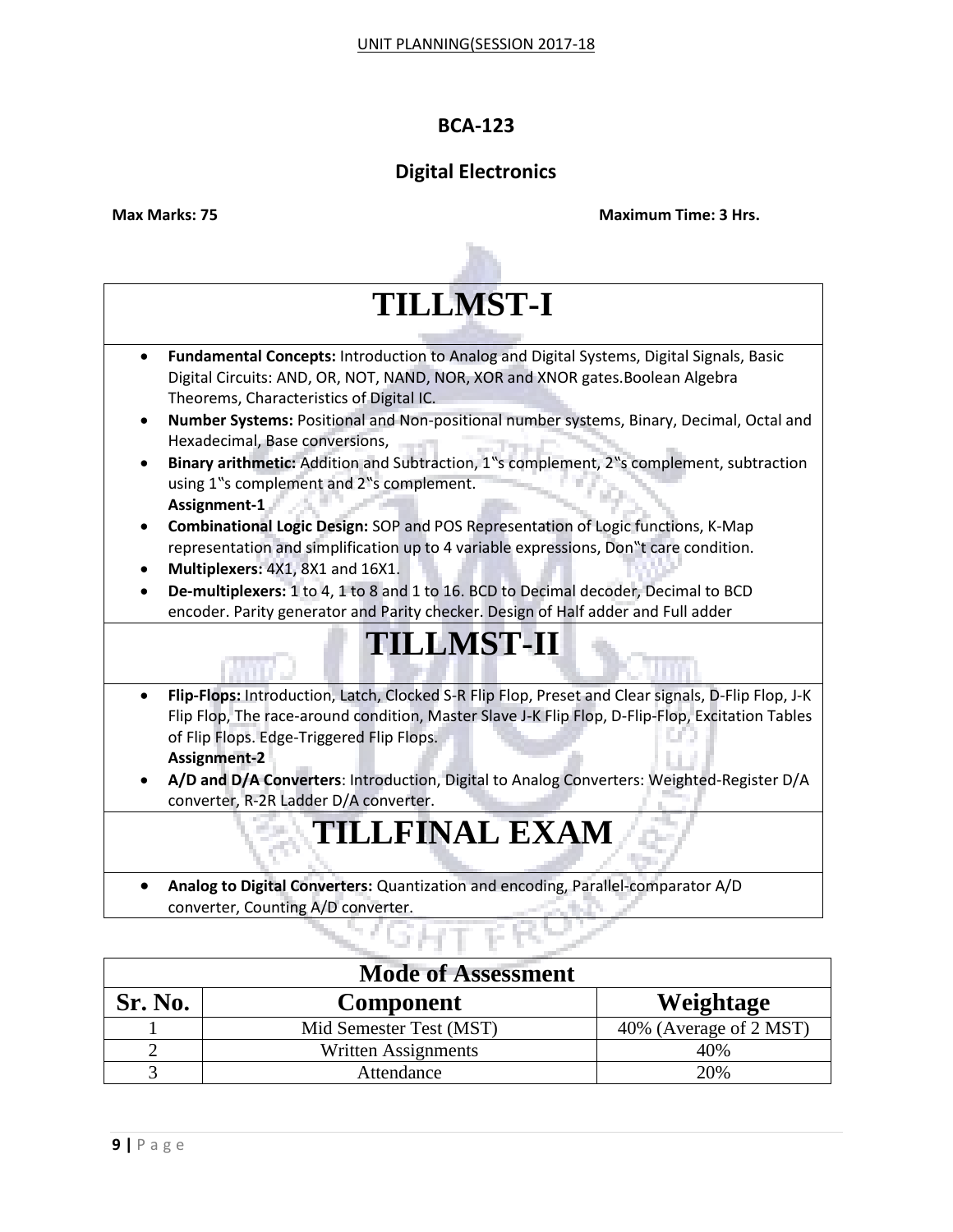### **Data Structures**

**Max Marks: 75** 

| <b>Maximum Time: 3 Hrs.</b> |  |  |
|-----------------------------|--|--|

| <b>TILLMST-I</b>                                                                                                                                                                                     |  |  |
|------------------------------------------------------------------------------------------------------------------------------------------------------------------------------------------------------|--|--|
| Basic concepts and notations: Types of data structures, Data structure operations,<br>Mathematical notations and functions, Algorithmic complexity, Big "O" notation, Time and<br>space trade off.   |  |  |
| Arrays: Linear array, representation of array in memory, traversing linear array, insertion<br>and deletion in an array, Two-dimensional array, row major and column major orders,<br>sparse matrix. |  |  |
| Assignment-1                                                                                                                                                                                         |  |  |
| Stacks: Representation of stacks in memory (linked and sequential), operations on stacks,<br>Applications of stacks: string reversal, parentheses matching.                                          |  |  |
| Queues: Representation of queues in memory (linked and sequential), operations on<br>queues, insertion in rear, deletion from front.                                                                 |  |  |
| Linked list: Representation of linked list using static and dynamic data structures, insertion<br>and deletion of a node from linked list, searching in link list, searching in sorted link list.    |  |  |
| <b>TILLMST-II</b>                                                                                                                                                                                    |  |  |
| Trees: Definition and basic concepts, linked representation and representation in contiguous<br>$\bullet$<br>storage,                                                                                |  |  |
| <b>Assignment-2</b>                                                                                                                                                                                  |  |  |
| binary tree, binary tree traversal, Binary search tree, searching, insertion and deletion in<br>binary search tree.                                                                                  |  |  |
| <b>TILLFINAL EXAM</b>                                                                                                                                                                                |  |  |
| Searching and sorting algorithms: Linear and binary search, bubble sort, insertion<br>sort, selection sort, quick sort, merge sort.                                                                  |  |  |
|                                                                                                                                                                                                      |  |  |

| <b>Mode of Assessment</b> |                         |                        |  |  |
|---------------------------|-------------------------|------------------------|--|--|
| <b>Sr. No.</b>            | <b>Component</b>        | Weightage              |  |  |
|                           | Mid Semester Test (MST) | 40% (Average of 2 MST) |  |  |
|                           | Written Assignments     | 40%                    |  |  |
|                           | Attendance              | 20%                    |  |  |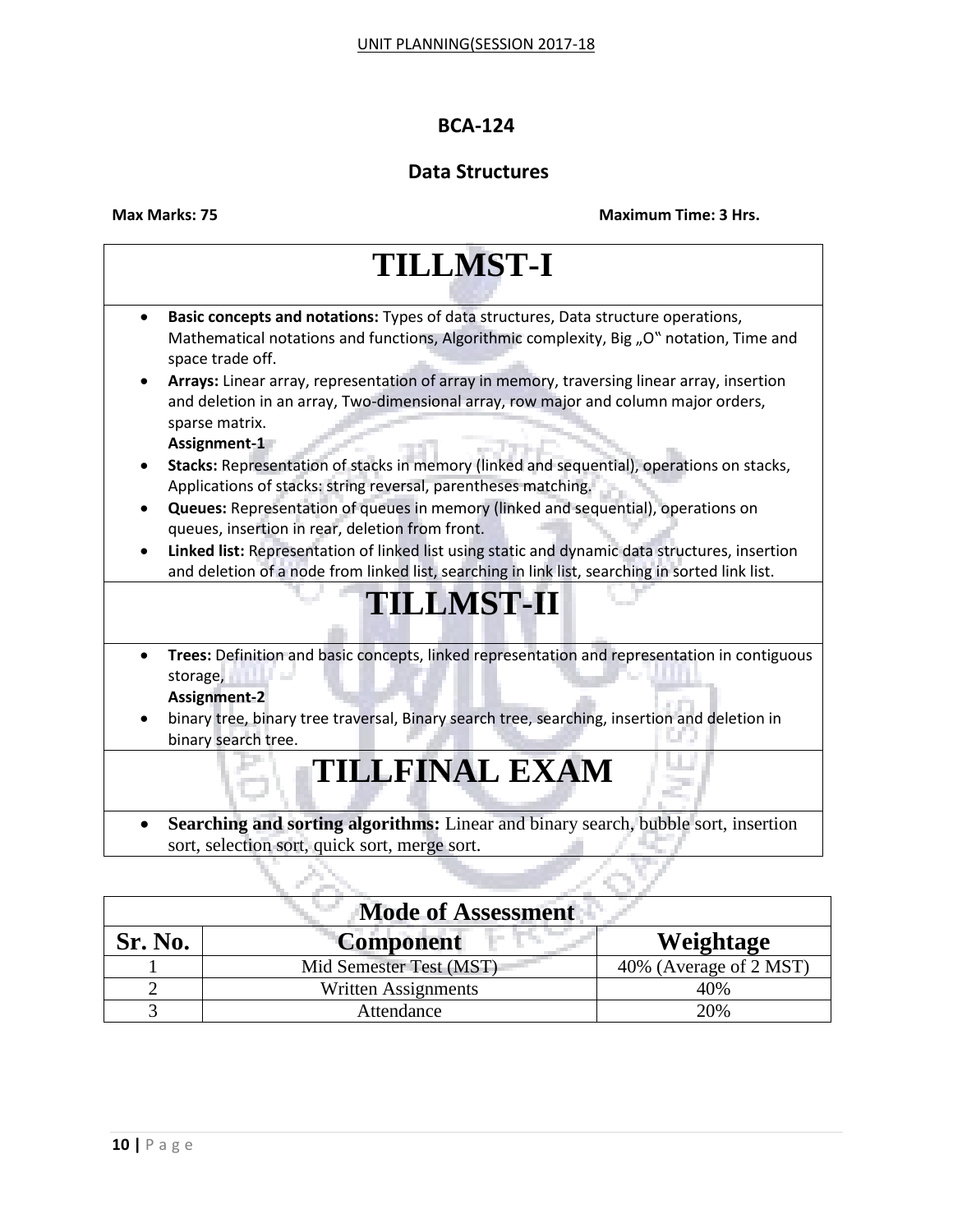### **Basic Mathematics**

|                                                                                                                                                                                                                                                                                                                                                            | <b>TILLMST-I</b>                                                                                                                                                                                                                                                                                                                                                                                                                                                       |                        |  |  |  |
|------------------------------------------------------------------------------------------------------------------------------------------------------------------------------------------------------------------------------------------------------------------------------------------------------------------------------------------------------------|------------------------------------------------------------------------------------------------------------------------------------------------------------------------------------------------------------------------------------------------------------------------------------------------------------------------------------------------------------------------------------------------------------------------------------------------------------------------|------------------------|--|--|--|
| $\bullet$<br>$\bullet$                                                                                                                                                                                                                                                                                                                                     | Complex Numbers: Complex Numbers in the form of a+ib, Real and Imaginary parts of a<br>complex number, Complex conjugate, algebra of complex numbers, square roots of a<br>complex number, cube roots of unity.<br><b>Quadratic Equations:</b> Solutions of Quadratic equations (with real and complex coefficients),<br>Relations between roots and coefficients, Nature of roots, Equations reducible to quadratic                                                   |                        |  |  |  |
| $\bullet$                                                                                                                                                                                                                                                                                                                                                  | equations.<br>Cartesian System of Rectangular Coordinates: Cartesian coordinate system, distance<br>formula, section formula, centroid and incentre, area of triangle, condition for collinearities<br>of three points in a plane.<br>Assignment-1                                                                                                                                                                                                                     |                        |  |  |  |
|                                                                                                                                                                                                                                                                                                                                                            | Straight Line: Slope of a line, parallel and perpendicular lines, Equation of line in different<br>forms, distance of a point from a line.                                                                                                                                                                                                                                                                                                                             |                        |  |  |  |
|                                                                                                                                                                                                                                                                                                                                                            | Circle: Slandered form of equation of circle, General form, diameter form, three point form,<br>Intersection of a line and a circle.                                                                                                                                                                                                                                                                                                                                   |                        |  |  |  |
| $\bullet$                                                                                                                                                                                                                                                                                                                                                  | Matrices: Types of Matrices, Addition, Subtraction, Multiplication, Transpose, Conjugate and<br>their properties, Symmetric, Skew-symmetric, Hermitian, Skew-Hermitian, Orthogonal and<br>Unitary matrices, Minor, co-factors, Adjoint, Inverse of matrices, Solution of linear system of<br>equations using matrices.                                                                                                                                                 |                        |  |  |  |
| <b>TILLMST-II</b>                                                                                                                                                                                                                                                                                                                                          |                                                                                                                                                                                                                                                                                                                                                                                                                                                                        |                        |  |  |  |
| Rank of a matrix, consistency of linear system of equations, Characteristic equation, eigen<br>$\bullet$<br>values & eigen vectors, Diagonalization of matrices, Cayley Hamilton theorem.<br>Determinants: Expansion of determinants (upto order 4), solution of linear system of<br>$\bullet$<br>equations using Cramer rule, Properties of Determinants. |                                                                                                                                                                                                                                                                                                                                                                                                                                                                        |                        |  |  |  |
|                                                                                                                                                                                                                                                                                                                                                            | <b>Assignment-2</b><br>Probability: Elementary events, Sample space, Compound events, Type of events, Mutually<br>Exclusive, Independent events, Addition Law of probability (for 2 and 3 events), Conditional<br>probability, Multiplication Theorem of probability, Baye's theorem.<br>Transportation problem: Mathematical formulation of transportation problem, Initial Basic<br>feasible solution (NWCM, LCEM, VAM methods), Optimal solution using MODI method, |                        |  |  |  |
| Degeneracy in transportation problems.                                                                                                                                                                                                                                                                                                                     |                                                                                                                                                                                                                                                                                                                                                                                                                                                                        |                        |  |  |  |
|                                                                                                                                                                                                                                                                                                                                                            | <b>TILLFINAL EXAM</b>                                                                                                                                                                                                                                                                                                                                                                                                                                                  |                        |  |  |  |
| $\bullet$                                                                                                                                                                                                                                                                                                                                                  | Assignment Problem: Mathematical formulation of Assignment problem, Solution by<br>Hungarian method, Unbalanced Assignment problem, Maximisation Assignment problem                                                                                                                                                                                                                                                                                                    |                        |  |  |  |
|                                                                                                                                                                                                                                                                                                                                                            | <b>Mode of Assessment</b>                                                                                                                                                                                                                                                                                                                                                                                                                                              |                        |  |  |  |
| Sr. No.                                                                                                                                                                                                                                                                                                                                                    | <b>Component</b>                                                                                                                                                                                                                                                                                                                                                                                                                                                       | Weightage              |  |  |  |
|                                                                                                                                                                                                                                                                                                                                                            | Mid Semester Test (MST)                                                                                                                                                                                                                                                                                                                                                                                                                                                | 40% (Average of 2 MST) |  |  |  |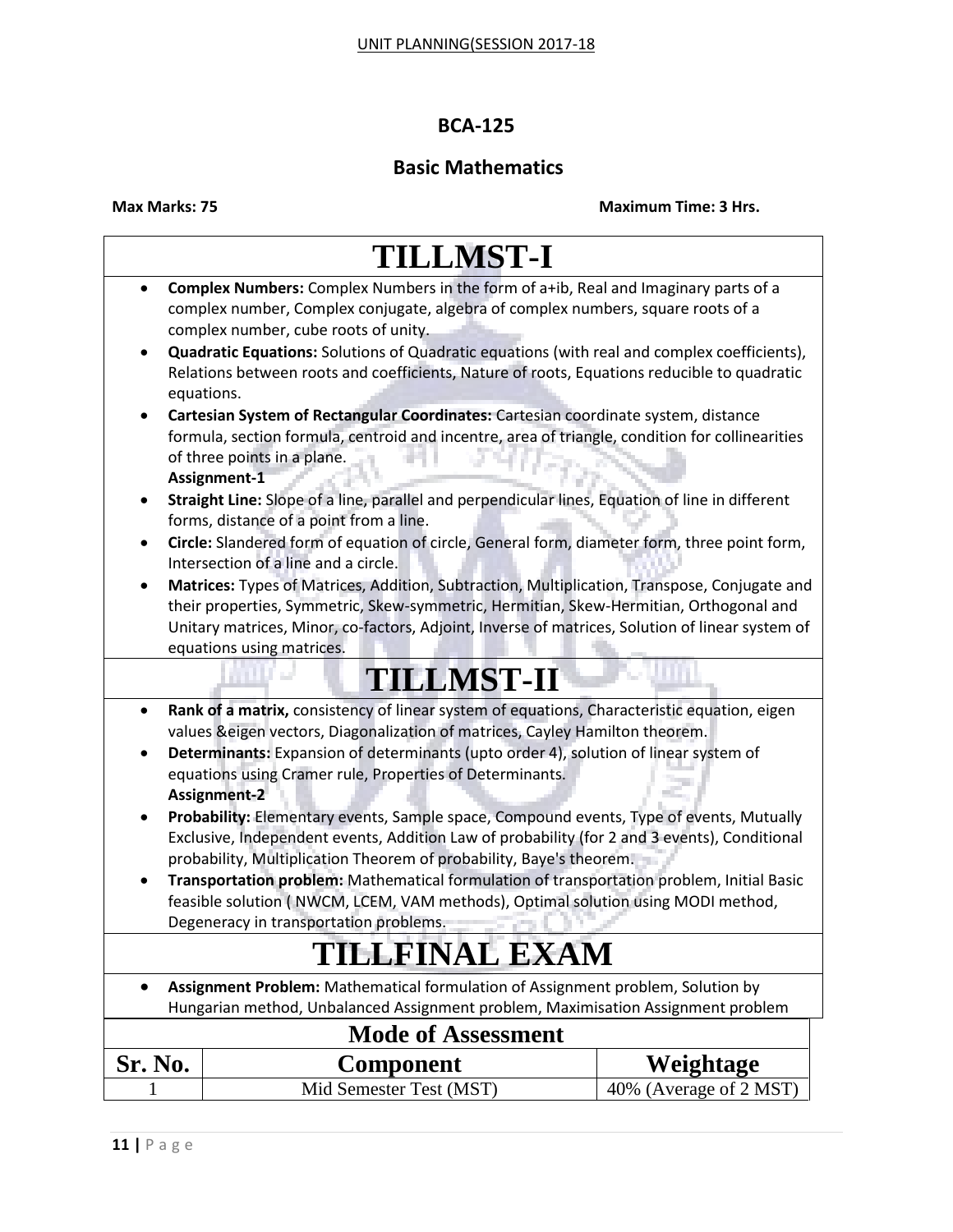### UNIT PLANNING(SESSION 2017-18

| Written<br><b>Assignments</b> | 10% |
|-------------------------------|-----|
| °ce<br>тгρ<br>ян              | 20% |

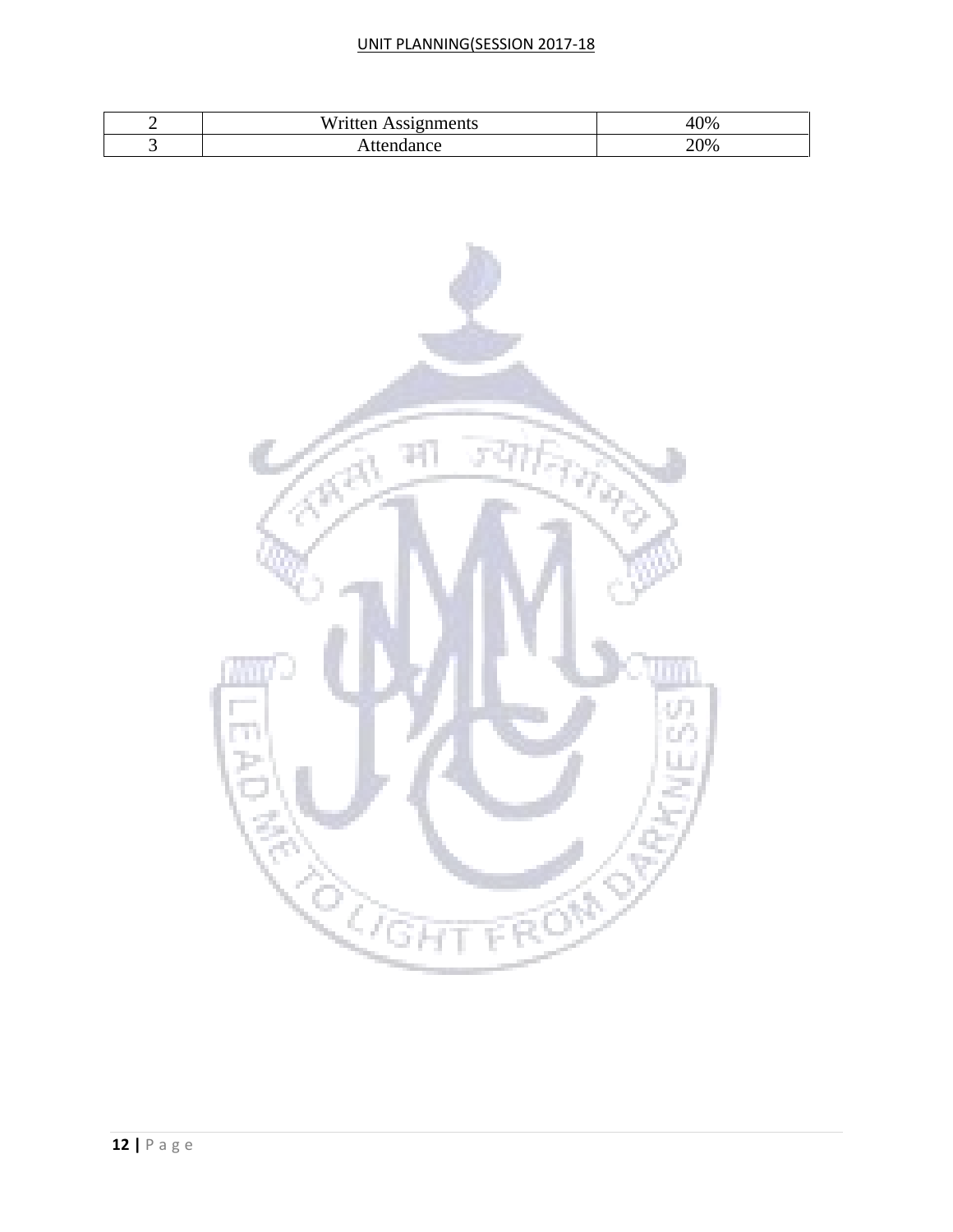### UNIT PLANNING(SESSION 2017-18 **MULTANI MAL MODI COLLEGE, PATIALA UNIT PLAN Class – BCA II (Semester III)**

### **Subject : English Communication Skills <b>Subject Code: Subject Code: Subject Code: Subject Teacher :Session : 2017-18**

| S.No.      | <b>Syllabus/Topics</b>                                                                   | <b>Reference</b>                                                                   | Mode of<br><b>Transactions</b>    | <b>Additional Resources*</b> |    |  |  |
|------------|------------------------------------------------------------------------------------------|------------------------------------------------------------------------------------|-----------------------------------|------------------------------|----|--|--|
|            | <b>August 2017</b>                                                                       |                                                                                    |                                   |                              |    |  |  |
| 1.         | <b>Prose Parable – <math>(1-10)</math></b><br>chapters)                                  | Prose<br>$Parable -$<br>$(1-10^{-1})$<br><i>chapters</i> )                         | Lecture,<br>Discussion<br>Method, |                              |    |  |  |
| 2.         | Comprehension                                                                            | W. Standard<br>Allen: Living<br>English<br><b>Structure</b><br>(Orient<br>Longman) |                                   |                              |    |  |  |
| 3.         | Transcoding: Prose to<br>dialogue                                                        | The Written<br>Wond by<br>Vandana R.<br>Singh                                      |                                   |                              |    |  |  |
|            | <b>September 2016</b>                                                                    |                                                                                    |                                   |                              |    |  |  |
| 5.         | (b) Error correction in<br>sentences.<br>(c) Drafting questions<br>based on given inputs | The Written<br>Wond by<br>Vandana R.<br>Singh                                      | Lecture,<br>Discussion<br>Method, | 97                           |    |  |  |
| 6.         | Making inquiries                                                                         |                                                                                    |                                   |                              |    |  |  |
|            |                                                                                          |                                                                                    | October 2017                      |                              | 8. |  |  |
| 9.         | <b>Suggesting changes</b>                                                                | The Written<br>Wond by<br>Vandana R.<br>Singh                                      | FROM                              |                              |    |  |  |
| 10.<br>11. | . Registering complaints<br>Write meaning of given<br>word and using in the<br>sentence  |                                                                                    |                                   |                              |    |  |  |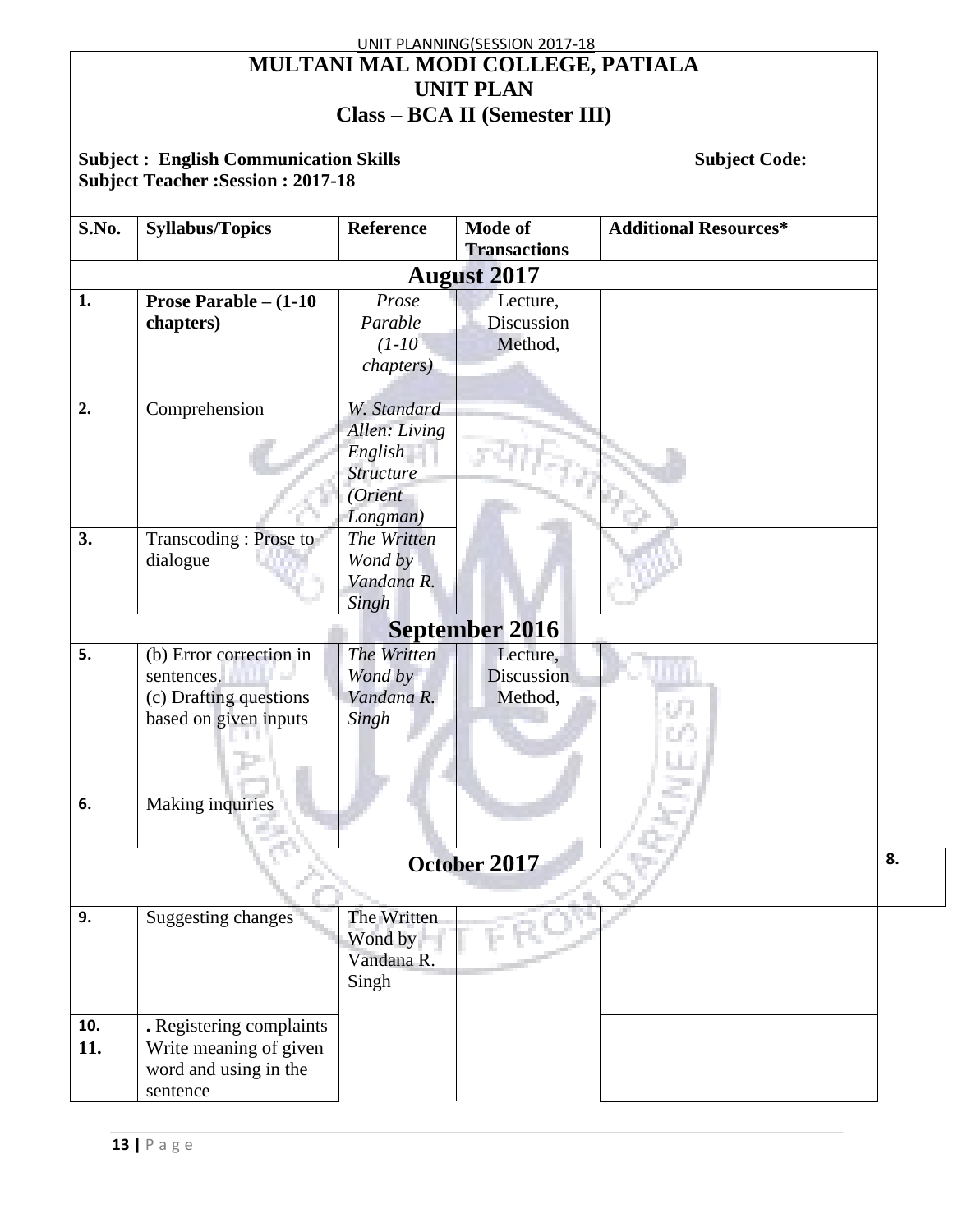|     | November 2017                                                                                                                         |                                               |  |  |  |
|-----|---------------------------------------------------------------------------------------------------------------------------------------|-----------------------------------------------|--|--|--|
| 12. | Asking and giving<br>information<br>a) Development of<br>Story from give<br>hints<br>b) Application for<br>Job including<br>CV/Resume | The Written<br>Wond by<br>Vandana R.<br>Singh |  |  |  |

### **Discrete Mathematics**

**Max Marks: 75 Maximum Time: 3 Hrs.**

## **TILLMST-I**

- **Set Theory:** Sets, Type of sets, Set operations, Principle of Inclusion-Exclusion, Cartesian prodouct of sets, Partitions.
- **Logic :** Propositions, Implications, Precedence of logical operators, Translating English sentences into logical expressions, Propositional equivalence
- **Principle of Mathematical induction.**
- **Relations:** Relations and diagraph, n-ary relations and their applications, properties of relations, representing relations, closure of relation, equivalence relation, operation on relations, partial ordering.

### **Assignment 1**

 **Functions:** Functions, One-to-one Functions, Onto Functions, Inverse and Composition of Functions, Floor Function, Ceiling Function.

## **TILLMST-II**

- **Basic Concepts (Only Definition):** Big-O Notation, Big-Omega and Big-Theta Notation.
	- **Assignment 2**
- **Graphs:** Introduction to Graph, Graph terminology, Representing graphs and Graph Isomorphism, Connectivity, Euler Paths and Circuits, Hamillonian paths and circuits, Shortest Path Problems, Planar Graphs.

## **TILLFINAL EXAM**

**Trees :** Trees, labelled trees, Tree Traversal, Undirected trees, Spanning Trees,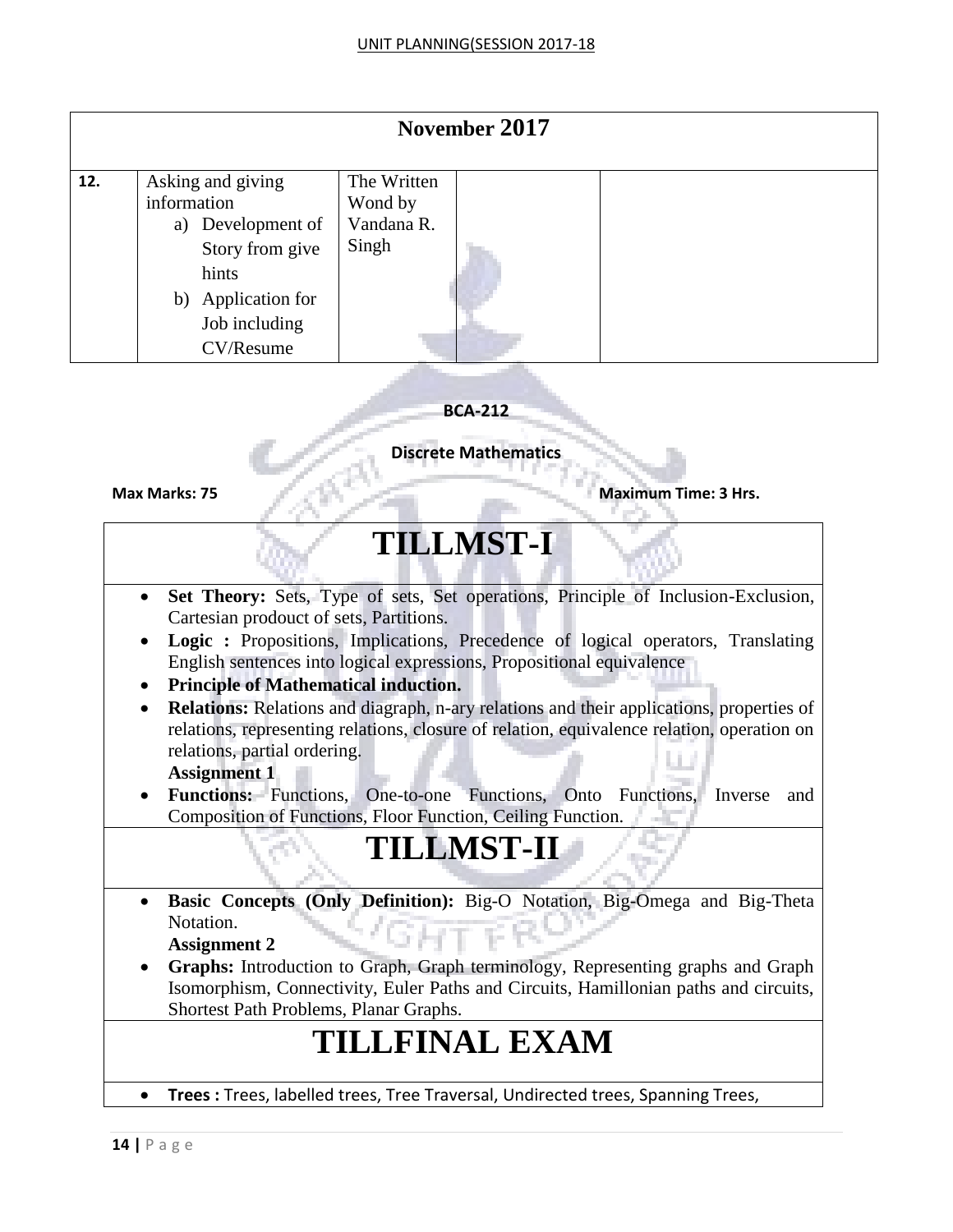|                | Minimum spanning trees.    |                        |
|----------------|----------------------------|------------------------|
|                | <b>Mode of Assessment</b>  |                        |
| <b>Sr. No.</b> | <b>Component</b>           | Weightage              |
|                | Mid Semester Test (MST)    | 40% (Average of 2 MST) |
|                | <b>Written Assignments</b> | 40%                    |
|                | Attendance                 | 20%                    |

### **BCA-213: Computer System Organization and Architecture**

**Max Marks: 75 Maximum Time: 3 Hrs.** 

| $\bullet$ | <b>Computer System Organisation: CPU Organisation, Instruction Execution</b><br>(instruction cycle, types of instructions), RISC v/s CISC, Design Principles for Modern                                                                                                 |
|-----------|-------------------------------------------------------------------------------------------------------------------------------------------------------------------------------------------------------------------------------------------------------------------------|
|           | Computers, Instruction level parallelism. Processor level parallelism.                                                                                                                                                                                                  |
|           | Primary memory: Memory addresses, Byte Ordering, Error-correcting codes, Cache<br>memory.<br>Assignment-1                                                                                                                                                               |
|           | Secondary memory: Memory hierarchy, SCSI disk, RAID.                                                                                                                                                                                                                    |
|           | Instruction Set Architecture: Instruction formats, Expanding opcodes, types of<br>addressing modes, data transfer and manipulation instructions, Program control(<br>status-bit conditions, conditional branch instructions, program interrupt, types of<br>interrupt). |
|           | <b>TILLMST-II</b>                                                                                                                                                                                                                                                       |
|           | Register Transfer Language: Register Transfer, Bus and memory transfer, Arithmetic<br>micro-operations, Logic micro-operations, Shift micro-operations, Arithmetic logic<br>sift unit                                                                                   |
|           | Assignment-2                                                                                                                                                                                                                                                            |
|           | Micro-programmed control, control word, control memory (concepts only)                                                                                                                                                                                                  |
|           | Input-output Organisation-I/O interfaces (I/O bus and interface modules, I/O versus<br>memory bus, isolated versus memory-mapped I/O).                                                                                                                                  |
|           | <b>TILLFINAL EXAM</b>                                                                                                                                                                                                                                                   |
|           | Asynchronous Data transfer (strobe control, handshaking), modes of transfer                                                                                                                                                                                             |
|           | (programmed I/O, interrupt-initiated I/O, software considerations), Direct memory<br>access                                                                                                                                                                             |

### **Mode of Assessment**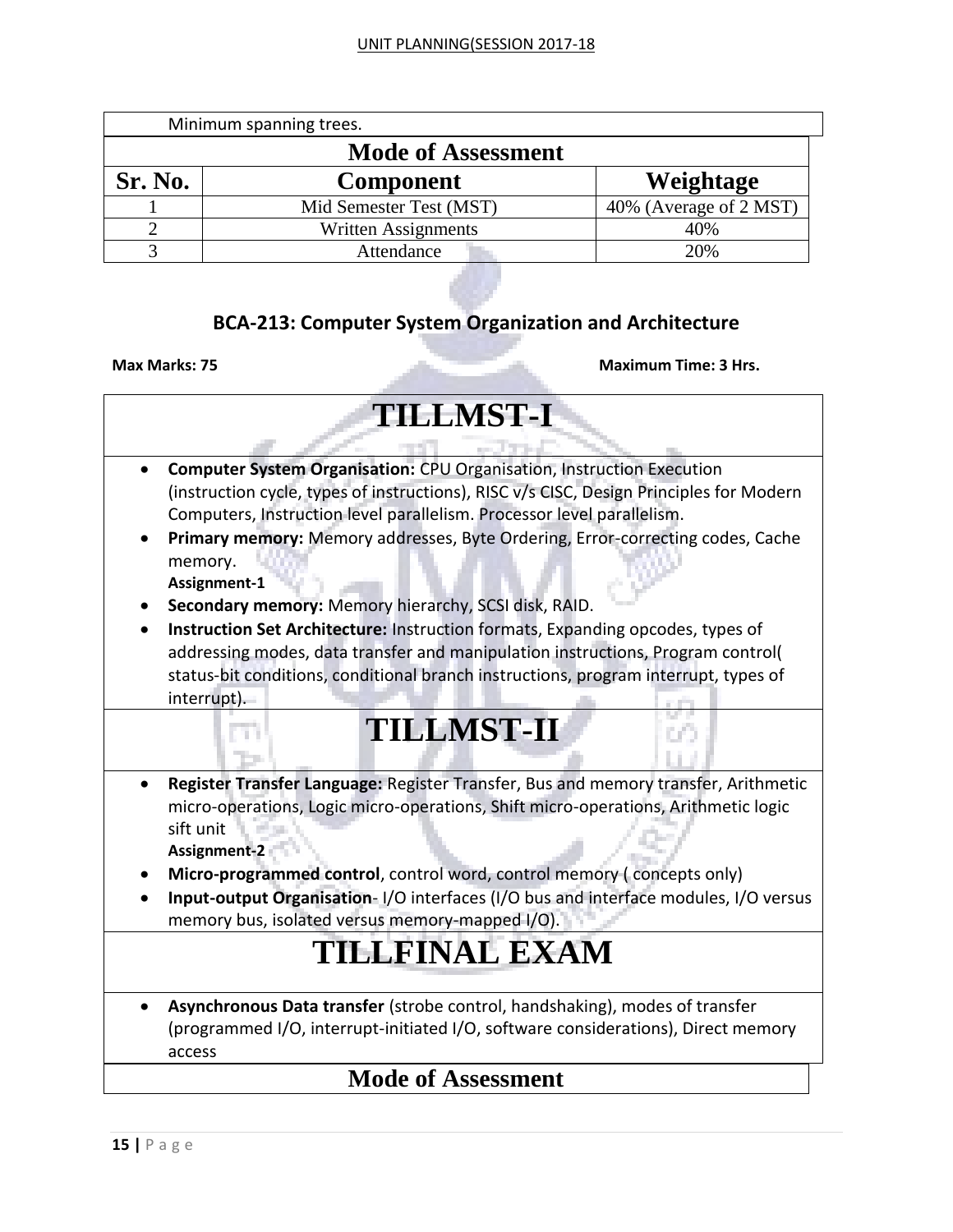| <b>Sr. No.</b> | Component               | Weightage              |
|----------------|-------------------------|------------------------|
|                | Mid Semester Test (MST) | 40% (Average of 2 MST) |
|                | Written Assignments     | 40%                    |
|                | Attendance              | 20%                    |



### **BCA-214: Object Oriented Programming using C++**

**Max Marks: 75 Maximum Time: 3 Hrs.**

## **TILLMST-I**

- **Evolution of OOP :** Procedure Oriented Programming, OOP Paradigm, Advantages and disadvantages of OOP over its predecessor paradigms.
- **Characteristics of Object Oriented Programming :** Abstraction, Encapsulation, Data hiding, Inheritance, Polymorphism, code Extensibility and Reusability, User defined Data Types.
- **Introduction to C++:** Identifier and keywords, Constants, Operators
- **Pointers:** Pointer Operations, Pointer Arithmetic, Pointers and Arrays, Multiple indirections, Pointer to functions. 65 F.H
- **Function :** Prototyping, Definition and Call, Scope Rules, Parameter Passing Value, by address and by reference, Functions returning references, Const Functions, recursion, function overloading, Default Arguments, Const Arguments. **Assignment-1**
- **Classes, Objects and Members :** Class Declaration and Class Definition, Defining member functions, Defining Object, making functions inline, Members access control, Nested Classes, This Pointer.
- **Object as function arguments, array of objects**, functions returning objects, const members and member functions. Static data members and static member functions, Friend functions and Friend classes.

## **TILLMST-II**

- **Constructors :** Properties, types of constructors (Default, parameterized and copy), Dynamic constructors, Multiple constructors in classes.
- **Destructors** : Properties, Virtual destructors, Destroying objects, Rules for constructors and destructors, Array of objects.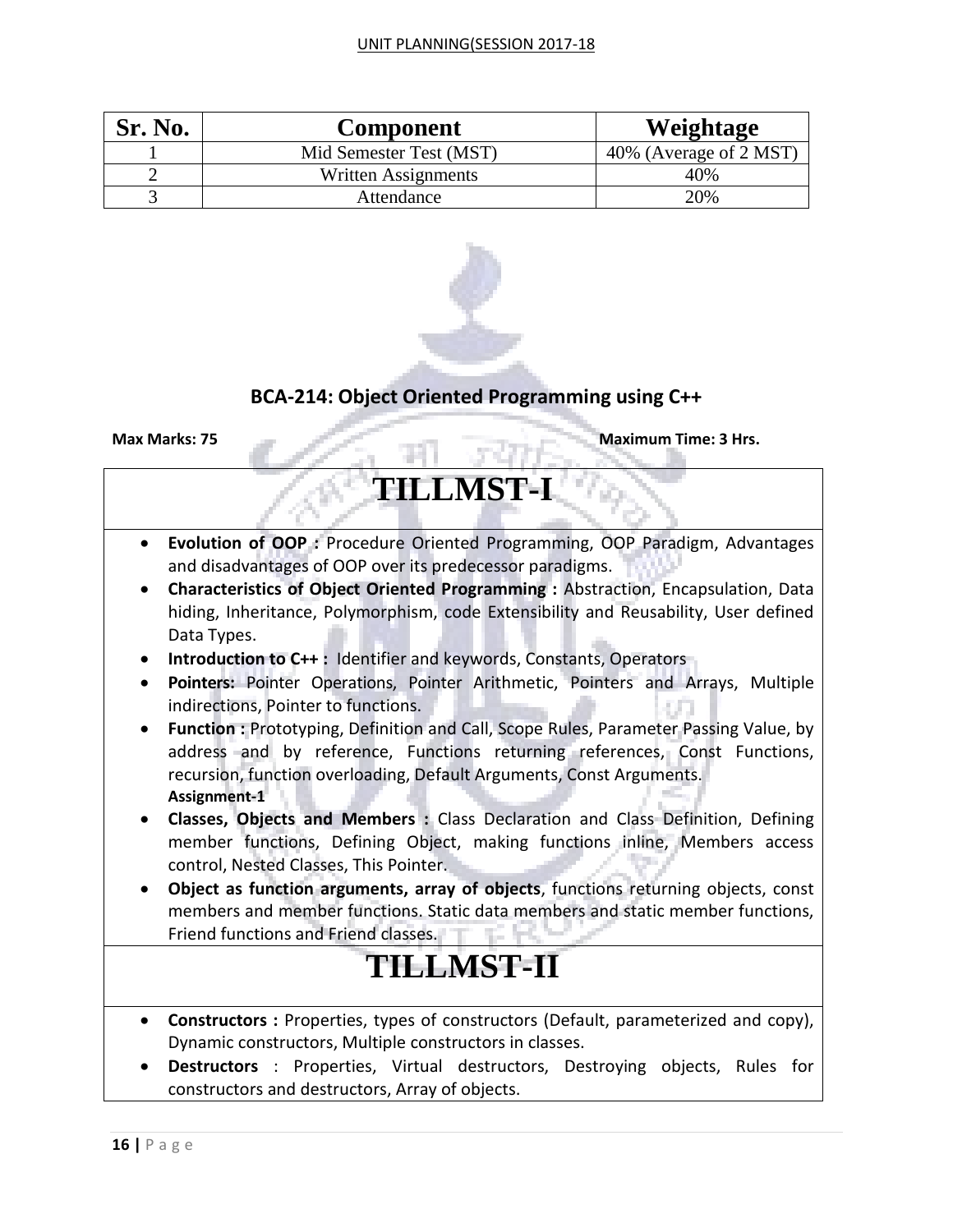### **Assignment-2**

- Dynamic memory allocation using new and delete operators.
- **Inheritance :** Defining derived classes, inheriting private members, single inheritance, types of derivation, function, function redefining, constructors in derived class.
- **Types of inheritance:** Single, Multiple, Multi level and Hybrid,
- **Types of base classes:** Direct, Indirect, Virtual, Abstract, Code Reusability.
- **Polymorphism** : Methods of achieving polymorphic behavior. Polymorphism with pointers, virtual functions, late binding, pure virtual functions and abstract base class. Difference between function overloading, redefining and overriding.

## **TILLFINAL EXAM**

- **Operator overloading:** Overloading binary operator, overloading unary operators, rules for operator overloading, operator overloading using friend function. Function overloading, early binding.
- **Open/ Close Files commands. Read/write operations on files.**

|         | <b>Mode of Assessment</b>  |                        |
|---------|----------------------------|------------------------|
| Sr. No. | <b>Component</b>           | Weightage              |
|         | Mid Semester Test (MST)    | 40% (Average of 2 MST) |
|         | <b>Written Assignments</b> | 40%                    |
|         | Attendance                 | 20%                    |

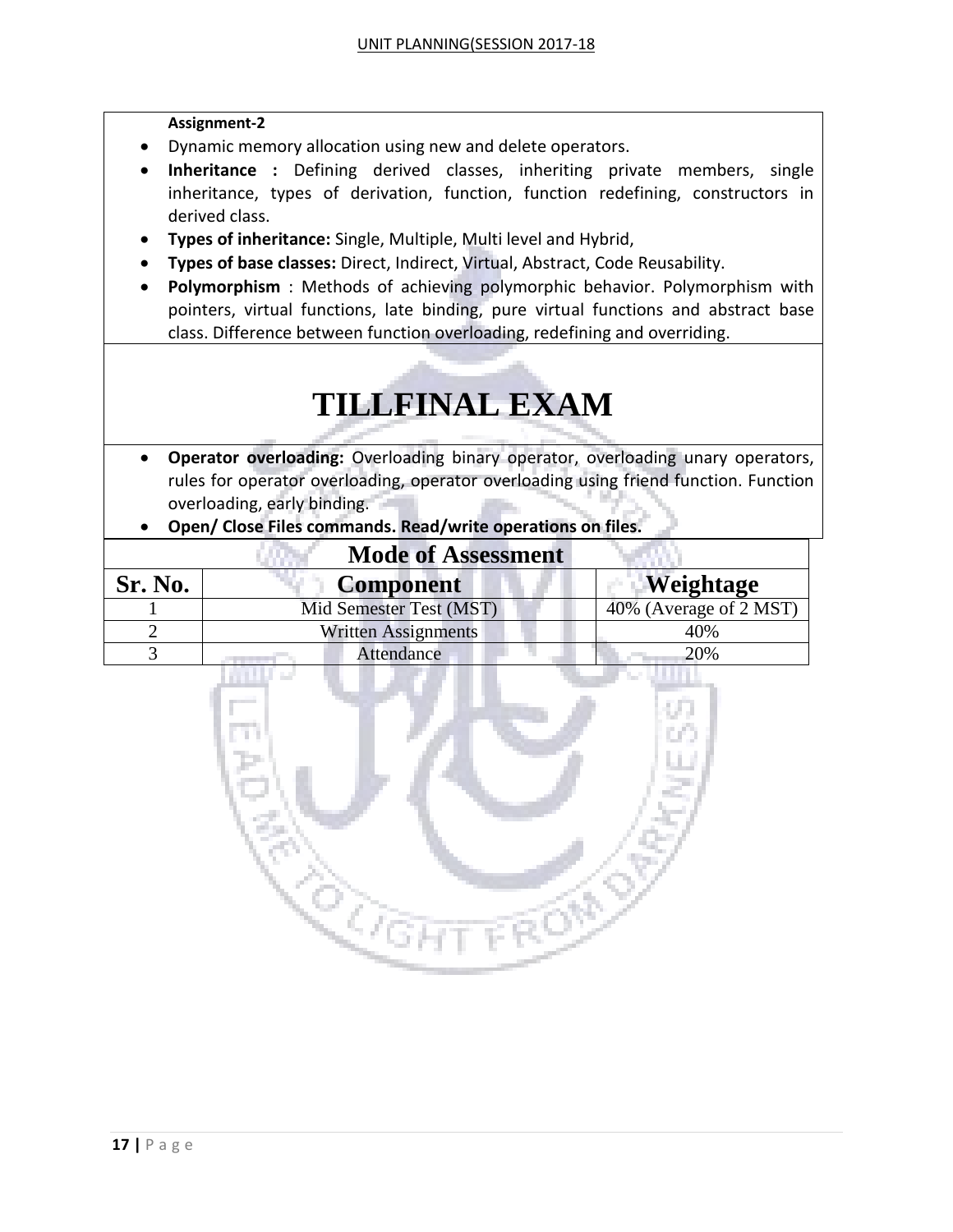### **BCA-215: Fundamentals of Database Management System**

### **Max Marks: 75 Maximum Time: 3 Hrs.**

## **TILLMST-I**

- I**ntroduction**: Database Approach, Characteristics of a Database Approach, Database System Environment.
- **Roles in Database Environment:** Database Administrators, Database Designers, End Users, Application Developers.
- **Database Management Systems:** Definition, Characteristics, Advantages of Using DBMS Approach, Classification of DBMSs.
- **Architecture:** Data Models, Categories of Data Models- Conceptual Data Models, Physical data Models, Representational Data Models, such as, Object Based Models, Record Based Models, Database Schema and Instance, Three Schema Architecture, Data Independence – Physical and Logical data Independence. **Assignment-1**
- **Database Conceptual Modelling by E-R model:** Concepts, Entities and Entity Sets, Attributes, Mapping Constraints, E-R Diagram, Weak Entity Sets, Strong Entity Sets.
- **Enhanced E-R Modelling:** Aggregation, Generalization, Converting ER Diagrams to Tables.
- **Relational Data Model:** Concepts and Terminology, Characteristics of Relations.
- **Constraints: Integrity Constraints-** Entity and Referential Integrity constraints, Keys- Super Keys, Candidate Keys, Primary Keys, Secondary Keys and Foreign Keys.

## **TILLMST-II**

- **Relational Algebra:** Basic Operations, Additional Operations, Example Queries.
- **Database Design**: Informal Design Guidelines for Relation Schemas, Problems of Bad Database Design, **Assignment-2**
- **Normalization:** Functional Dependency, Full Functional Dependency, Partial Dependency, Transitive Dependency, Normal Forms– 1NF, 2NF, 3NF, Boyce-Codd NF,

## **TILLFINAL EXAM**

 **MS-ACCESS**: introduction to MS-ACCESS, working with databases and tables, queries in Access, Applying integrity constraints, Introduction to forms, sorting and filtering, controls, Reports and Macro: creating reports, using Macros.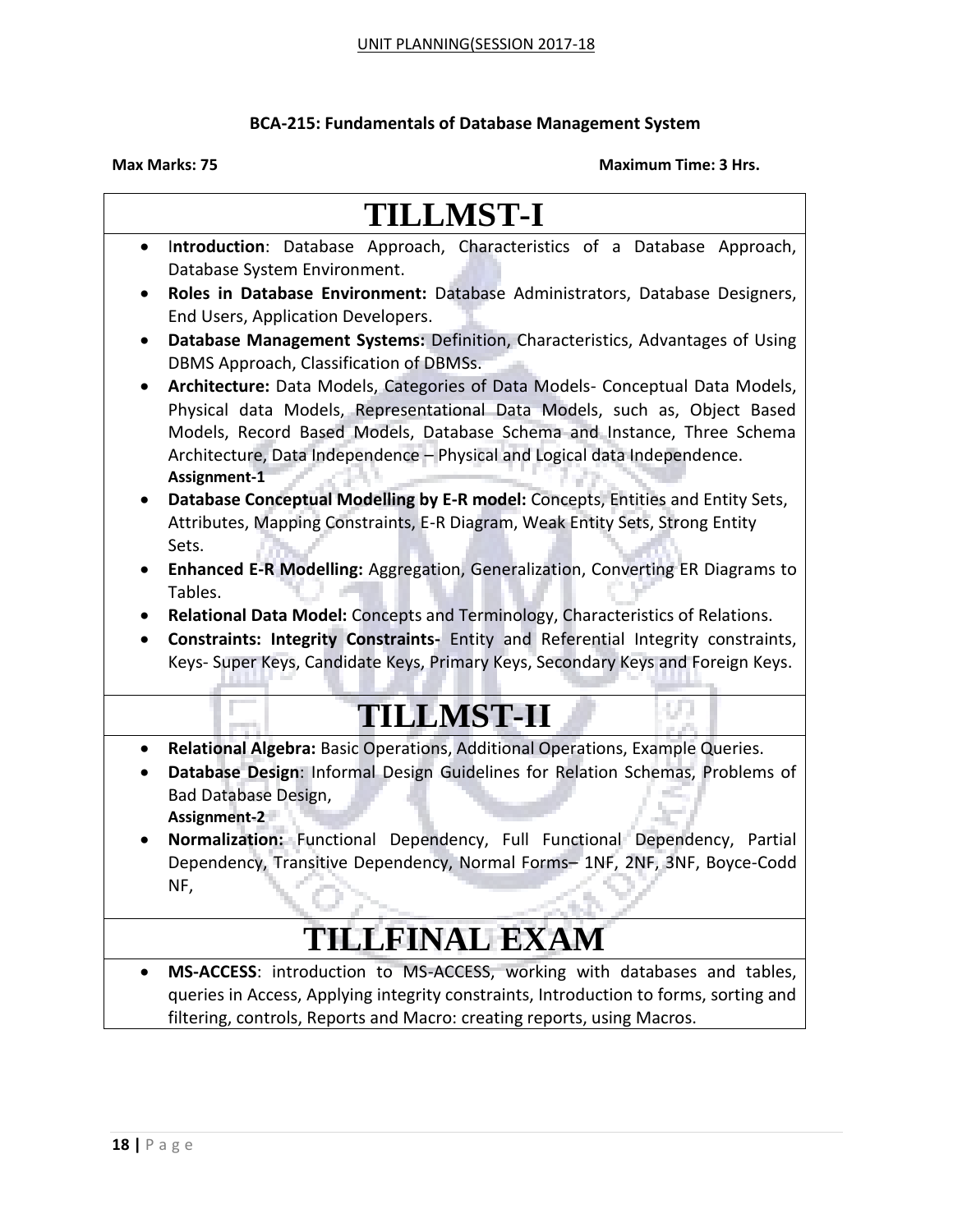|                  |                                              |                       | UNIT PLANNING(SESSION 2017-18       |                              |  |  |
|------------------|----------------------------------------------|-----------------------|-------------------------------------|------------------------------|--|--|
|                  |                                              |                       | MULTANI MAL MODI COLLEGE, PATIALA   |                              |  |  |
|                  |                                              |                       | <b>UNIT PLAN</b>                    |                              |  |  |
|                  |                                              |                       |                                     |                              |  |  |
|                  |                                              |                       | <b>Class – BCA II (Semester IV)</b> |                              |  |  |
|                  |                                              |                       |                                     |                              |  |  |
|                  | <b>Subject: English Communication Skills</b> |                       |                                     |                              |  |  |
|                  | <b>Subject Code:</b>                         |                       |                                     |                              |  |  |
|                  | <b>Subject Teacher : Session : 2017-18</b>   |                       |                                     |                              |  |  |
| S.No.            | <b>Syllabus/Topics</b>                       | <b>Reference</b>      | <b>Mode of</b>                      | <b>Additional Resources*</b> |  |  |
|                  |                                              |                       | <b>Transactions</b>                 |                              |  |  |
|                  |                                              |                       | <b>January 2018</b>                 |                              |  |  |
| 1.               |                                              | Old man and           |                                     |                              |  |  |
|                  | Old man and the<br>1.                        |                       | Lecture,                            |                              |  |  |
|                  | Sea by Ernest                                | the Sea by            | Discussion                          |                              |  |  |
|                  | Hemmingway                                   | Ernest                | Method,                             |                              |  |  |
|                  |                                              | Hemmingway            |                                     |                              |  |  |
|                  |                                              |                       |                                     |                              |  |  |
| 2.               | Small words for big                          | Living English        |                                     |                              |  |  |
|                  | ones from the book                           | Structure: W.         |                                     |                              |  |  |
|                  | <b>Students Companion</b>                    | <b>Stannard Allen</b> |                                     |                              |  |  |
|                  |                                              | (Orient               |                                     |                              |  |  |
|                  |                                              | Longman)              |                                     |                              |  |  |
| $\overline{4}$ . | Short formal notice                          |                       |                                     |                              |  |  |
|                  | writing such as public,                      |                       |                                     |                              |  |  |
|                  | legal and memorandum                         |                       |                                     |                              |  |  |
|                  |                                              |                       |                                     |                              |  |  |
|                  |                                              |                       |                                     |                              |  |  |
|                  |                                              |                       | <b>February 2018</b>                |                              |  |  |
| 5.               | Two short formal                             | Living English        | Lecture,                            |                              |  |  |
|                  | classified                                   | Structure: W.         | <b>Discussion</b>                   |                              |  |  |
|                  | advertisements and                           | <b>Stannard Allen</b> | Method,                             |                              |  |  |
|                  | display advertisement                        | (Orient               |                                     |                              |  |  |
|                  |                                              | Longman)              |                                     |                              |  |  |
|                  |                                              |                       |                                     |                              |  |  |
|                  |                                              |                       |                                     |                              |  |  |
| 6.               | Report writing                               | The Students'         |                                     |                              |  |  |
|                  |                                              | Companion by          |                                     |                              |  |  |
|                  |                                              | Wilfred D. Best       |                                     |                              |  |  |
|                  |                                              |                       |                                     |                              |  |  |
|                  |                                              |                       |                                     |                              |  |  |
|                  |                                              |                       |                                     |                              |  |  |
|                  |                                              |                       |                                     |                              |  |  |
|                  |                                              |                       |                                     |                              |  |  |
|                  |                                              |                       | <b>March 2018</b>                   |                              |  |  |
|                  |                                              |                       |                                     |                              |  |  |
| 7.               | Transforming one type                        | The Students'         |                                     |                              |  |  |
|                  | of sentences                                 | Companion by          |                                     |                              |  |  |
|                  |                                              | Wilfred D. Best       |                                     |                              |  |  |
|                  |                                              |                       |                                     |                              |  |  |
|                  | <b>April 2018</b>                            |                       |                                     |                              |  |  |
|                  |                                              |                       |                                     |                              |  |  |
| 8.               | Transforming of<br>$\mathbf{c})$             | The Students'         |                                     |                              |  |  |

 $\overline{\phantom{a}}$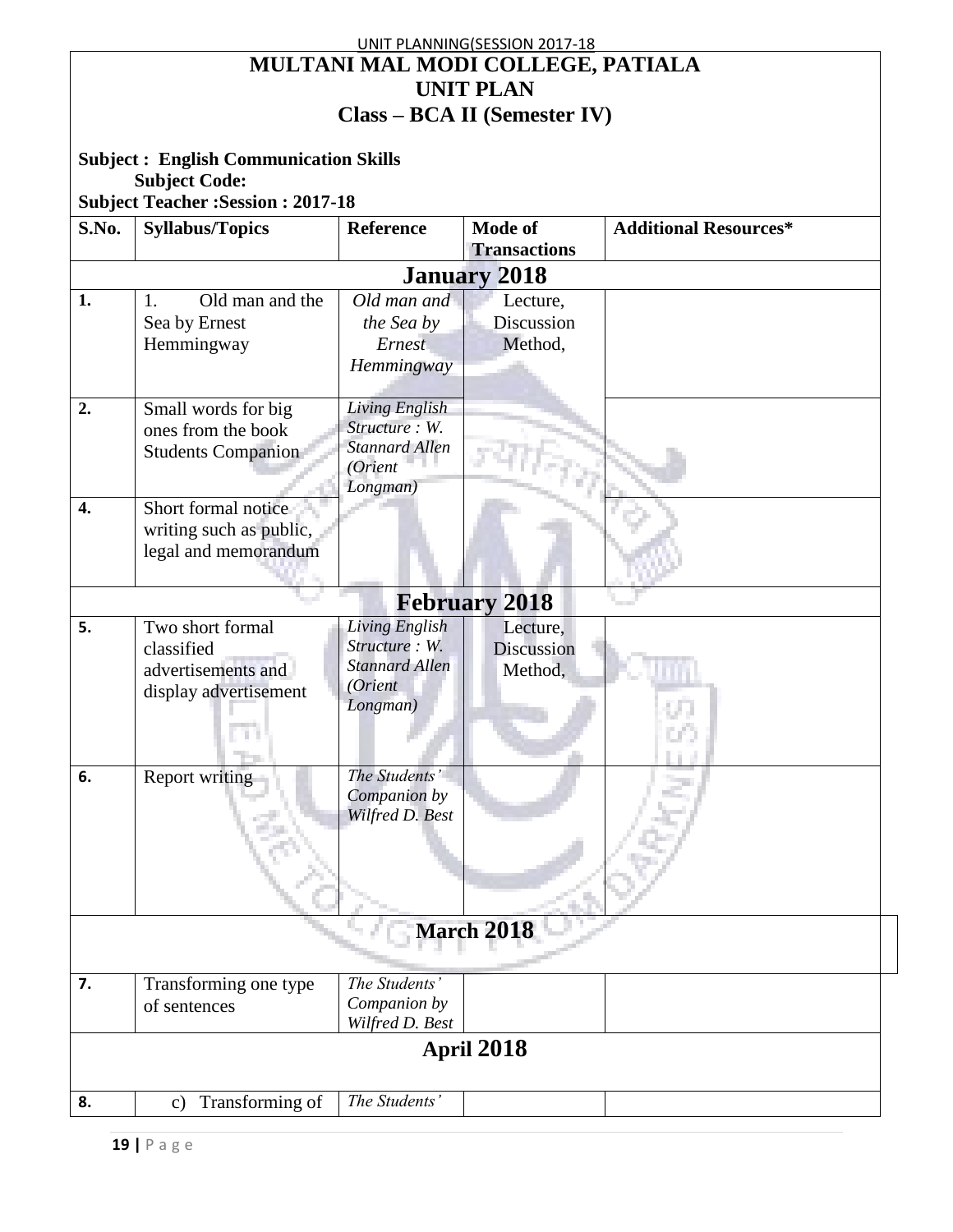### UNIT PLANNING(SESSION 2017-18

| ompanion by<br>)e oree<br>$\check{\phantom{a}}$<br>TTTIC<br><b>Best</b><br>$M$ .<br>77 L L |  |
|--------------------------------------------------------------------------------------------|--|
|--------------------------------------------------------------------------------------------|--|

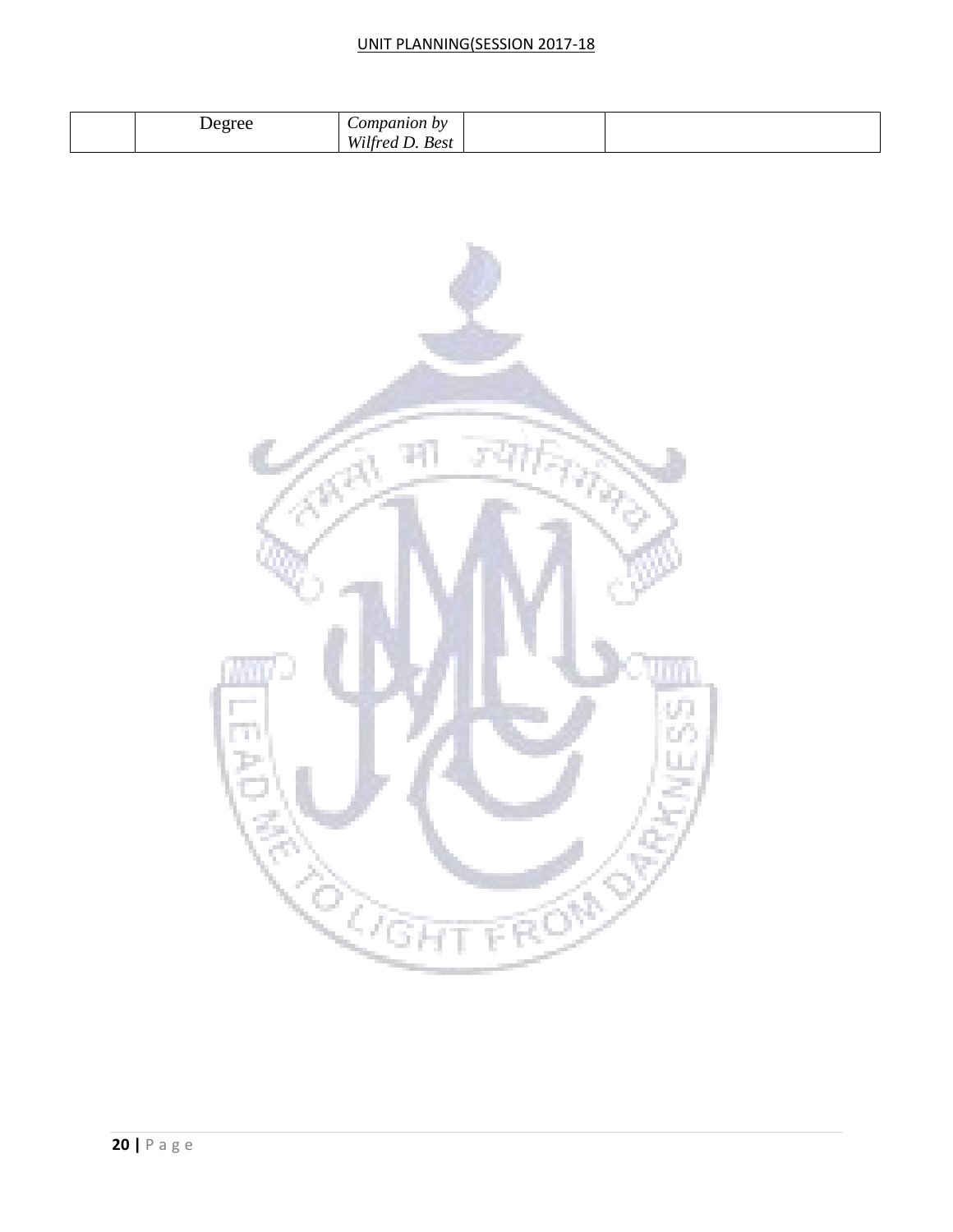### **BCA-222: Computer Networks**

|                | <b>TILLMST-I</b>                                                                                                                        |                        |  |  |  |
|----------------|-----------------------------------------------------------------------------------------------------------------------------------------|------------------------|--|--|--|
| $\bullet$      | Introduction to Computer networks, Applications, Network hardware and Software                                                          |                        |  |  |  |
|                | (protocol hierarchies, design issues for layers,                                                                                        |                        |  |  |  |
|                | interfaces and services: connection oriented and connection less), Network                                                              |                        |  |  |  |
|                | structure and architecture- point to point, multicast, broadcast,                                                                       |                        |  |  |  |
|                | Classification of networks-LAN, MAN and WAN. Reference models, the OSI                                                                  |                        |  |  |  |
|                | reference model, TCP / IP reference model.Comparison between OSI and TCP / IP                                                           |                        |  |  |  |
| models.        |                                                                                                                                         |                        |  |  |  |
|                | Assignment-1                                                                                                                            |                        |  |  |  |
|                | Data Link Layer: Design issues, Services to network layer, Framing, Error control,<br>Flow control                                      |                        |  |  |  |
|                |                                                                                                                                         |                        |  |  |  |
|                | Elementary data link protocols- unrestricted simplex protocol, simplex stop and wait<br>protocol, simplex protocol for a noisy channel. |                        |  |  |  |
|                |                                                                                                                                         |                        |  |  |  |
|                | <b>TILLMST-II</b>                                                                                                                       |                        |  |  |  |
|                | Network layer: Design issues, Services to the transport layer, Routing algorithms-                                                      |                        |  |  |  |
|                | Static/ non-adaptive and dynamic/adaptive algorithms. Congestion control                                                                |                        |  |  |  |
|                | algorithms - the leaky bucket algorithm, the token bucket algorithm.                                                                    |                        |  |  |  |
|                | Assignment-2                                                                                                                            |                        |  |  |  |
|                | Transport layer, design issues, connection management-addressing, establishing and                                                      |                        |  |  |  |
|                | releasing connection, transport layer protocols- TCP, UDP.                                                                              |                        |  |  |  |
|                | Application layer: The DNS Name Space, Electronic Mail, The World Wide Web,                                                             |                        |  |  |  |
|                | TILLFINAL EXAM                                                                                                                          |                        |  |  |  |
| $\bullet$      | Network security: Introduction to cryptography, substitution cipers, transposition                                                      |                        |  |  |  |
|                | cipers, one-time pads, two fundamental cryptographic principles, public-key                                                             |                        |  |  |  |
|                | algorithms (RSA, other Public-key algorithms), digital signatures (symmetric-key                                                        |                        |  |  |  |
|                | signatures, public key-signatures, message digests                                                                                      |                        |  |  |  |
|                | <b>Mode of Assessment</b>                                                                                                               |                        |  |  |  |
| Sr. No.        | <b>Component</b>                                                                                                                        | Weightage              |  |  |  |
|                | Mid Semester Test (MST)                                                                                                                 | 40% (Average of 2 MST) |  |  |  |
| $\overline{2}$ | <b>Written Assignments</b>                                                                                                              | 40%                    |  |  |  |
| 3              | Attendance                                                                                                                              | 20%                    |  |  |  |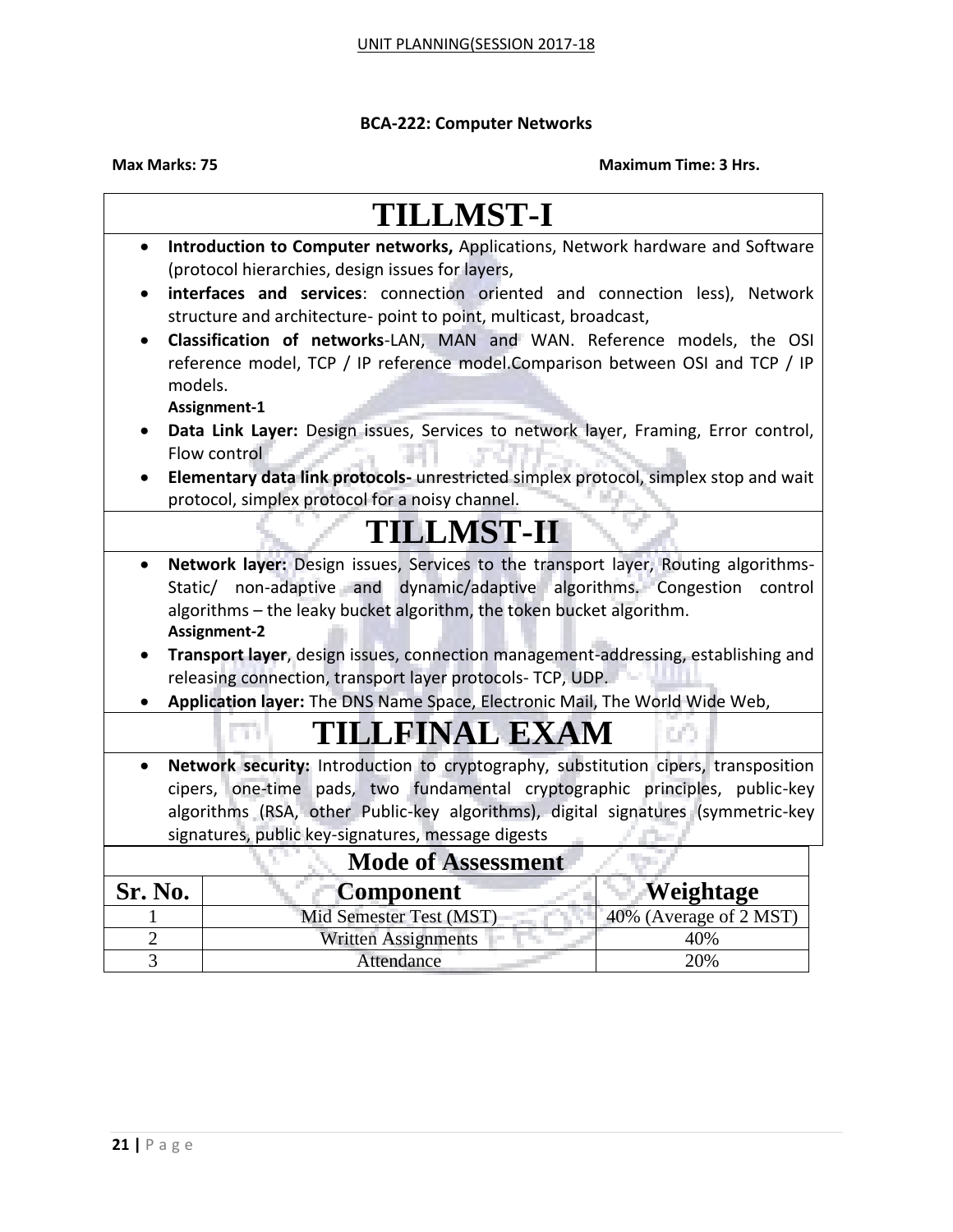### **BCA-223: Management Information System**

| $\bullet$                                                                           | Management Information system: Meaning and definition, Role of information               |                        |  |  |  |
|-------------------------------------------------------------------------------------|------------------------------------------------------------------------------------------|------------------------|--|--|--|
|                                                                                     |                                                                                          |                        |  |  |  |
|                                                                                     | system, Nature and scope of MIS.                                                         |                        |  |  |  |
|                                                                                     | Information and system concepts: Definition and types of information, Information        |                        |  |  |  |
|                                                                                     | quality, dimensions of information, value of information, general model of human as      |                        |  |  |  |
|                                                                                     | an information processor. System related concepts, elements of a system, and types       |                        |  |  |  |
|                                                                                     | of system.                                                                               |                        |  |  |  |
|                                                                                     | Assignment-1                                                                             |                        |  |  |  |
|                                                                                     | Role and importance of Management: Introduction, levels and functions of<br>management.  |                        |  |  |  |
|                                                                                     | Structure and classification of MIS, Components of MIS, Framework for                    |                        |  |  |  |
|                                                                                     | understanding MIS: Robert Anthony's hierarchy of management activity, Information        |                        |  |  |  |
|                                                                                     | requirements and levels of management.                                                   |                        |  |  |  |
|                                                                                     | <b>TILLMST-H</b>                                                                         |                        |  |  |  |
| Decision making concept, types of decisions, methods of choosing among<br>$\bullet$ |                                                                                          |                        |  |  |  |
|                                                                                     | alternatives, Role of MIS in decision making.                                            |                        |  |  |  |
|                                                                                     | Simon's model of decision making, Structured and unstructured decisions.<br>Assignment-2 |                        |  |  |  |
|                                                                                     | Development of MIS: Stages in the development of MIS, System development                 |                        |  |  |  |
|                                                                                     | approaches: Waterfall model, Prototyping, Iterative enhancement model, Spiral            |                        |  |  |  |
|                                                                                     | model.                                                                                   |                        |  |  |  |
|                                                                                     | Applications of information systems in Functional areas: Marketing MIS, Financial        |                        |  |  |  |
|                                                                                     | MIS, Production MIS, Personnel MIS.                                                      |                        |  |  |  |
|                                                                                     | TILLFINAL EXAM                                                                           |                        |  |  |  |
|                                                                                     | Decision Support Systems: Definition and characteristics, MIS versus DSS, Tools and      |                        |  |  |  |
|                                                                                     | Models for decision support.                                                             |                        |  |  |  |
|                                                                                     | <b>Mode of Assessment</b>                                                                |                        |  |  |  |
| Sr. No.                                                                             | <b>Component</b>                                                                         | Weightage              |  |  |  |
|                                                                                     | Mid Semester Test (MST)                                                                  | 40% (Average of 2 MST) |  |  |  |
| $\overline{2}$                                                                      | <b>Written Assignments</b>                                                               | 40%                    |  |  |  |
| 3                                                                                   | Attendance                                                                               | 20%                    |  |  |  |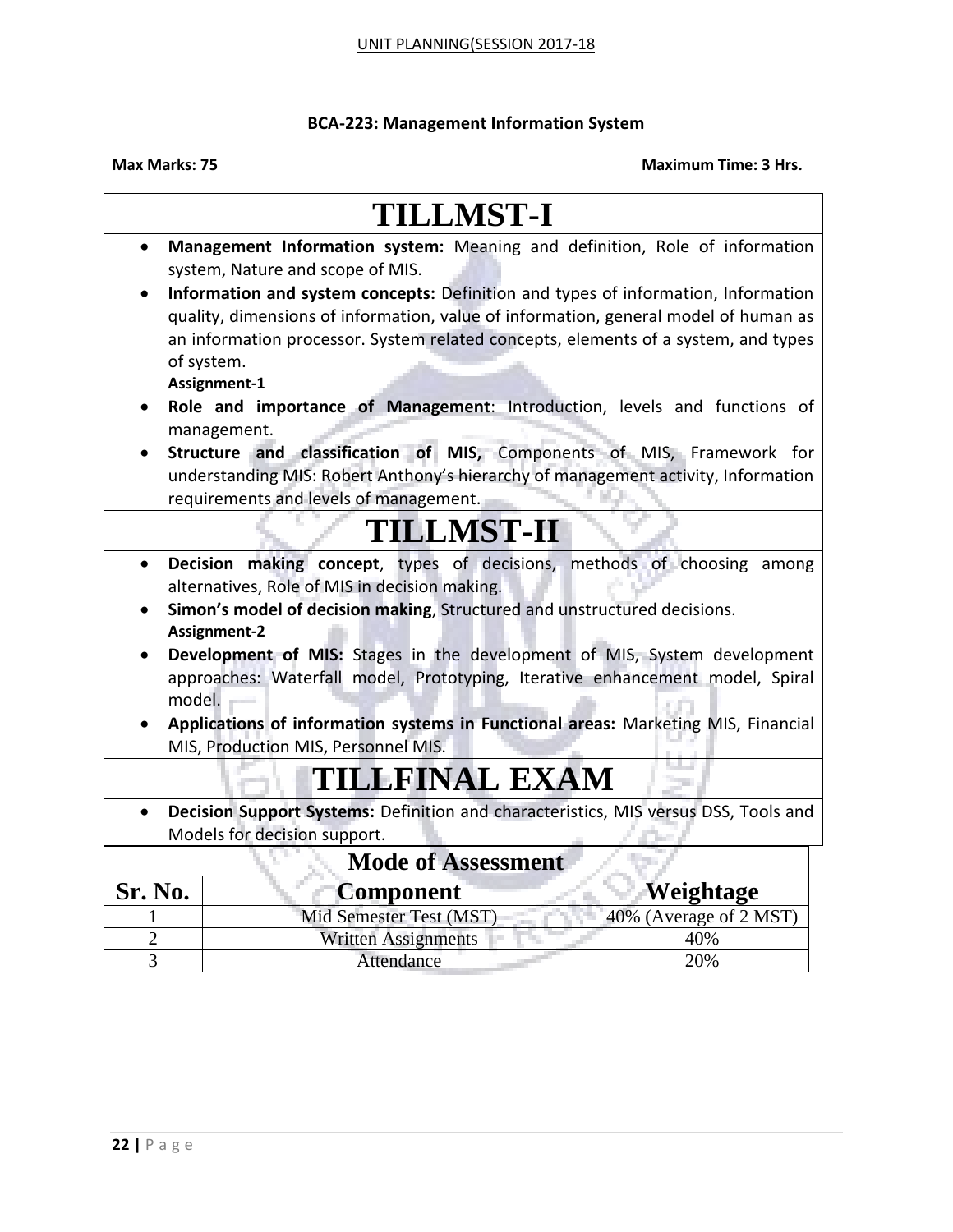### **BCA-224: Computer Oriented Numerical andStatistical Methods**

|                                                                                                                                                                                                                                                                                                                                                                                                                                                       | <b>TILLMST-I</b>                                                                                                                                                                               |                        |  |  |
|-------------------------------------------------------------------------------------------------------------------------------------------------------------------------------------------------------------------------------------------------------------------------------------------------------------------------------------------------------------------------------------------------------------------------------------------------------|------------------------------------------------------------------------------------------------------------------------------------------------------------------------------------------------|------------------------|--|--|
| $\bullet$                                                                                                                                                                                                                                                                                                                                                                                                                                             | Basics: Floating point representation of numbers, arithmetic operation with<br>normalised floating point numbers and its consequences, errors in numbers, binary<br>representation of numbers. |                        |  |  |
|                                                                                                                                                                                                                                                                                                                                                                                                                                                       | Solution of transcendental equations: Bi-section method, Regula-falsi method,<br>Newton/Raphson method, Secant method<br>Assignment-1                                                          |                        |  |  |
|                                                                                                                                                                                                                                                                                                                                                                                                                                                       | Solution of simultaneous algebraic equations: Gauss elimination method, pivoting,<br>ill-conditioned equations, Gauss-Seidel iterative method, comparison of direct and<br>iterative method.   |                        |  |  |
|                                                                                                                                                                                                                                                                                                                                                                                                                                                       | Interpolation: Lagrange's interpolation, Newton Interpolation<br>Curve Fitting: Linear regression, Polynomial regression, Exponential Regression                                               |                        |  |  |
|                                                                                                                                                                                                                                                                                                                                                                                                                                                       | <b>TILLMST-II</b>                                                                                                                                                                              |                        |  |  |
| Introduction to Statistics: Meaning, scope, collection, classification of data.<br>$\bullet$<br>Application based on and processing logic of measures of central tendency,<br>dispersion<br>Assignment-2<br>Bivariate Data: Correlation, Meaning, and Type of correlation, correlation and<br>causation, methods of studying correlation, algorithm to compute Karl Pearson's<br>Correlation and rank correlation. Applications based on correlation. |                                                                                                                                                                                                |                        |  |  |
|                                                                                                                                                                                                                                                                                                                                                                                                                                                       | TILLFINAL EXAM                                                                                                                                                                                 |                        |  |  |
| Linear Regression: Processing logic of and numerical based on fitting of regression<br>lines (Using least square method). (Properties without Proofs)                                                                                                                                                                                                                                                                                                 |                                                                                                                                                                                                |                        |  |  |
|                                                                                                                                                                                                                                                                                                                                                                                                                                                       | <b>Mode of Assessment</b>                                                                                                                                                                      |                        |  |  |
| Sr. No.                                                                                                                                                                                                                                                                                                                                                                                                                                               | <b>Component</b>                                                                                                                                                                               | Weightage              |  |  |
|                                                                                                                                                                                                                                                                                                                                                                                                                                                       | Mid Semester Test (MST)                                                                                                                                                                        | 40% (Average of 2 MST) |  |  |
| $\overline{2}$<br>$\overline{3}$                                                                                                                                                                                                                                                                                                                                                                                                                      | <b>Written Assignments</b><br>Attendance                                                                                                                                                       | 40%<br>20%             |  |  |
|                                                                                                                                                                                                                                                                                                                                                                                                                                                       |                                                                                                                                                                                                |                        |  |  |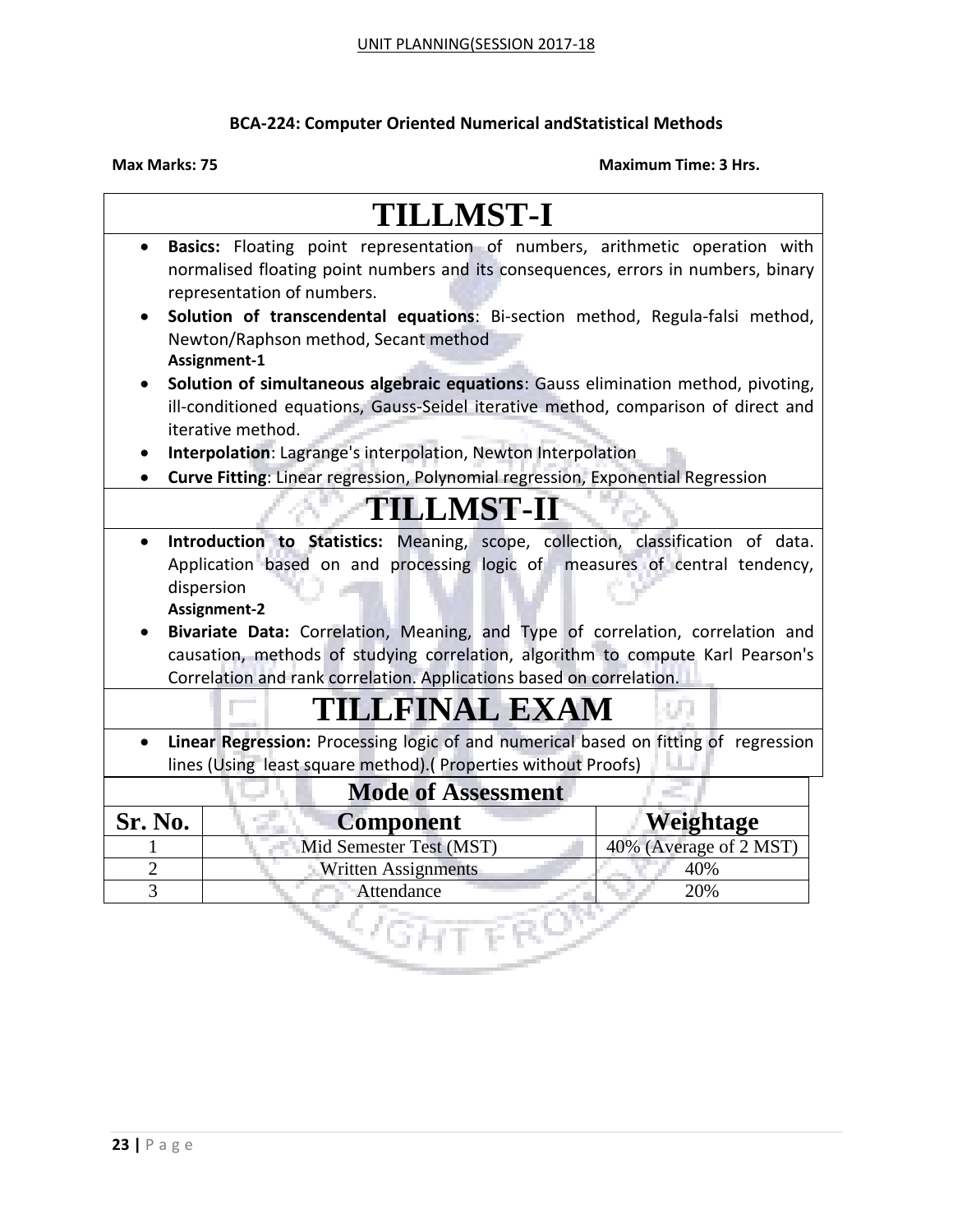### **BCA-225: Relational Database Management System with Oracle**

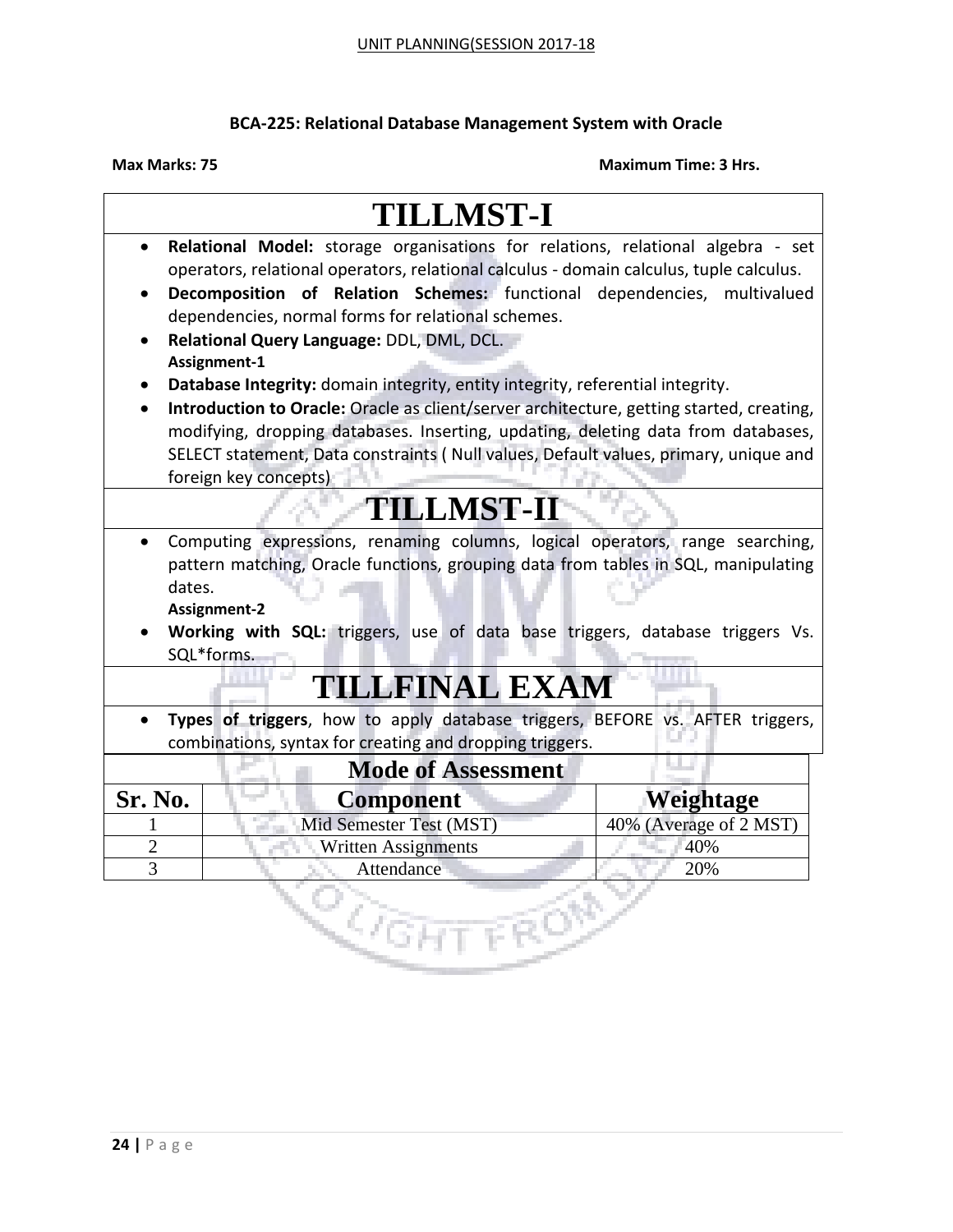### **BCA-213: Computer System Organization and Architecture**

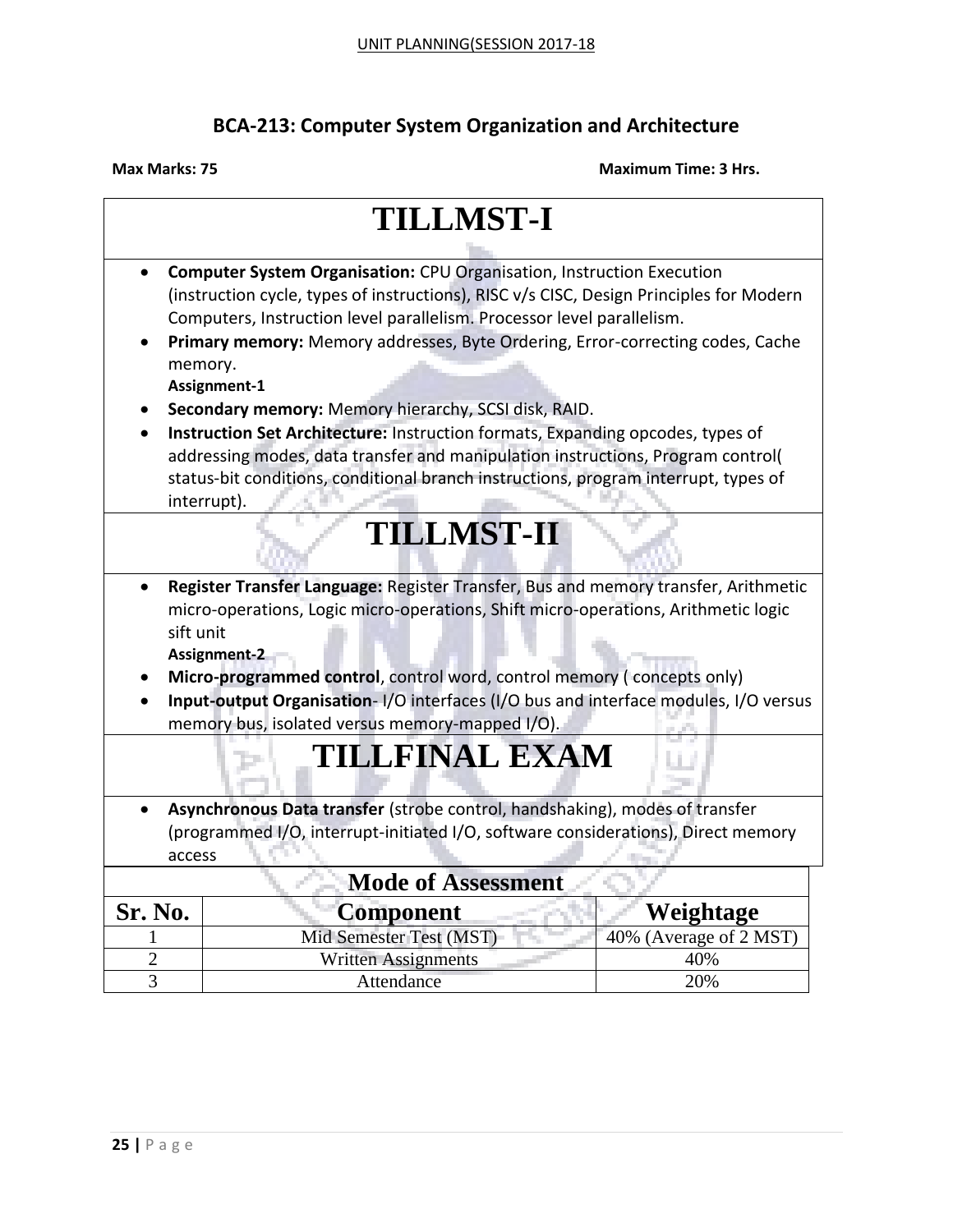### **BCA-214: Object Oriented Programming using C++**

| Evolution of OOP : Procedure Oriented Programming, OOP Paradigm, Advantages<br>$\bullet$<br>and disadvantages of OOP over its predecessor paradigms.<br>Characteristics of Object Oriented Programming : Abstraction, Encapsulation, Data<br>٠<br>hiding, Inheritance, Polymorphism, code Extensibility and Reusability, User defined<br>Data Types.<br>Introduction to C++: Identifier and keywords, Constants, Operators<br>Pointers: Pointer Operations, Pointer Arithmetic, Pointers and Arrays, Multiple<br>$\bullet$<br>indirections, Pointer to functions.<br>Function: Prototyping, Definition and Call, Scope Rules, Parameter Passing Value, by<br>address and by reference, Functions returning references, Const Functions,<br>recursion, function overloading, Default Arguments, Const Arguments.<br>Assignment-1<br>Classes, Objects and Members : Class Declaration and Class Definition, Defining<br>member functions, Defining Object, making functions inline, Members access<br>control, Nested Classes, This Pointer.<br>Object as function arguments, array of objects, functions returning objects, const<br>$\bullet$<br>members and member functions. Static data members and static member functions,<br>Friend functions and Friend classes.<br><b>TILLMST-II</b> |
|----------------------------------------------------------------------------------------------------------------------------------------------------------------------------------------------------------------------------------------------------------------------------------------------------------------------------------------------------------------------------------------------------------------------------------------------------------------------------------------------------------------------------------------------------------------------------------------------------------------------------------------------------------------------------------------------------------------------------------------------------------------------------------------------------------------------------------------------------------------------------------------------------------------------------------------------------------------------------------------------------------------------------------------------------------------------------------------------------------------------------------------------------------------------------------------------------------------------------------------------------------------------------------------------|
|                                                                                                                                                                                                                                                                                                                                                                                                                                                                                                                                                                                                                                                                                                                                                                                                                                                                                                                                                                                                                                                                                                                                                                                                                                                                                              |
|                                                                                                                                                                                                                                                                                                                                                                                                                                                                                                                                                                                                                                                                                                                                                                                                                                                                                                                                                                                                                                                                                                                                                                                                                                                                                              |
|                                                                                                                                                                                                                                                                                                                                                                                                                                                                                                                                                                                                                                                                                                                                                                                                                                                                                                                                                                                                                                                                                                                                                                                                                                                                                              |
|                                                                                                                                                                                                                                                                                                                                                                                                                                                                                                                                                                                                                                                                                                                                                                                                                                                                                                                                                                                                                                                                                                                                                                                                                                                                                              |
|                                                                                                                                                                                                                                                                                                                                                                                                                                                                                                                                                                                                                                                                                                                                                                                                                                                                                                                                                                                                                                                                                                                                                                                                                                                                                              |
|                                                                                                                                                                                                                                                                                                                                                                                                                                                                                                                                                                                                                                                                                                                                                                                                                                                                                                                                                                                                                                                                                                                                                                                                                                                                                              |
|                                                                                                                                                                                                                                                                                                                                                                                                                                                                                                                                                                                                                                                                                                                                                                                                                                                                                                                                                                                                                                                                                                                                                                                                                                                                                              |
|                                                                                                                                                                                                                                                                                                                                                                                                                                                                                                                                                                                                                                                                                                                                                                                                                                                                                                                                                                                                                                                                                                                                                                                                                                                                                              |
|                                                                                                                                                                                                                                                                                                                                                                                                                                                                                                                                                                                                                                                                                                                                                                                                                                                                                                                                                                                                                                                                                                                                                                                                                                                                                              |
|                                                                                                                                                                                                                                                                                                                                                                                                                                                                                                                                                                                                                                                                                                                                                                                                                                                                                                                                                                                                                                                                                                                                                                                                                                                                                              |
|                                                                                                                                                                                                                                                                                                                                                                                                                                                                                                                                                                                                                                                                                                                                                                                                                                                                                                                                                                                                                                                                                                                                                                                                                                                                                              |
|                                                                                                                                                                                                                                                                                                                                                                                                                                                                                                                                                                                                                                                                                                                                                                                                                                                                                                                                                                                                                                                                                                                                                                                                                                                                                              |
|                                                                                                                                                                                                                                                                                                                                                                                                                                                                                                                                                                                                                                                                                                                                                                                                                                                                                                                                                                                                                                                                                                                                                                                                                                                                                              |
|                                                                                                                                                                                                                                                                                                                                                                                                                                                                                                                                                                                                                                                                                                                                                                                                                                                                                                                                                                                                                                                                                                                                                                                                                                                                                              |
| Constructors : Properties, types of constructors (Default, parameterized and copy),<br>$\bullet$                                                                                                                                                                                                                                                                                                                                                                                                                                                                                                                                                                                                                                                                                                                                                                                                                                                                                                                                                                                                                                                                                                                                                                                             |
| Dynamic constructors, Multiple constructors in classes.                                                                                                                                                                                                                                                                                                                                                                                                                                                                                                                                                                                                                                                                                                                                                                                                                                                                                                                                                                                                                                                                                                                                                                                                                                      |
| Destructors : Properties, Virtual destructors, Destroying objects, Rules for<br>constructors and destructors, Array of objects.                                                                                                                                                                                                                                                                                                                                                                                                                                                                                                                                                                                                                                                                                                                                                                                                                                                                                                                                                                                                                                                                                                                                                              |
| Assignment-2                                                                                                                                                                                                                                                                                                                                                                                                                                                                                                                                                                                                                                                                                                                                                                                                                                                                                                                                                                                                                                                                                                                                                                                                                                                                                 |
| Dynamic memory allocation using new and delete operators.                                                                                                                                                                                                                                                                                                                                                                                                                                                                                                                                                                                                                                                                                                                                                                                                                                                                                                                                                                                                                                                                                                                                                                                                                                    |
| Inheritance : Defining derived classes, inheriting private<br>members,<br>single                                                                                                                                                                                                                                                                                                                                                                                                                                                                                                                                                                                                                                                                                                                                                                                                                                                                                                                                                                                                                                                                                                                                                                                                             |
| inheritance, types of derivation, function, function redefining, constructors in                                                                                                                                                                                                                                                                                                                                                                                                                                                                                                                                                                                                                                                                                                                                                                                                                                                                                                                                                                                                                                                                                                                                                                                                             |
| derived class.                                                                                                                                                                                                                                                                                                                                                                                                                                                                                                                                                                                                                                                                                                                                                                                                                                                                                                                                                                                                                                                                                                                                                                                                                                                                               |
| Types of inheritance: Single, Multiple, Multi level and Hybrid,                                                                                                                                                                                                                                                                                                                                                                                                                                                                                                                                                                                                                                                                                                                                                                                                                                                                                                                                                                                                                                                                                                                                                                                                                              |
| Types of base classes: Direct, Indirect, Virtual, Abstract, Code Reusability.                                                                                                                                                                                                                                                                                                                                                                                                                                                                                                                                                                                                                                                                                                                                                                                                                                                                                                                                                                                                                                                                                                                                                                                                                |
| Polymorphism: Methods of achieving polymorphic behavior. Polymorphism with                                                                                                                                                                                                                                                                                                                                                                                                                                                                                                                                                                                                                                                                                                                                                                                                                                                                                                                                                                                                                                                                                                                                                                                                                   |
| pointers, virtual functions, late binding, pure virtual functions and abstract base<br>class. Difference between function overloading, redefining and overriding.                                                                                                                                                                                                                                                                                                                                                                                                                                                                                                                                                                                                                                                                                                                                                                                                                                                                                                                                                                                                                                                                                                                            |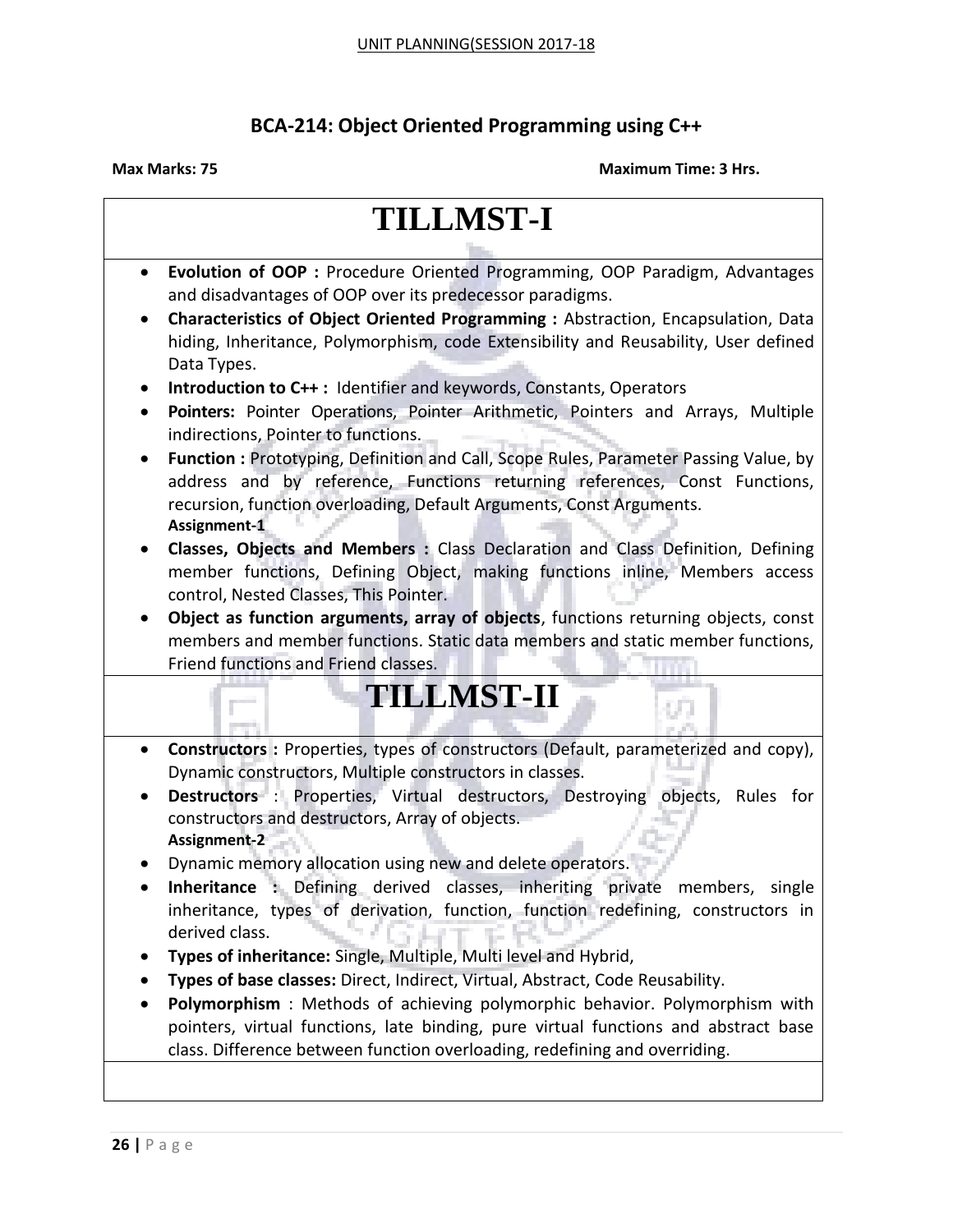## **TILLFINAL EXAM**

- **Operator overloading:** Overloading binary operator, overloading unary operators, rules for operator overloading, operator overloading using friend function. Function overloading, early binding.
- **Open/ Close Files commands. Read/write operations on files.**

| <b>Mode of Assessment</b> |                         |                        |  |
|---------------------------|-------------------------|------------------------|--|
| <b>Sr. No.</b>            | <b>Component</b>        | Weightage              |  |
|                           | Mid Semester Test (MST) | 40% (Average of 2 MST) |  |
|                           | Written Assignments     | 40%                    |  |
|                           | Attendance              | 20%                    |  |

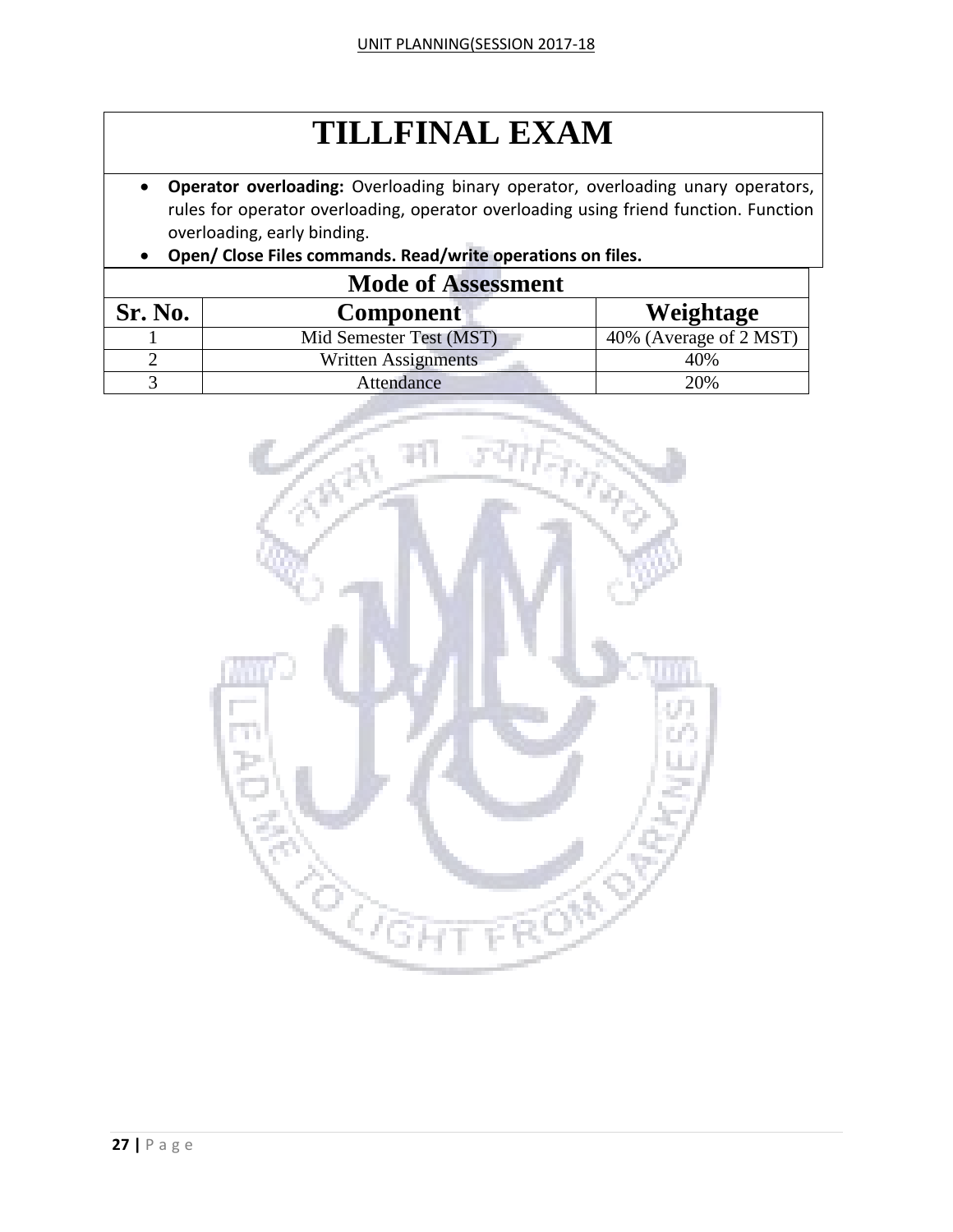### **BCA-215: Fundamentals of Database Management System**

### **Max Marks: 75 Maximum Time: 3 Hrs.**

## **TILLMST-I**

- I**ntroduction**: Database Approach, Characteristics of a Database Approach, Database System Environment.
- **Roles in Database Environment:** Database Administrators, Database Designers, End Users, Application Developers.
- **Database Management Systems:** Definition, Characteristics, Advantages of Using DBMS Approach, Classification of DBMSs.
- **Architecture:** Data Models, Categories of Data Models- Conceptual Data Models, Physical data Models, Representational Data Models, such as, Object Based Models, Record Based Models, Database Schema and Instance, Three Schema Architecture, Data Independence – Physical and Logical data Independence. **Assignment-1**
- **Database Conceptual Modelling by E-R model:** Concepts, Entities and Entity Sets, Attributes, Mapping Constraints, E-R Diagram, Weak Entity Sets, Strong Entity Sets.
- **Enhanced E-R Modelling:** Aggregation, Generalization, Converting ER Diagrams to Tables.
- **Relational Data Model:** Concepts and Terminology, Characteristics of Relations.
- **Constraints: Integrity Constraints-** Entity and Referential Integrity constraints, Keys- Super Keys, Candidate Keys, Primary Keys, Secondary Keys and Foreign Keys.

## **TILLMST-II**

- **Relational Algebra:** Basic Operations, Additional Operations, Example Queries.
- **Database Design**: Informal Design Guidelines for Relation Schemas, Problems of Bad Database Design, **Assignment-2**
- **Normalization:** Functional Dependency, Full Functional Dependency, Partial Dependency, Transitive Dependency, Normal Forms– 1NF, 2NF, 3NF, Boyce-Codd NF,

## **TILLFINAL EXAM**

 **MS-ACCESS**: introduction to MS-ACCESS, working with databases and tables, queries in Access, Applying integrity constraints, Introduction to forms, sorting and filtering, controls, Reports and Macro: creating reports, using Macros.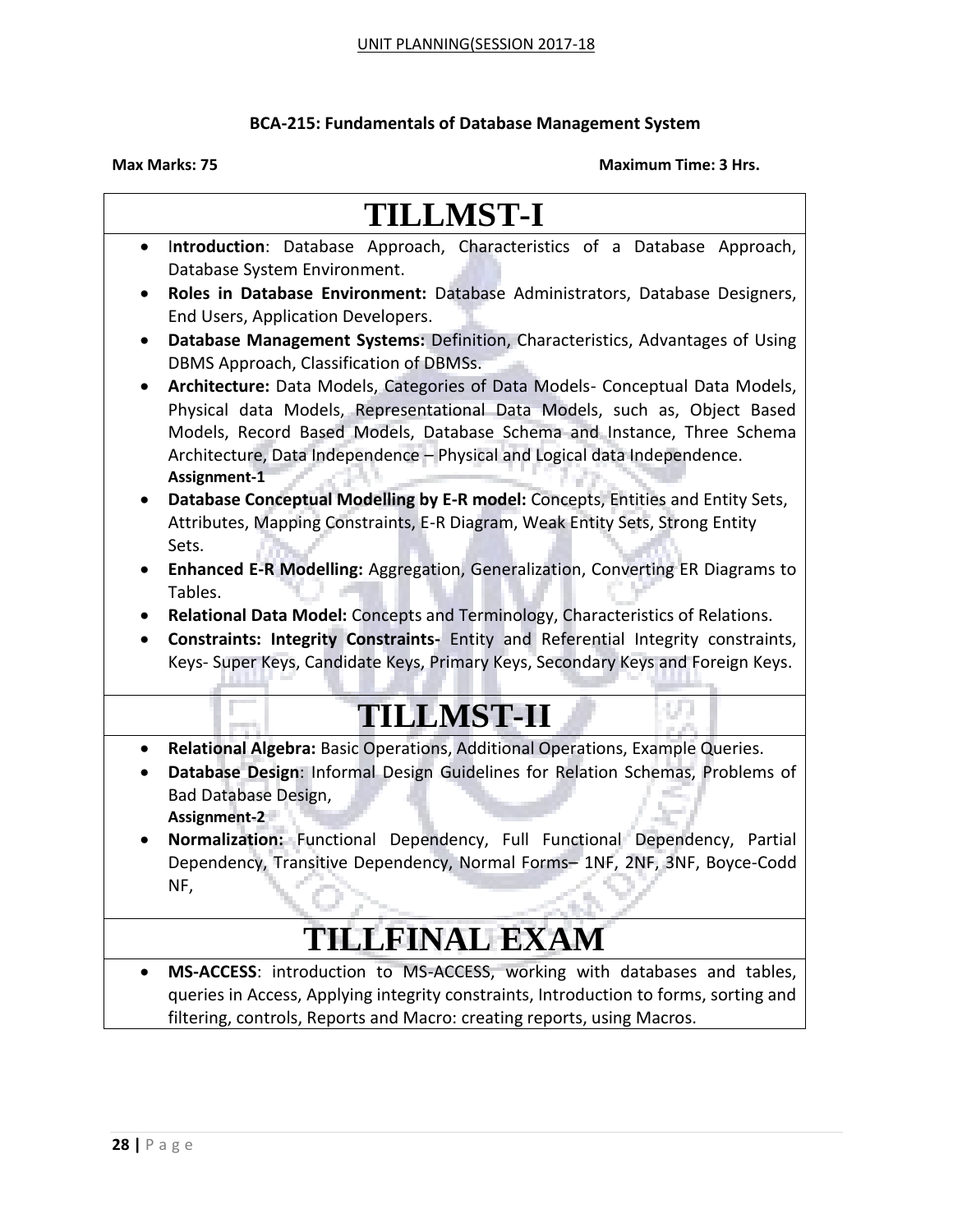|                  |                                              |                       | UNIT PLANNING(SESSION 2017-18       |                              |
|------------------|----------------------------------------------|-----------------------|-------------------------------------|------------------------------|
|                  |                                              |                       | MULTANI MAL MODI COLLEGE, PATIALA   |                              |
|                  |                                              |                       | <b>UNIT PLAN</b>                    |                              |
|                  |                                              |                       |                                     |                              |
|                  |                                              |                       | <b>Class – BCA II (Semester IV)</b> |                              |
|                  |                                              |                       |                                     |                              |
|                  | <b>Subject: English Communication Skills</b> |                       |                                     |                              |
|                  | <b>Subject Code:</b>                         |                       |                                     |                              |
|                  | <b>Subject Teacher : Session : 2015-16</b>   |                       |                                     |                              |
| S.No.            | <b>Syllabus/Topics</b>                       | <b>Reference</b>      | <b>Mode of</b>                      | <b>Additional Resources*</b> |
|                  |                                              |                       | <b>Transactions</b>                 |                              |
|                  |                                              |                       | <b>January 2016</b>                 |                              |
| 1.               | Old man and the<br>1.                        | Old man and           | Lecture,                            |                              |
|                  |                                              |                       | Discussion                          |                              |
|                  | Sea by Ernest                                | the Sea by            |                                     |                              |
|                  | Hemmingway                                   | Ernest                | Method,                             |                              |
|                  |                                              | Hemmingway            |                                     |                              |
|                  |                                              |                       |                                     |                              |
| 2.               | Small words for big                          | Living English        |                                     |                              |
|                  | ones from the book                           | Structure: W.         |                                     |                              |
|                  | <b>Students Companion</b>                    | <b>Stannard Allen</b> |                                     |                              |
|                  |                                              | (Orient               |                                     |                              |
| $\overline{4}$ . | Short formal notice                          | Longman)              |                                     |                              |
|                  |                                              |                       |                                     |                              |
|                  | writing such as public,                      |                       |                                     |                              |
|                  | legal and memorandum                         |                       |                                     |                              |
|                  |                                              |                       |                                     |                              |
|                  |                                              |                       | <b>February 2016</b>                |                              |
| 5.               | Two short formal                             | Living English        | Lecture,                            |                              |
|                  | classified                                   | Structure: W.         | <b>Discussion</b>                   |                              |
|                  | advertisements and                           | <b>Stannard Allen</b> | Method,                             |                              |
|                  | display advertisement                        | (Orient               |                                     |                              |
|                  |                                              | Longman)              |                                     |                              |
|                  |                                              |                       |                                     |                              |
|                  |                                              |                       |                                     |                              |
| 6.               | Report writing                               | The Students'         |                                     |                              |
|                  |                                              | Companion by          |                                     |                              |
|                  |                                              | Wilfred D. Best       |                                     |                              |
|                  |                                              |                       |                                     |                              |
|                  |                                              |                       |                                     |                              |
|                  |                                              |                       |                                     |                              |
|                  |                                              |                       |                                     |                              |
|                  |                                              |                       |                                     |                              |
|                  |                                              |                       | <b>March 2016</b>                   |                              |
|                  |                                              |                       |                                     |                              |
| 7.               | Transforming one type                        | The Students'         |                                     |                              |
|                  | of sentences                                 | Companion by          |                                     |                              |
|                  |                                              | Wilfred D. Best       |                                     |                              |
|                  |                                              |                       |                                     |                              |
|                  |                                              |                       | April 2016                          |                              |
|                  |                                              |                       |                                     |                              |
| 8.               | Transforming of<br>d)                        | The Students'         |                                     |                              |

 $\overline{\phantom{a}}$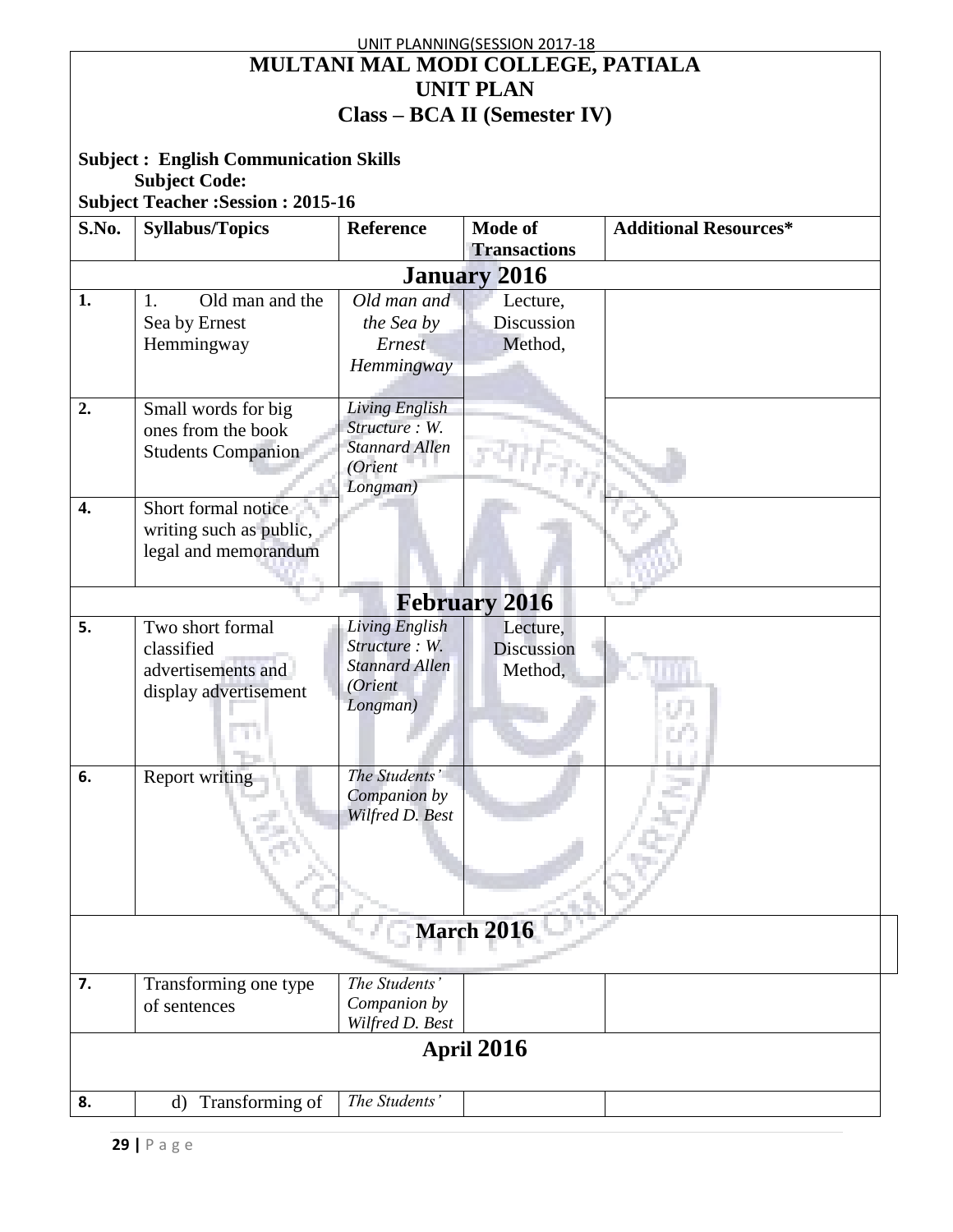### UNIT PLANNING(SESSION 2017-18

| ompanion by<br>)e oree<br>$\tilde{\phantom{a}}$<br>TTTIC<br><b>Best</b><br>$M$ .<br>77 L L |  |
|--------------------------------------------------------------------------------------------|--|
|--------------------------------------------------------------------------------------------|--|

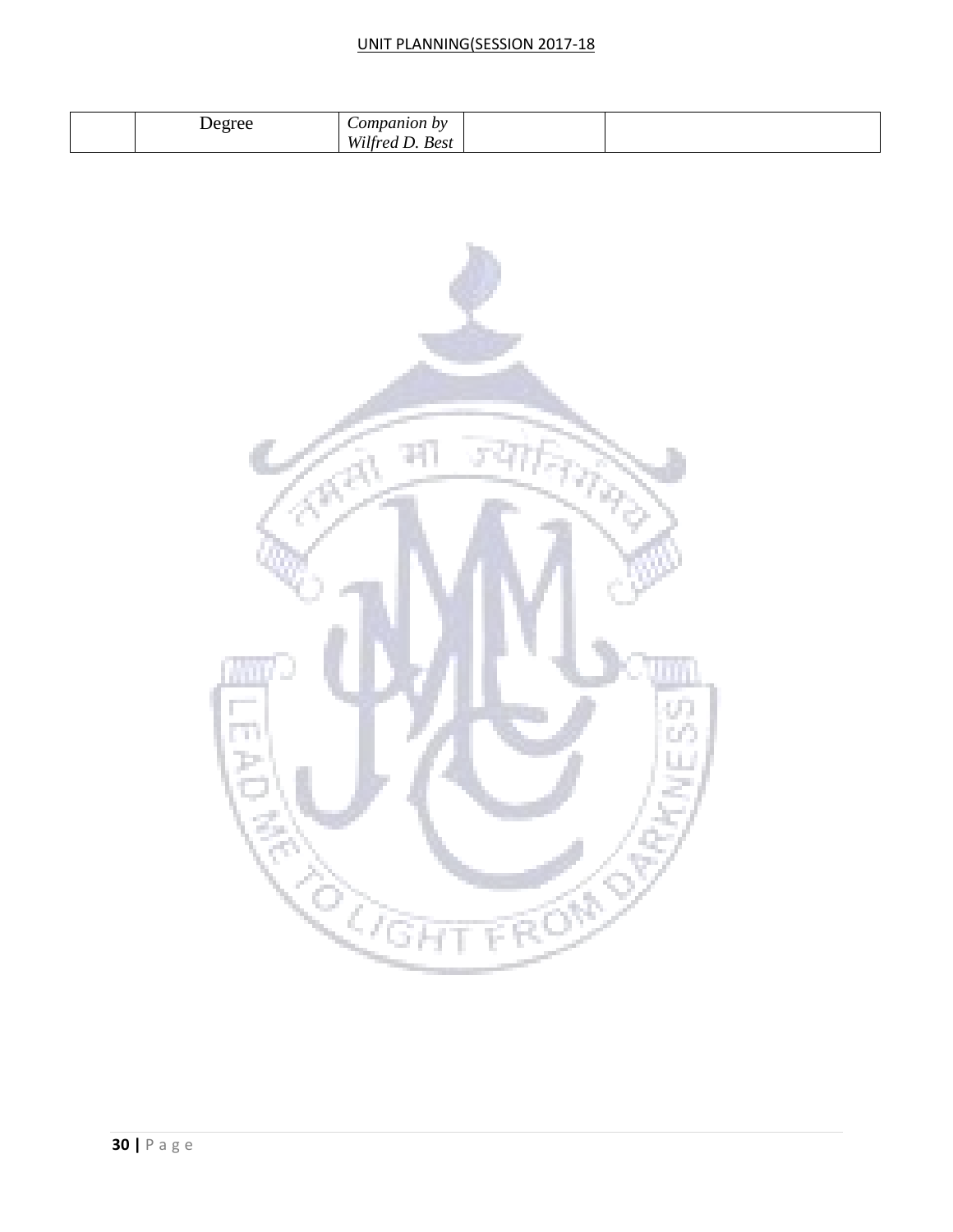### **BCA-222: Computer Networks**

|                                                                                                 | <b>TILLMST-I</b>                                                                                   |                        |  |  |
|-------------------------------------------------------------------------------------------------|----------------------------------------------------------------------------------------------------|------------------------|--|--|
| $\bullet$                                                                                       | Introduction to Computer networks, Applications, Network hardware and Software                     |                        |  |  |
|                                                                                                 | (protocol hierarchies, design issues for layers,                                                   |                        |  |  |
|                                                                                                 | interfaces and services: connection oriented and connection less), Network                         |                        |  |  |
|                                                                                                 | structure and architecture- point to point, multicast, broadcast,                                  |                        |  |  |
|                                                                                                 | Classification of networks-LAN, MAN and WAN. Reference models, the OSI                             |                        |  |  |
|                                                                                                 | reference model, TCP / IP reference model.Comparison between OSI and TCP / IP                      |                        |  |  |
| models.                                                                                         |                                                                                                    |                        |  |  |
|                                                                                                 | Assignment-1                                                                                       |                        |  |  |
|                                                                                                 | Data Link Layer: Design issues, Services to network layer, Framing, Error control,<br>Flow control |                        |  |  |
|                                                                                                 | Elementary data link protocols- unrestricted simplex protocol, simplex stop and wait               |                        |  |  |
|                                                                                                 | protocol, simplex protocol for a noisy channel.                                                    |                        |  |  |
|                                                                                                 |                                                                                                    |                        |  |  |
|                                                                                                 | <b>TILLMST-II</b>                                                                                  |                        |  |  |
|                                                                                                 | Network layer: Design issues, Services to the transport layer, Routing algorithms-                 |                        |  |  |
|                                                                                                 | Static/ non-adaptive and dynamic/adaptive algorithms. Congestion                                   | control                |  |  |
|                                                                                                 | algorithms - the leaky bucket algorithm, the token bucket algorithm.                               |                        |  |  |
|                                                                                                 | Assignment-2                                                                                       |                        |  |  |
|                                                                                                 | Transport layer, design issues, connection management-addressing, establishing and                 |                        |  |  |
|                                                                                                 | releasing connection, transport layer protocols- TCP, UDP.                                         |                        |  |  |
| Application layer: The DNS Name Space, Electronic Mail, The World Wide Web,                     |                                                                                                    |                        |  |  |
|                                                                                                 | TILLFINAL EXAM                                                                                     |                        |  |  |
| Network security: Introduction to cryptography, substitution cipers, transposition<br>$\bullet$ |                                                                                                    |                        |  |  |
| cipers, one-time pads, two fundamental cryptographic principles, public-key                     |                                                                                                    |                        |  |  |
| algorithms (RSA, other Public-key algorithms), digital signatures (symmetric-key                |                                                                                                    |                        |  |  |
| signatures, public key-signatures, message digests                                              |                                                                                                    |                        |  |  |
| <b>Mode of Assessment</b>                                                                       |                                                                                                    |                        |  |  |
| Sr. No.                                                                                         | <b>Component</b>                                                                                   | Weightage              |  |  |
|                                                                                                 | Mid Semester Test (MST)                                                                            | 40% (Average of 2 MST) |  |  |
| $\overline{2}$                                                                                  | <b>Written Assignments</b>                                                                         | 40%                    |  |  |
| 3                                                                                               | Attendance                                                                                         | 20%                    |  |  |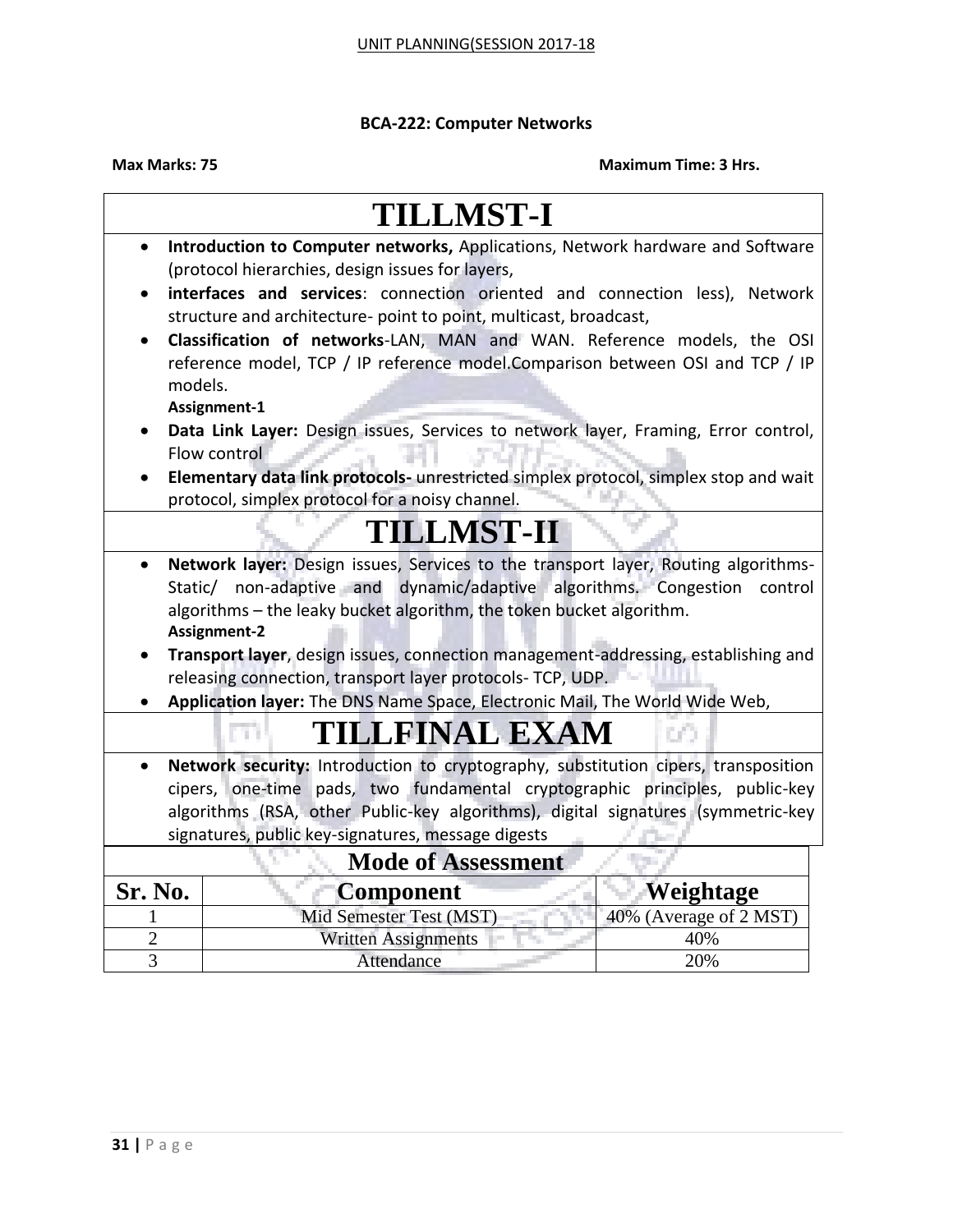### **BCA-223: Management Information System**

|                | <b>TILLMST-I</b>                                                                                                        |                        |
|----------------|-------------------------------------------------------------------------------------------------------------------------|------------------------|
| $\bullet$      | Management Information system: Meaning and definition, Role of information                                              |                        |
|                | system, Nature and scope of MIS.                                                                                        |                        |
|                | Information and system concepts: Definition and types of information, Information                                       |                        |
|                | quality, dimensions of information, value of information, general model of human as                                     |                        |
|                | an information processor. System related concepts, elements of a system, and types                                      |                        |
|                | of system.                                                                                                              |                        |
|                | Assignment-1                                                                                                            |                        |
|                | Role and importance of Management: Introduction, levels and functions of                                                |                        |
|                | management.                                                                                                             |                        |
|                | Structure and classification of MIS, Components of MIS, Framework for                                                   |                        |
|                | understanding MIS: Robert Anthony's hierarchy of management activity, Information                                       |                        |
|                | requirements and levels of management.                                                                                  |                        |
|                | <b>TILLMST-H</b>                                                                                                        |                        |
|                |                                                                                                                         |                        |
| $\bullet$      | Decision making concept, types of decisions, methods of choosing among<br>alternatives, Role of MIS in decision making. |                        |
|                | Simon's model of decision making, Structured and unstructured decisions.<br><b>Assignment-2</b>                         |                        |
|                | Development of MIS: Stages in the development of MIS, System development                                                |                        |
|                | approaches: Waterfall model, Prototyping, Iterative enhancement model, Spiral                                           |                        |
| model.         |                                                                                                                         |                        |
|                | Applications of information systems in Functional areas: Marketing MIS, Financial                                       |                        |
|                | MIS, Production MIS, Personnel MIS.                                                                                     |                        |
|                |                                                                                                                         |                        |
|                | TILLFINAL EXAM                                                                                                          |                        |
|                | Decision Support Systems: Definition and characteristics, MIS versus DSS, Tools and                                     |                        |
|                | Models for decision support.                                                                                            |                        |
|                | <b>Mode of Assessment</b>                                                                                               |                        |
| Sr. No.        | <b>Component</b>                                                                                                        | Weightage              |
|                | Mid Semester Test (MST)                                                                                                 | 40% (Average of 2 MST) |
| $\overline{2}$ | <b>Written Assignments</b>                                                                                              | 40%                    |
| 3              | Attendance                                                                                                              | 20%                    |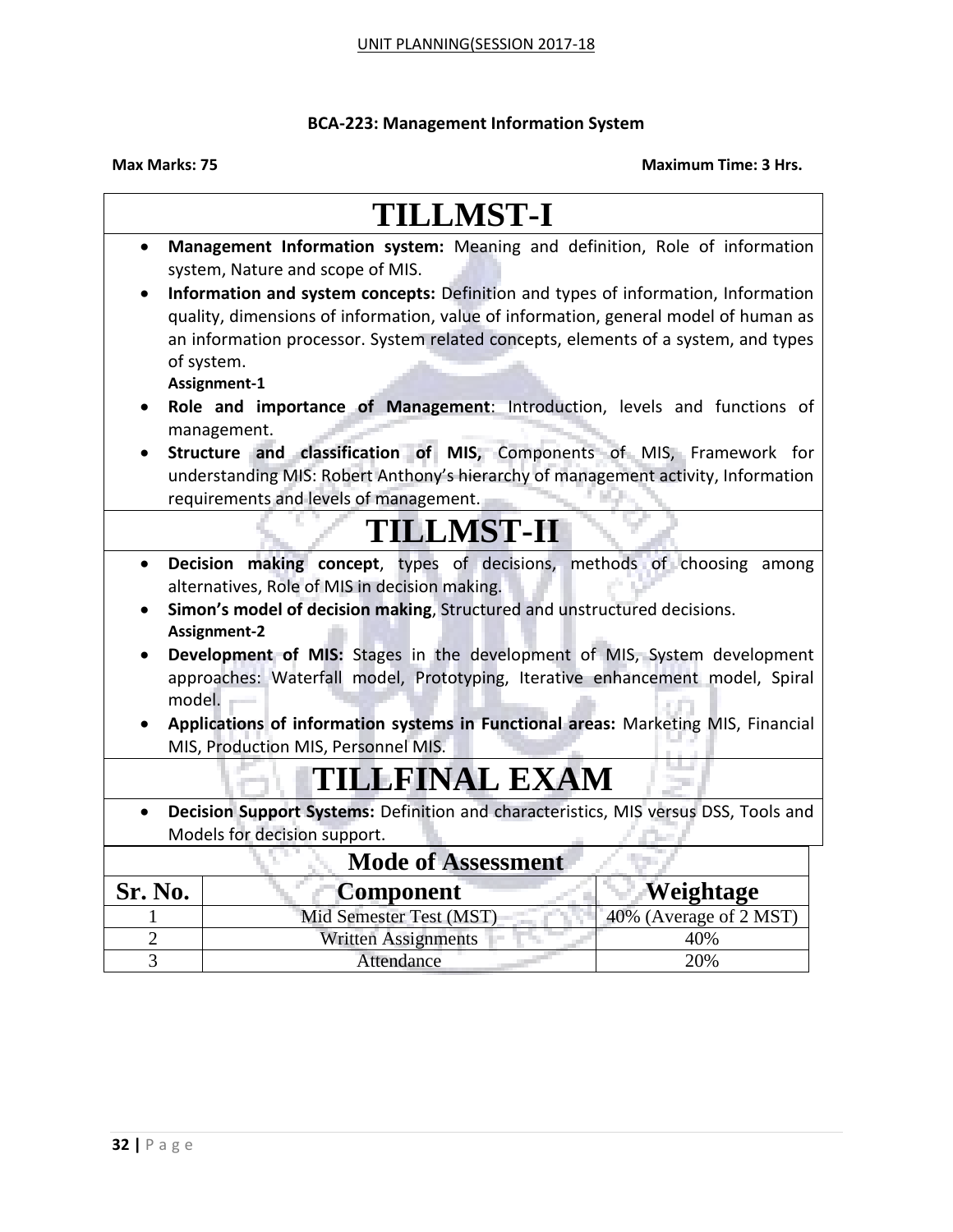### **BCA-224: Computer Oriented Numerical andStatistical Methods**

|                                                                                                                                                                                                                                                                                                                                                                                                                                                       | <b>TILLMST-I</b>                                                                                                                                                                               |                        |  |  |
|-------------------------------------------------------------------------------------------------------------------------------------------------------------------------------------------------------------------------------------------------------------------------------------------------------------------------------------------------------------------------------------------------------------------------------------------------------|------------------------------------------------------------------------------------------------------------------------------------------------------------------------------------------------|------------------------|--|--|
| $\bullet$                                                                                                                                                                                                                                                                                                                                                                                                                                             | Basics: Floating point representation of numbers, arithmetic operation with<br>normalised floating point numbers and its consequences, errors in numbers, binary<br>representation of numbers. |                        |  |  |
|                                                                                                                                                                                                                                                                                                                                                                                                                                                       | Solution of transcendental equations: Bi-section method, Regula-falsi method,<br>Newton/Raphson method, Secant method<br>Assignment-1                                                          |                        |  |  |
|                                                                                                                                                                                                                                                                                                                                                                                                                                                       | Solution of simultaneous algebraic equations: Gauss elimination method, pivoting,<br>ill-conditioned equations, Gauss-Seidel iterative method, comparison of direct and<br>iterative method.   |                        |  |  |
|                                                                                                                                                                                                                                                                                                                                                                                                                                                       | Interpolation: Lagrange's interpolation, Newton Interpolation<br>Curve Fitting: Linear regression, Polynomial regression, Exponential Regression                                               |                        |  |  |
|                                                                                                                                                                                                                                                                                                                                                                                                                                                       | <b>TILLMST-II</b>                                                                                                                                                                              |                        |  |  |
|                                                                                                                                                                                                                                                                                                                                                                                                                                                       |                                                                                                                                                                                                |                        |  |  |
| Introduction to Statistics: Meaning, scope, collection, classification of data.<br>$\bullet$<br>Application based on and processing logic of measures of central tendency,<br>dispersion<br>Assignment-2<br>Bivariate Data: Correlation, Meaning, and Type of correlation, correlation and<br>causation, methods of studying correlation, algorithm to compute Karl Pearson's<br>Correlation and rank correlation. Applications based on correlation. |                                                                                                                                                                                                |                        |  |  |
|                                                                                                                                                                                                                                                                                                                                                                                                                                                       | TILLFINAL EXAM                                                                                                                                                                                 |                        |  |  |
| Linear Regression: Processing logic of and numerical based on fitting of regression<br>lines (Using least square method). (Properties without Proofs)                                                                                                                                                                                                                                                                                                 |                                                                                                                                                                                                |                        |  |  |
| <b>Mode of Assessment</b>                                                                                                                                                                                                                                                                                                                                                                                                                             |                                                                                                                                                                                                |                        |  |  |
| Sr. No.                                                                                                                                                                                                                                                                                                                                                                                                                                               | <b>Component</b>                                                                                                                                                                               | Weightage              |  |  |
|                                                                                                                                                                                                                                                                                                                                                                                                                                                       | Mid Semester Test (MST)                                                                                                                                                                        | 40% (Average of 2 MST) |  |  |
| $\overline{2}$                                                                                                                                                                                                                                                                                                                                                                                                                                        | <b>Written Assignments</b>                                                                                                                                                                     | 40%                    |  |  |
| $\overline{3}$                                                                                                                                                                                                                                                                                                                                                                                                                                        | Attendance                                                                                                                                                                                     | 20%                    |  |  |
|                                                                                                                                                                                                                                                                                                                                                                                                                                                       |                                                                                                                                                                                                |                        |  |  |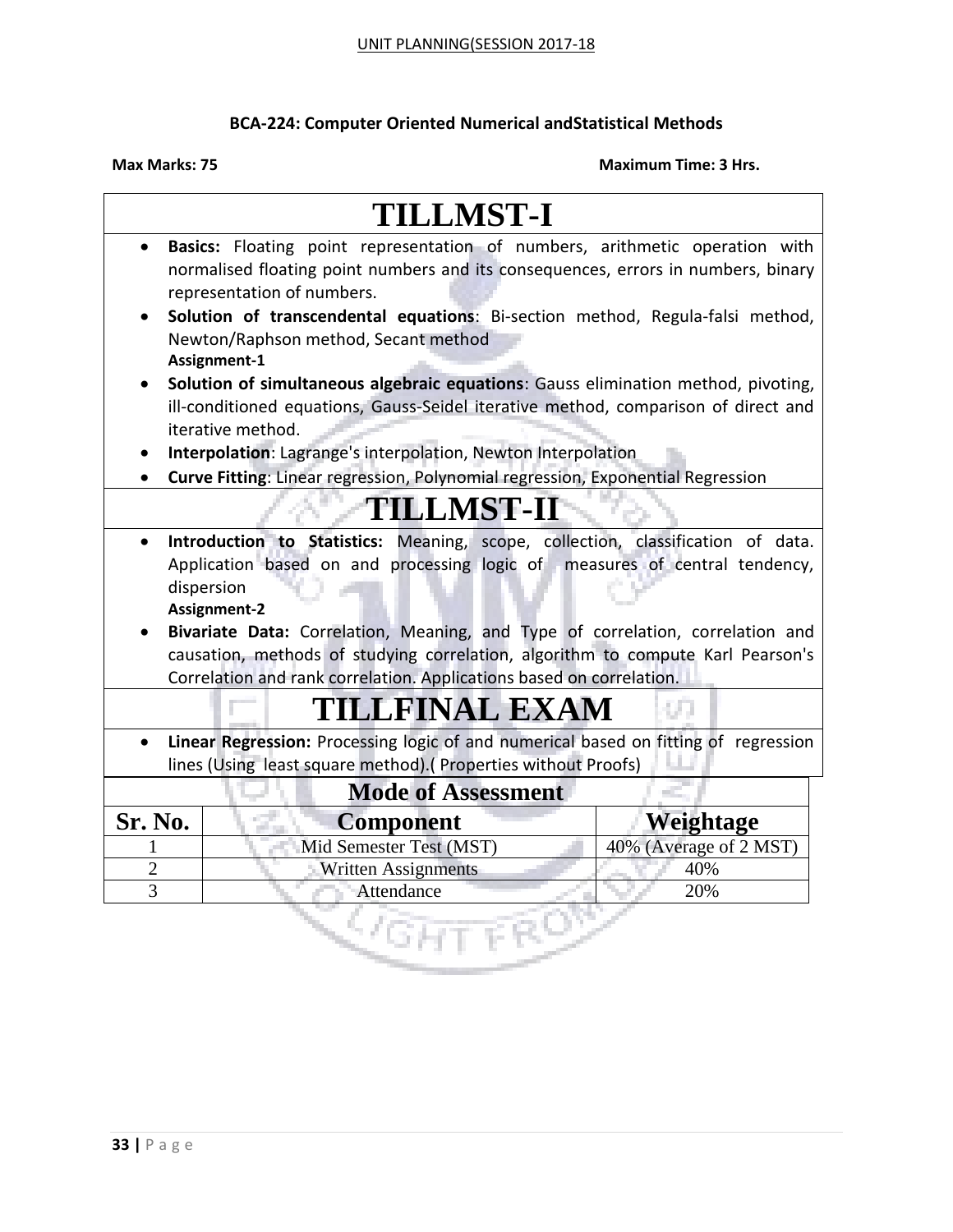### **BCA-225: Relational Database Management System with Oracle**

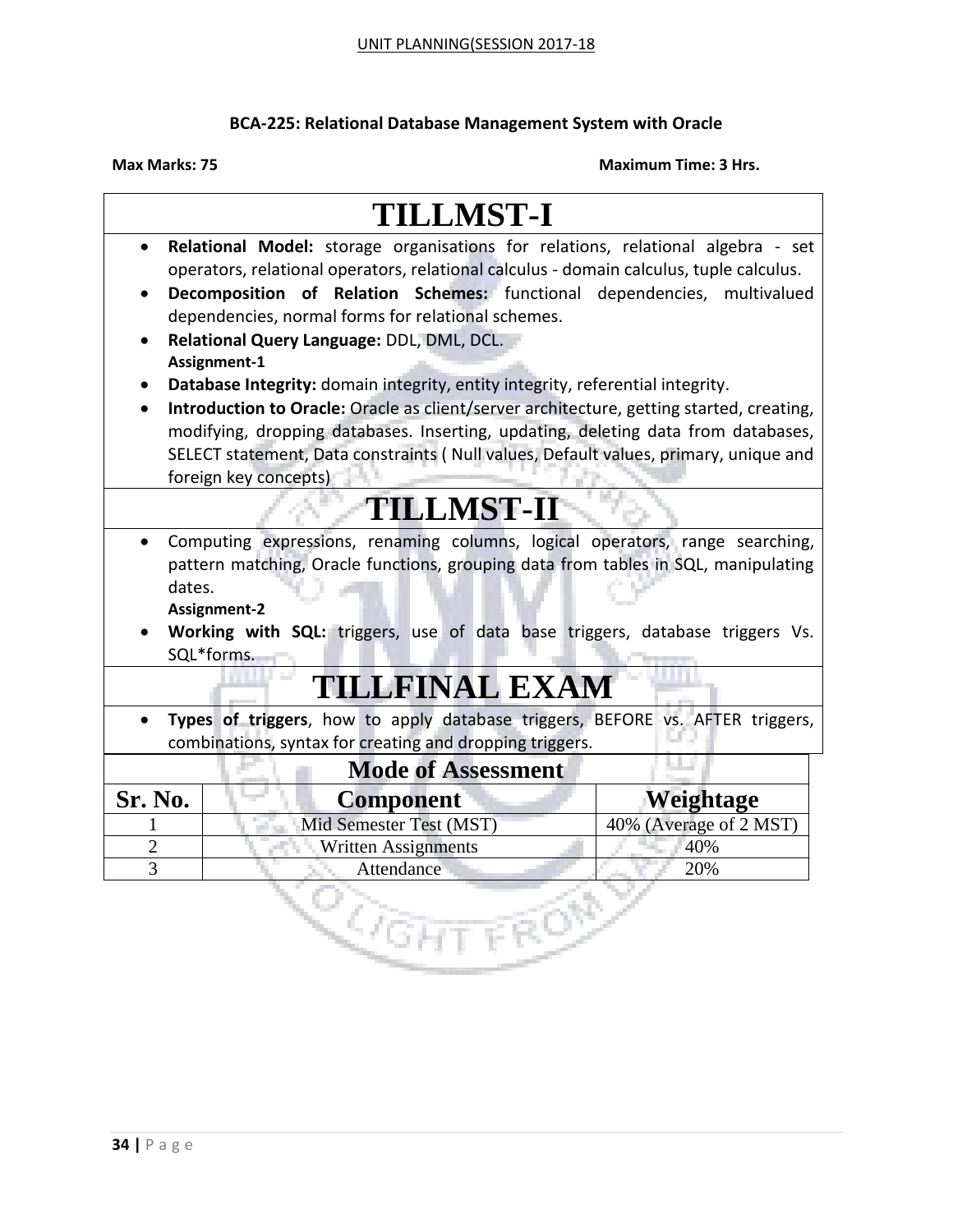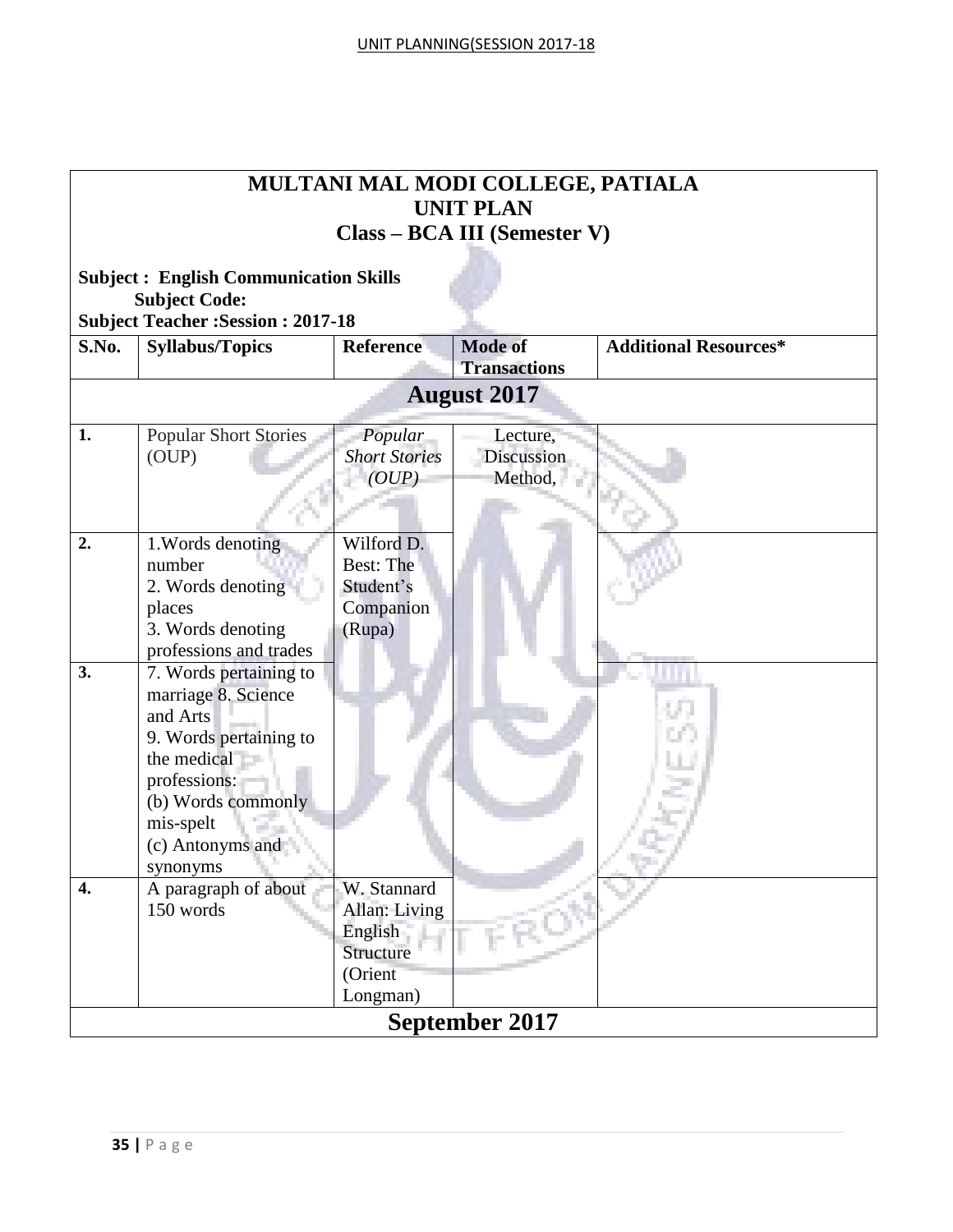| 5.  | Comprehension          | Wilford D.    | Lecture,                           |  |
|-----|------------------------|---------------|------------------------------------|--|
|     |                        | Best: The     | Discussion                         |  |
|     |                        | Student's     | Method,                            |  |
|     |                        |               |                                    |  |
|     |                        | Companion     |                                    |  |
|     |                        | (Rupa)        |                                    |  |
|     |                        |               |                                    |  |
|     |                        |               |                                    |  |
| 6.  | 4. Name by which       |               |                                    |  |
|     | persons with certain   |               |                                    |  |
|     | characteristics are    |               |                                    |  |
|     | known.                 |               |                                    |  |
|     | 5. Forms of            |               |                                    |  |
|     | Government             |               |                                    |  |
|     | 6. Words pertaining to |               |                                    |  |
|     | the church             |               |                                    |  |
| 7.  | Translation from       |               |                                    |  |
|     | Punjabi/Hindi into     |               |                                    |  |
|     | English                |               |                                    |  |
| 8.  | Exercise 1.1 to        | W. Stannard   |                                    |  |
|     | Exercise 11.4          | Allan: Living |                                    |  |
|     |                        | English       |                                    |  |
|     |                        | Structure     |                                    |  |
|     |                        | (Orient       |                                    |  |
|     |                        | Longman)      |                                    |  |
| 9.  | Exercise 12.1 to       |               |                                    |  |
|     | Exercise 19.20         |               |                                    |  |
|     |                        |               |                                    |  |
|     |                        |               |                                    |  |
|     |                        |               |                                    |  |
|     |                        |               | <b>October &amp; November 2017</b> |  |
|     |                        |               |                                    |  |
| 10. | Exercise 20.1 to       | W. Stannard   |                                    |  |
|     | Exercise 23.8          | Allan: Living |                                    |  |
|     |                        | English       |                                    |  |
|     |                        | Structure     |                                    |  |
|     |                        | (Orient       |                                    |  |
|     |                        | Longman)      |                                    |  |
| 11. | Exercise 24.1 to       | 4 F           |                                    |  |
|     | Exercise 27.6          |               |                                    |  |
| 12. | Exercise 28.1 to       |               |                                    |  |
|     | Exercise 30.3          |               |                                    |  |

## **BCA-III, Sem.-V**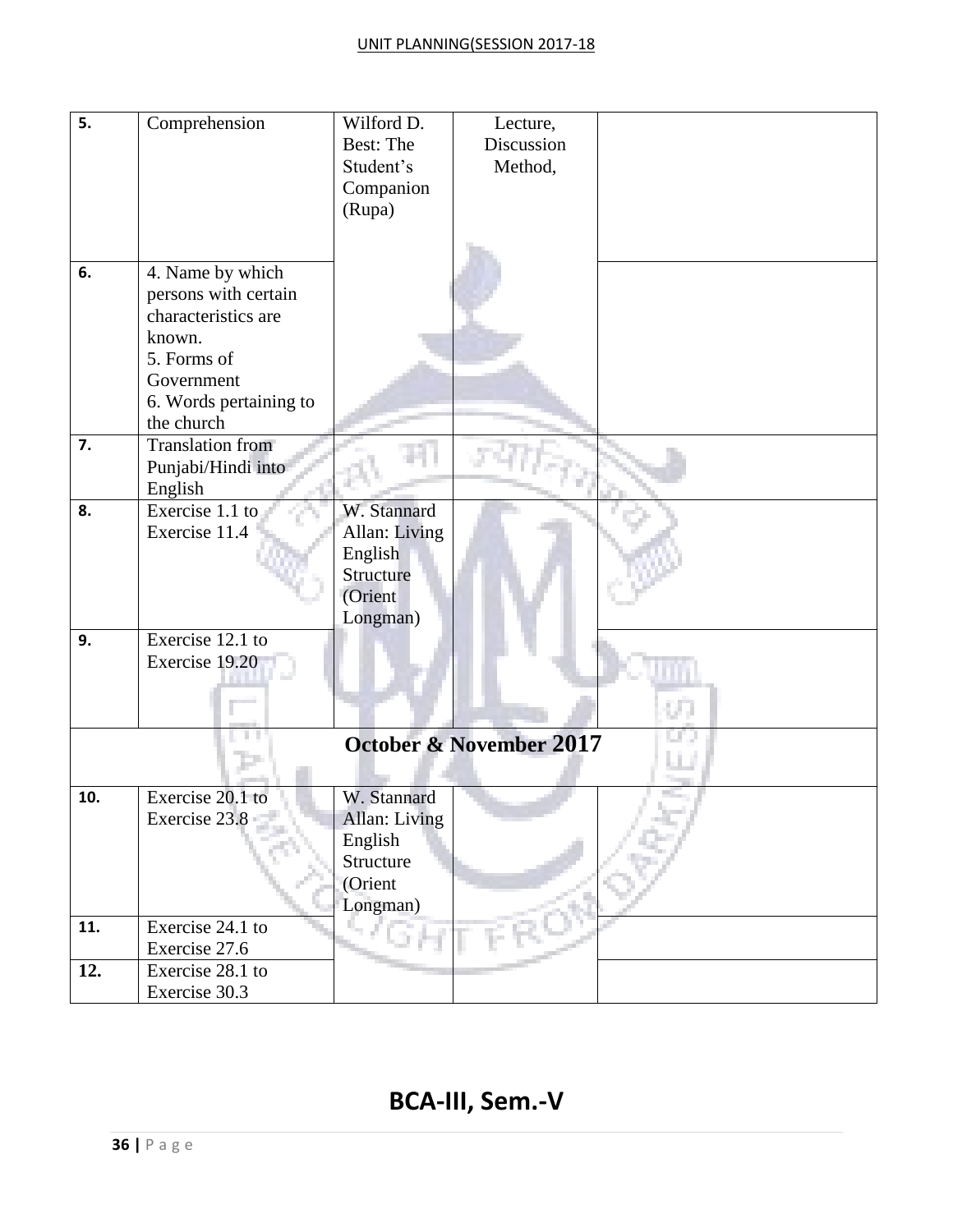### **BCA-312: System Analysis and Design**

### **Max Marks: 75 Maximum Time: 3 Hrs.**

## **TILLMST-I**

- **Systems concepts:** Definition and characteristics of a system, Elements of a system, Types of systems.
- **The system development life cycle:** Introduction to various phases.
- **The role of the Systems Analyst:** Qualifications of a systems analyst, various roles of the systems analyst. **Assignment-1**
- **Systems analysis:** Initial investigation, needs identification, determining the user's information requirements, Information-gathering tools.
- **Structured analysis tools:** Data flow diagram, Data dictionary, Decision tree, Structured English, Decision tables.

## **TILLMST-II**

- **Feasibility study:** Feasibility considerations, Steps in Feasibility analysis.
- **Systems Design:** The process and stages of systems design, Input/output and forms design, Database design. **Assignment-2**
- **Implementation and software maintenance:** Conversion, Post-implementation review. Software maintenance: maintenance or enhancement, Primary activities of a maintenance procedure.

## **TILLFINAL EXAM**

**Hardware and software selection:** Procedure and major phases in selection.

|                | <b>Mode of Assessment</b>  |                        |
|----------------|----------------------------|------------------------|
| <b>Sr. No.</b> | <b>Component</b>           | Weightage              |
|                | Mid Semester Test (MST)    | 40% (Average of 2 MST) |
|                | <b>Written Assignments</b> | 40%                    |
|                | Attendance                 | 20%                    |

**REGISTER**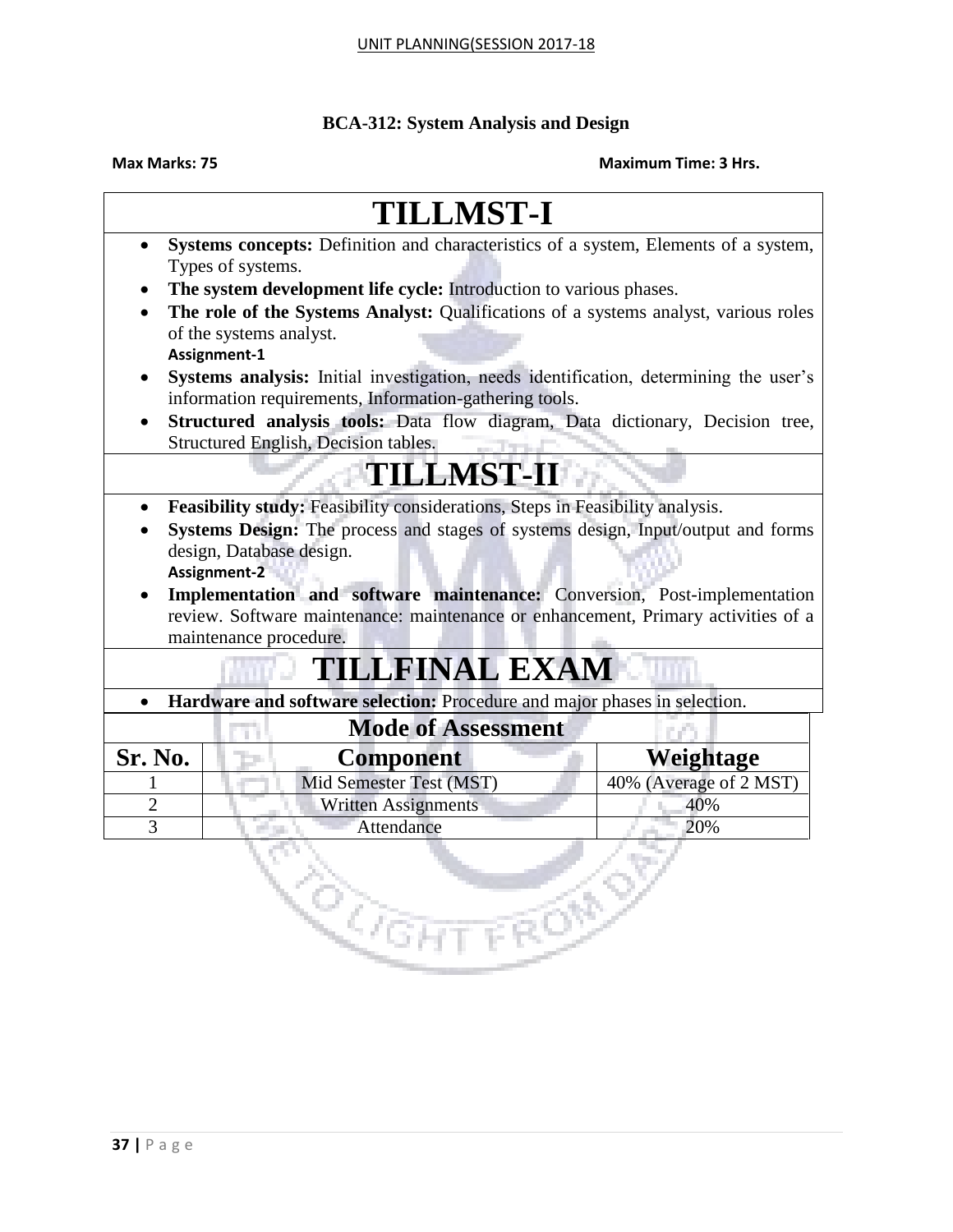### **BCA-313: Systems Software**

### **Max Marks: 75 Maximum Time: 3 Hrs.**

## **TILLMST-I**

- **Introduction:** Definition of system software, types of system software, features of system programming, system programming vs. application programming.
- **Language Processors:** Introduction, Language processing activates, Fundamentals of Language Processing.

**Assignment-1**

- **Assembler:** Elements of Assembly Language Processing, A simple Assembly scheme, Pass structure of Assemblers, Design of a two pass assembler. A brief overview of single pass assembly and problem of forward references.
- **Linkers and Loaders:** Definition of linker and loader Design of Absolute Loader, Re-locatable Loader.

## **TILLMST-II**

- **Compilers:** Overview of Compilation Process, Scanning, Parsing (Top down and Bottom Up parsing), Intermediate code forms (variant I and II) intermediate code form for arithmetic expressions (postfix, prefix, triples, quadruples – concepts only), **Assignment-2**
- Code optimisation transformations (Compile time evaluation, Elimination of common sub-expression, Dead code elimination, Frequency reduction, strength reduction – concepts only), compiler vs. interpreter.

## **TILLFINAL EXAM**

 **Software Tools:** Software tools for program development, Editors, Debug monitors, Programming environments, User Interfaces..

| <b>Mode of Assessment</b> |                            |                        |  |  |
|---------------------------|----------------------------|------------------------|--|--|
| Sr. No.                   | <b>Component</b>           | Weightage              |  |  |
|                           | Mid Semester Test (MST)    | 40% (Average of 2 MST) |  |  |
|                           | <b>Written Assignments</b> | 40%                    |  |  |
|                           | Attendance                 | 20%                    |  |  |
|                           |                            |                        |  |  |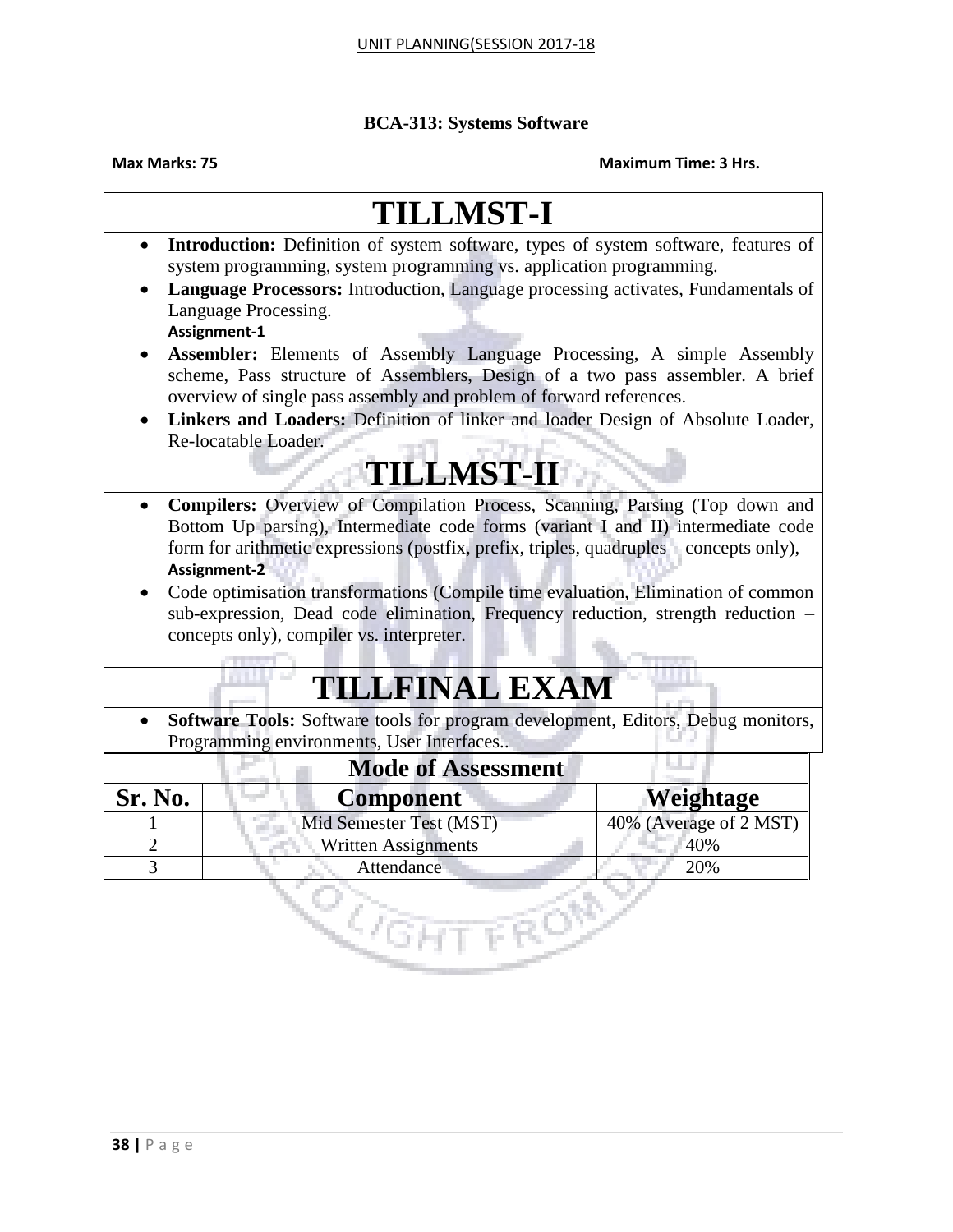### **BCA-314: Java Programming**

### **Max Marks: 75 Maximum Time: 3 Hrs.**

### **TILLMST-I Introduction to java:** evolution, features, comparison with C and C++; Java program structure; tokens, keywords, constants, variables, data types, type casting, statements. **Operators and expressions:** arithmetic, relational, logical, assignment, increment, decrement, conditional, bitwise and special operators. Operator precedence & associativity rules. **Assignment-1 Control statements:** if else, switch case, for, while, do while, break, continue, labeled loops. **Class:** syntax, instance variable, class variables, methods, constructors, overloading of constructors and methods. **TILLMST-II Inheritance:** types of inheritance, use of super, method overriding, final class, abstract class, wrapper classes **Assignment-2** Arrays, Strings and Vectors, Packages and Interfaces, visibility controls **Errors and Exceptions:** Types of errors, Exception classes, Exception handling in java, use of try, catch, finally, throw and throws. Taking user input, Command line arguments. **TILLFINAL EXAM Multithreaded Programming:** Creating Threads, Life cycle of thread, Thread priority, Thread synchronization, Inter-thread communication. **Mode of Assessment Sr. No. Component Weightage** 1 Mid Semester Test (MST) 40% (Average of 2 MST) 2 Written Assignments 140%

3 Attendance 20%

<u>ि</u>ंदम

FRON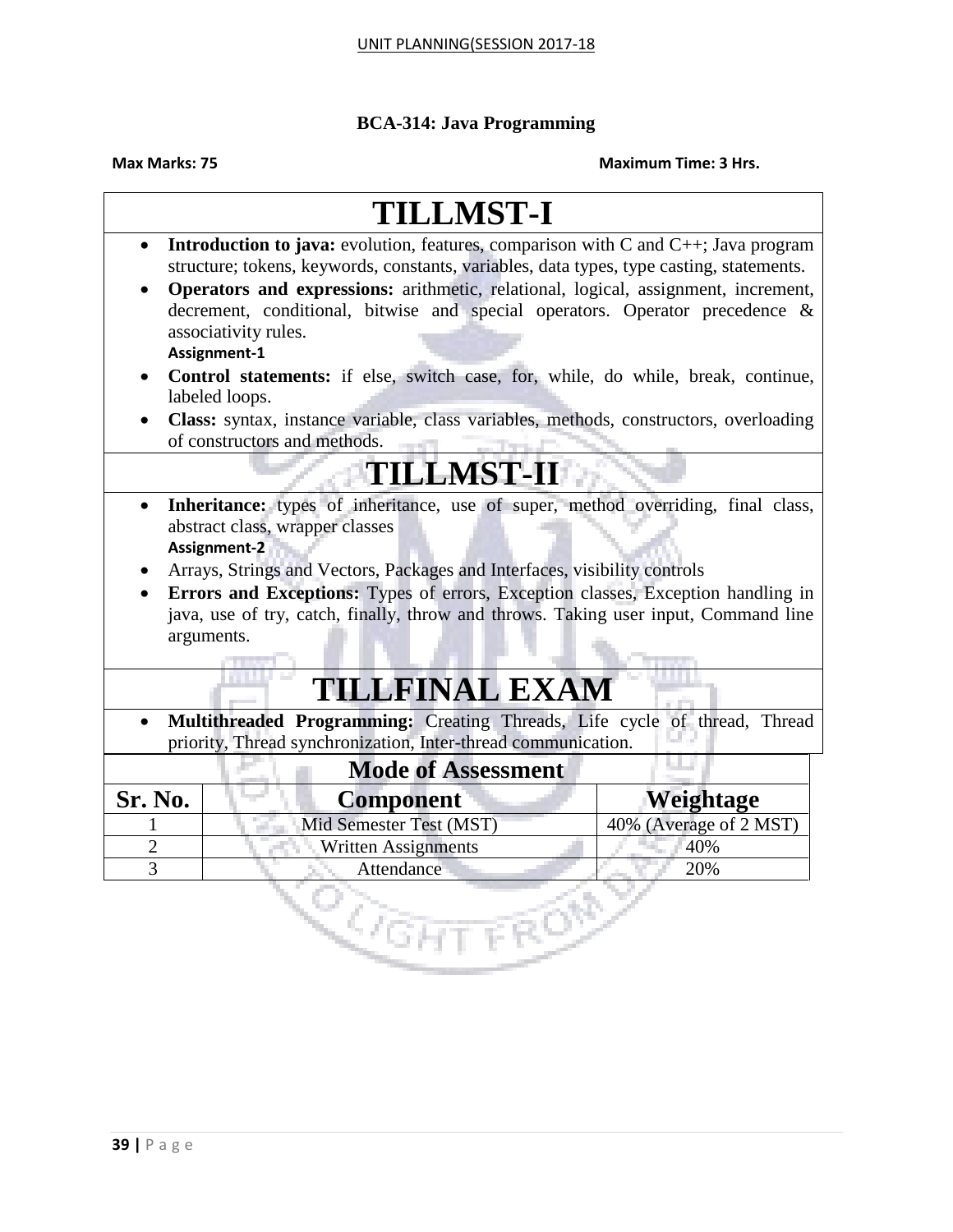### **BCA-315: Web Designing using HTML and DHTML**

|                   | <b>TILLMST-I</b>                                                                                                                                       |                        |  |  |
|-------------------|--------------------------------------------------------------------------------------------------------------------------------------------------------|------------------------|--|--|
|                   | Introduction to HTML: Basic HTML concepts, an overview of HTML markup.                                                                                 |                        |  |  |
|                   | What is good Web design; the process of Web publishing; implementation; the phases                                                                     |                        |  |  |
|                   | of Web site development; HTML's role in the Web; and issues facing HTML and the                                                                        |                        |  |  |
| Web.              |                                                                                                                                                        |                        |  |  |
|                   | <b>HTML overview:</b> the structure of HTML documents; document types; the <html></html>                                                               |                        |  |  |
|                   | element; the <head> element; the <body> element;</body></head>                                                                                         |                        |  |  |
|                   | Assignment-1                                                                                                                                           |                        |  |  |
| $\bullet$         | Links and Addressing: Linking basics; what are URLs; linking in HTML; anchor                                                                           |                        |  |  |
|                   | attributes; images and anchors; image maps; semantic linking with the <link/>                                                                          |                        |  |  |
|                   | element; meta-information;                                                                                                                             |                        |  |  |
|                   | <b>HTML</b> and Images: The role of images on the Web; image preliminaries; image                                                                      |                        |  |  |
|                   | downloading issues; obtaining images; HTML image basics; images as buttons; and                                                                        |                        |  |  |
|                   | image maps.                                                                                                                                            |                        |  |  |
| $\bullet$         | Introduction to Layout: Backgrounds, Colors, and Text; design requirements;<br>HTML approach to Web design; fonts; colors in HTML; document-wide color |                        |  |  |
|                   | attributes for <body>; and background images. Introduction to tables, LISTS;</body>                                                                    |                        |  |  |
| frames            |                                                                                                                                                        |                        |  |  |
|                   | <b>TILLMST-II</b>                                                                                                                                      |                        |  |  |
|                   |                                                                                                                                                        |                        |  |  |
| $\bullet$         | style sheets basics; style sheet example; style sheet properties;<br><b>Style Sheets:</b>                                                              |                        |  |  |
|                   | positioning with style sheets;                                                                                                                         |                        |  |  |
|                   | Basic Interactivity and HTML: Forms form preliminaries; the <form> element;</form>                                                                     |                        |  |  |
|                   | form controls;                                                                                                                                         |                        |  |  |
|                   | <b>Assignment-2</b>                                                                                                                                    |                        |  |  |
|                   | Introduction to Server-Side Programming: This chapter covers: overview of                                                                              |                        |  |  |
|                   | client/server programming on the Web; server-side programming; common gateway<br>interface (CGI)                                                       |                        |  |  |
|                   |                                                                                                                                                        |                        |  |  |
|                   | <b>TILLFINAL EXAM</b>                                                                                                                                  |                        |  |  |
|                   | Dynamic HTML (DHTML): dynamic HTML and document object model; HTML                                                                                     |                        |  |  |
|                   | and scripting access; rollover buttons; moving objects with DHTML; and                                                                                 |                        |  |  |
|                   | ramifications of DHTML.                                                                                                                                |                        |  |  |
|                   | <b>Mode of Assessment</b>                                                                                                                              |                        |  |  |
| <b>Sr. No.</b>    | <b>Component</b>                                                                                                                                       | Weightage              |  |  |
|                   | Mid Semester Test (MST)                                                                                                                                | 40% (Average of 2 MST) |  |  |
|                   | <b>Written Assignments</b>                                                                                                                             | 40%                    |  |  |
| $\mathbf{2}$<br>3 |                                                                                                                                                        |                        |  |  |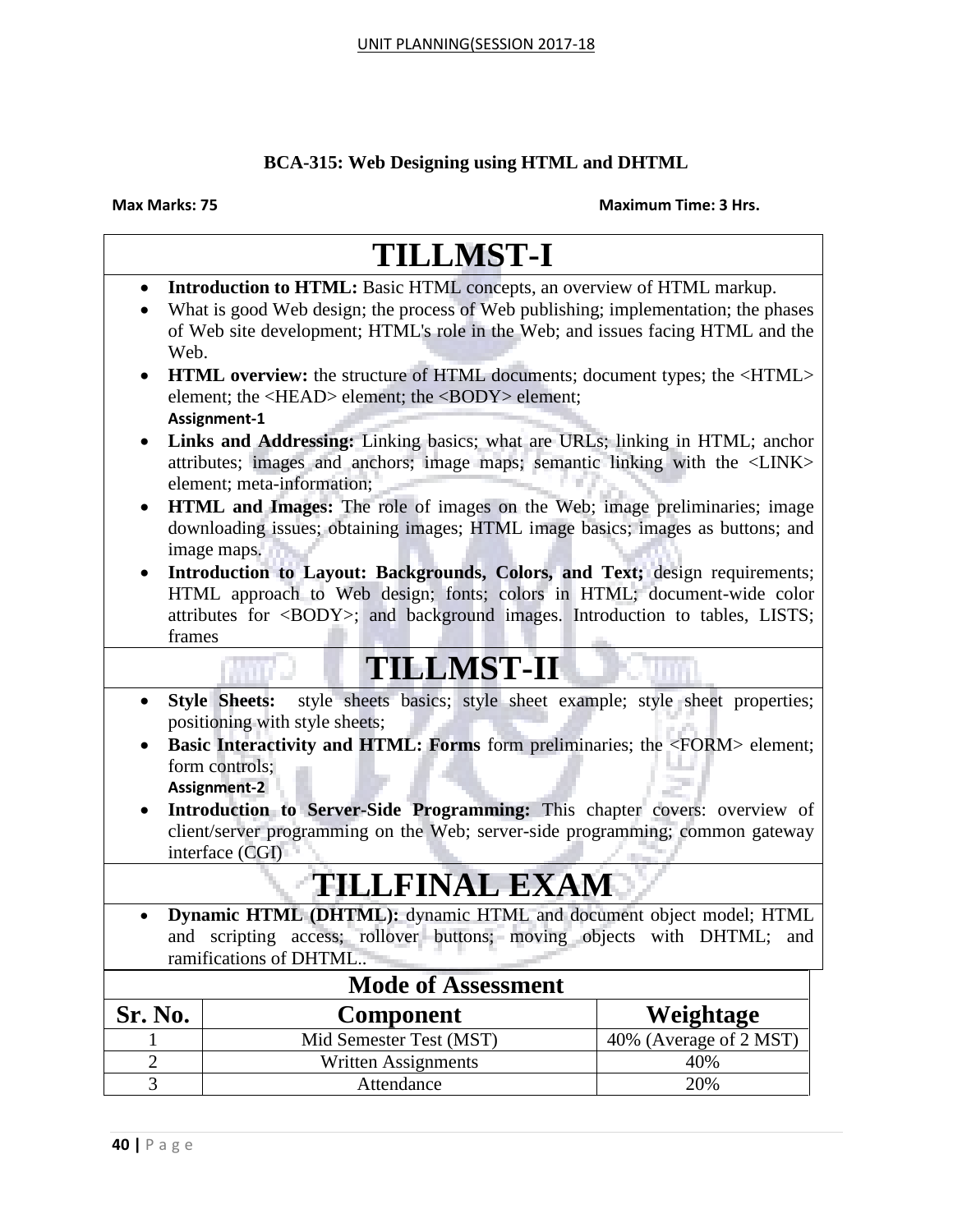| UNIT PLANNING(SESSION 2017-18     |                                              |                       |                                      |                              |  |  |
|-----------------------------------|----------------------------------------------|-----------------------|--------------------------------------|------------------------------|--|--|
| MULTANI MAL MODI COLLEGE, PATIALA |                                              |                       |                                      |                              |  |  |
|                                   | <b>UNIT PLAN</b>                             |                       |                                      |                              |  |  |
|                                   |                                              |                       |                                      |                              |  |  |
|                                   |                                              |                       | <b>Class – BCA III (Semester VI)</b> |                              |  |  |
|                                   |                                              |                       |                                      |                              |  |  |
|                                   | <b>Subject: English Communication Skills</b> |                       |                                      |                              |  |  |
|                                   | <b>Subject Code:</b>                         |                       |                                      |                              |  |  |
|                                   | <b>Subject Teacher: Session: 2017-18</b>     |                       |                                      |                              |  |  |
| S.No.                             | <b>Syllabus/Topics</b>                       | <b>Reference</b>      | <b>Mode of</b>                       | <b>Additional Resources*</b> |  |  |
|                                   |                                              |                       | <b>Transactions</b>                  |                              |  |  |
|                                   |                                              |                       | <b>January 2018</b>                  |                              |  |  |
|                                   |                                              |                       |                                      |                              |  |  |
| 1.                                | JagdishChander                               | <b>JagdishChander</b> | Lecture,                             |                              |  |  |
|                                   | (OUP) (ed.): Short                           | $(OUP)$ (ed.):        | Discussion                           |                              |  |  |
|                                   | plays                                        | Short plays           | Method,                              |                              |  |  |
|                                   |                                              |                       |                                      |                              |  |  |
|                                   |                                              |                       |                                      |                              |  |  |
| 2.                                | Comprehension                                | Wilford D.            |                                      |                              |  |  |
|                                   |                                              | <b>Best: The</b>      |                                      |                              |  |  |
|                                   |                                              | Student's             |                                      |                              |  |  |
|                                   |                                              | Companion             |                                      |                              |  |  |
|                                   |                                              |                       |                                      |                              |  |  |
| 3.                                |                                              | (Rupa)                |                                      |                              |  |  |
|                                   | A paragraph of about                         |                       |                                      |                              |  |  |
|                                   | 150 words                                    |                       |                                      |                              |  |  |
|                                   |                                              |                       |                                      |                              |  |  |
|                                   |                                              |                       |                                      |                              |  |  |
| 4.                                | Précis                                       | W. Stannard           |                                      |                              |  |  |
|                                   |                                              | Allan: Living         |                                      |                              |  |  |
|                                   |                                              | English               |                                      |                              |  |  |
|                                   |                                              | Structure             |                                      |                              |  |  |
|                                   |                                              | (Orient               |                                      |                              |  |  |
|                                   |                                              | Longman)              |                                      |                              |  |  |
|                                   | <b>February &amp; March2018</b>              |                       |                                      |                              |  |  |
| 5.                                | Exercise 1.1 to $30.3$                       | Wilford D.            | Lecture,                             |                              |  |  |
|                                   | Exercise 31.1 to                             | <b>Best: The</b>      | Discussion                           |                              |  |  |
|                                   | Exercise 32.4                                | Student's             | Method,                              |                              |  |  |
|                                   | Exercise 33.1 to                             | Companion             |                                      |                              |  |  |
|                                   | Exercise 38.4                                | (Rupa)                |                                      |                              |  |  |
|                                   | Exercise 39.1 to                             |                       |                                      |                              |  |  |
|                                   | Exercise 44.10                               |                       |                                      |                              |  |  |
|                                   | Exercise 45.1 to                             |                       |                                      |                              |  |  |
|                                   | Exercise 46.10                               |                       |                                      |                              |  |  |
| 6.                                | 1) Words pertaining to                       |                       |                                      |                              |  |  |
|                                   | death                                        |                       |                                      |                              |  |  |
|                                   |                                              |                       |                                      |                              |  |  |
|                                   | 2) Words pertaining to                       |                       |                                      |                              |  |  |
|                                   | Nature Study                                 |                       |                                      |                              |  |  |
|                                   | 3) Opposites                                 |                       |                                      |                              |  |  |
|                                   | 4) Negatives                                 |                       |                                      |                              |  |  |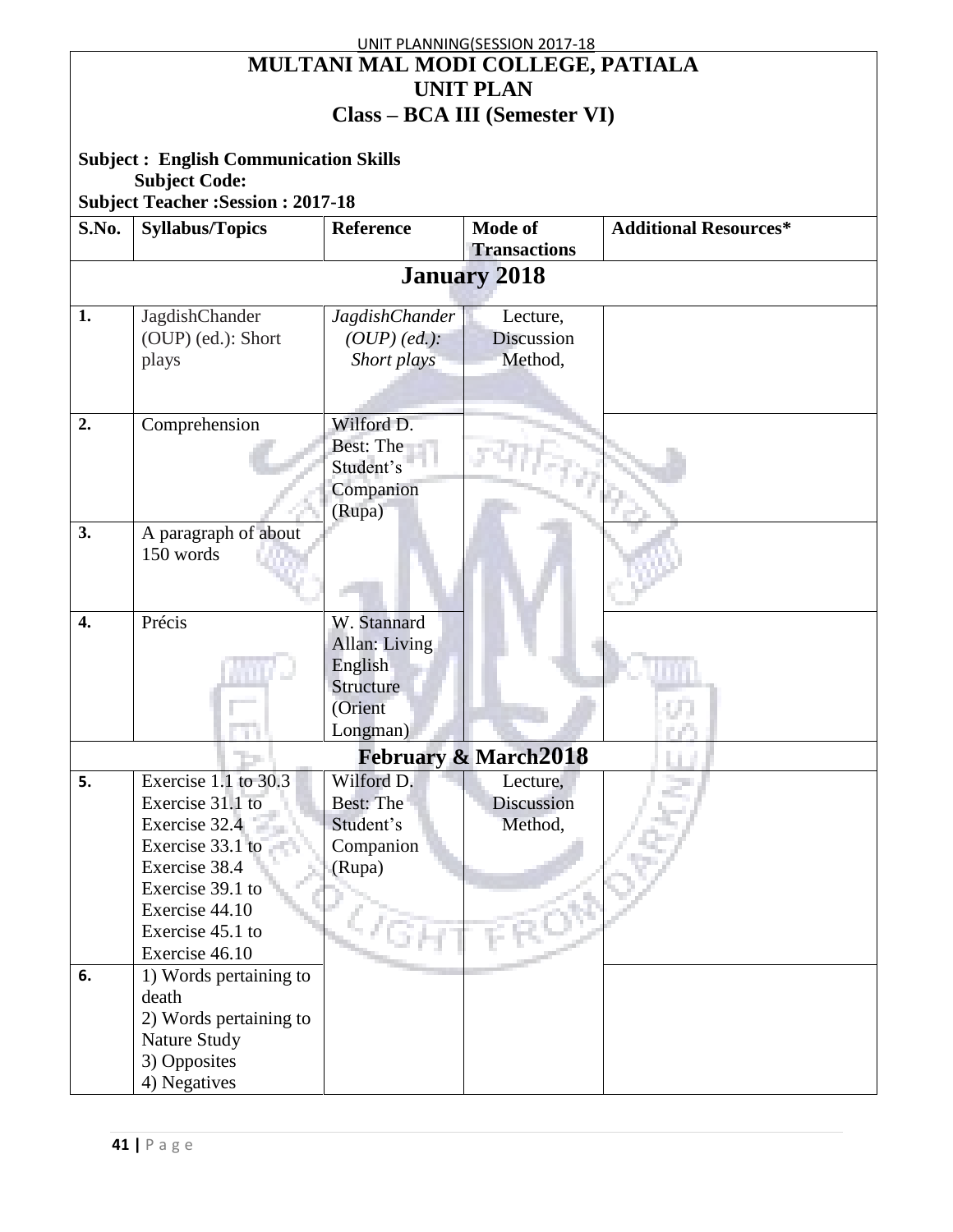| 7.  | <b>Translation</b> from<br>Punjabi/Hindi into<br>English                        |                                                             |  |  |  |  |
|-----|---------------------------------------------------------------------------------|-------------------------------------------------------------|--|--|--|--|
|     | <b>April 2018</b>                                                               |                                                             |  |  |  |  |
| 10. | 5) Scientific<br>Instruments<br>6) War Words<br>7) Literary<br>8) Miscellaneous | Wilford D.<br>Best: The<br>Student's<br>Companion<br>(Rupa) |  |  |  |  |

### **BCA-III, Sem.-VI**

**BCA-322: E-Commerce**

**Max Marks: 75 Maximum Time: 3 Hrs.**

## **TILLMST-I**

- **Introduction to E-commerce:** Definition of E-commerce, Advantages and disadvantages of E-commerce, E-commerce versus traditional commerce.
- Internet and WWW, Electronic commerce framework, Electronic commerce and media convergence, The anatomy of E-commerce applications. **Assignment-1**
- Architectural framework for E-commerce, World Wide Web as the architecture, Web background: Hypertext publishing, Security and the Web.
- **Consumer-oriented E-commerce:** Consumer-oriented applications, Mercantile Process Models – consumer's perspective, Merchant's perspective.

## **TILLMST-II**

- **Advertising and Marketing on the Internet:** The new age information based marketing,
- Advertising on the Internet Active or push-based advertising models, Passive or pull-based advertising models. Guidelines for Internet advertising. Online marketing process.

### **Assignment-2**

- Types of Electronic Payment Systems, Digital token-based electronic payment systems, Smart cards and electronic payment systems, Credit card-based electronic payment systems, Risk and electronic payment systems.
- Electronic Data Interchange and its applications in business.

## **TILLFINAL EXAM**

Legal, Ethical and other public policy issues related to e-commerce.

### **Mode of Assessment**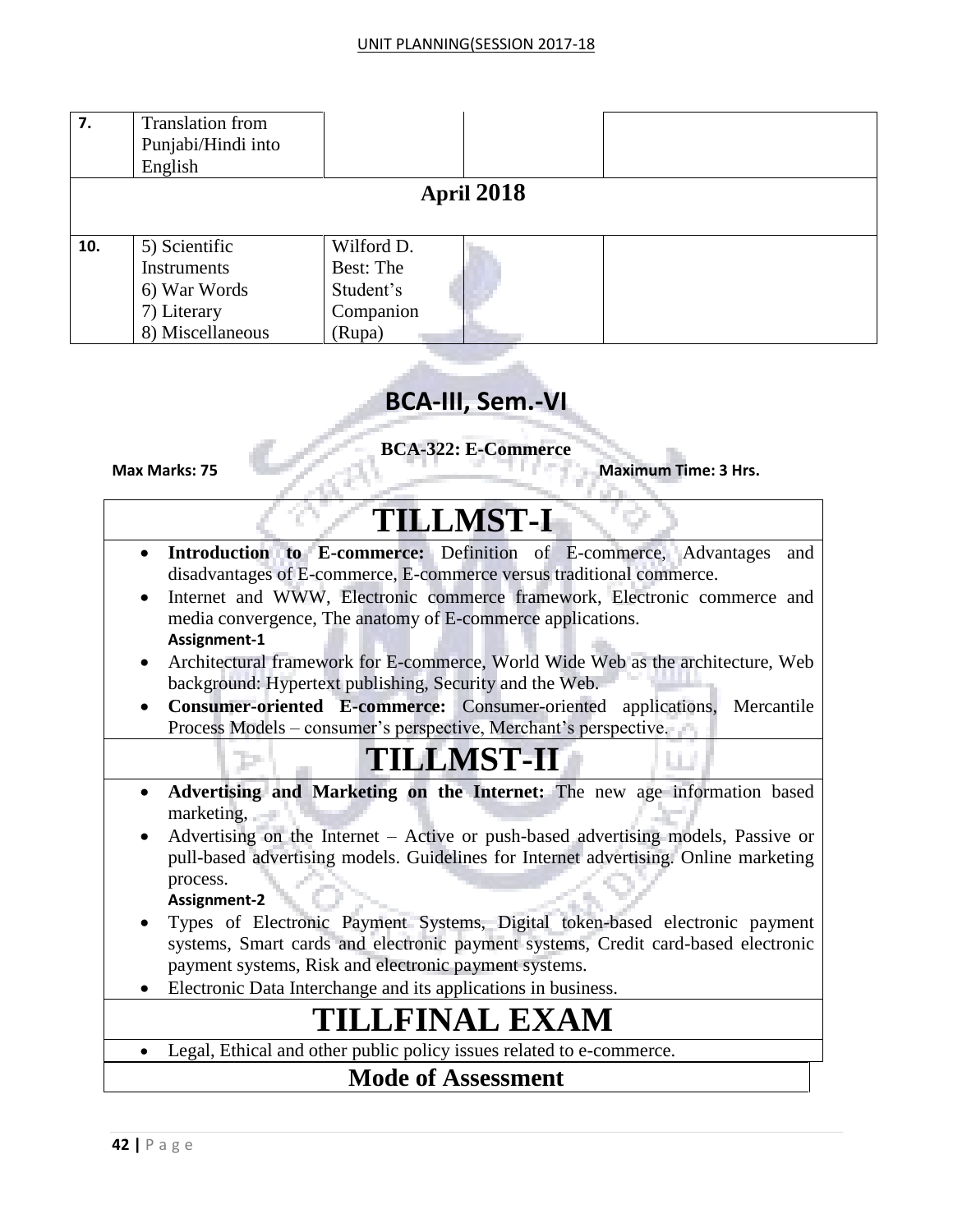| <b>Sr. No.</b> | <b>Component</b>        | Weightage              |
|----------------|-------------------------|------------------------|
|                | Mid Semester Test (MST) | 40% (Average of 2 MST) |
|                | Written Assignments     | 40%                    |
|                | Attendance              | 20%                    |

### **BCA-323: Operating System**

|                                                                                                                                                                                                                                                                                                                                                                                           | <b>TILLMST-I</b>                                                                                                                                                                                                                                                                                                           |                        |  |  |  |
|-------------------------------------------------------------------------------------------------------------------------------------------------------------------------------------------------------------------------------------------------------------------------------------------------------------------------------------------------------------------------------------------|----------------------------------------------------------------------------------------------------------------------------------------------------------------------------------------------------------------------------------------------------------------------------------------------------------------------------|------------------------|--|--|--|
| $\bullet$                                                                                                                                                                                                                                                                                                                                                                                 | <b>Operating System</b> – Definition, Need, Services, Types of operating systems: simple<br>batch system, multi programmed batch system, time sharing system, parallel system,<br>distributed system, real time system, personal computer system. Operating system<br>components, operating system services, system calls. |                        |  |  |  |
|                                                                                                                                                                                                                                                                                                                                                                                           | Process Management - process definition, process state, process scheduling,<br>operations on processes, Basic concepts of thread, Difference between process and<br>thread.<br>Assignment-1                                                                                                                                |                        |  |  |  |
| $\bullet$                                                                                                                                                                                                                                                                                                                                                                                 | CPU Scheduling - Basic concepts, scheduling criteria, scheduling algorithms -                                                                                                                                                                                                                                              |                        |  |  |  |
| $\bullet$                                                                                                                                                                                                                                                                                                                                                                                 | FCFS, SJF, Round Robin and Multilevel queue scheduling.<br><b>Deadlocks</b> – Characteristics of deadlocks, methods for handling deadlocks, deadlock<br>prevention, deadlock avoidance                                                                                                                                     |                        |  |  |  |
| <b>TILLMST-II</b>                                                                                                                                                                                                                                                                                                                                                                         |                                                                                                                                                                                                                                                                                                                            |                        |  |  |  |
| Memory Management - Logical versus Physical address space, swapping,<br>$\bullet$<br>contiguous allocation, Paging, Concept of Virtual memory, Implementation by<br>Demand Paging, Page replacement algorithms - FIFO, Optimal, LRU, Concept of<br>thrashing.<br>Assignment-2<br>File Management - Allocation methods: contiguous allocation, linked allocation and<br>indexed allocation |                                                                                                                                                                                                                                                                                                                            |                        |  |  |  |
| <b>TILLFINAL EXAM</b>                                                                                                                                                                                                                                                                                                                                                                     |                                                                                                                                                                                                                                                                                                                            |                        |  |  |  |
| Device Management - Disk Scheduling: FCFS, SSTF, SCAN, C-SCAN, LOOK.<br>$\bullet$                                                                                                                                                                                                                                                                                                         |                                                                                                                                                                                                                                                                                                                            |                        |  |  |  |
| <b>Mode of Assessment</b>                                                                                                                                                                                                                                                                                                                                                                 |                                                                                                                                                                                                                                                                                                                            |                        |  |  |  |
| Sr. No.                                                                                                                                                                                                                                                                                                                                                                                   | <b>Component</b>                                                                                                                                                                                                                                                                                                           | Weightage              |  |  |  |
|                                                                                                                                                                                                                                                                                                                                                                                           | Mid Semester Test (MST)                                                                                                                                                                                                                                                                                                    | 40% (Average of 2 MST) |  |  |  |
| $\overline{2}$                                                                                                                                                                                                                                                                                                                                                                            | <b>Written Assignments</b>                                                                                                                                                                                                                                                                                                 | 40%                    |  |  |  |
| 3                                                                                                                                                                                                                                                                                                                                                                                         | Attendance                                                                                                                                                                                                                                                                                                                 | 20%                    |  |  |  |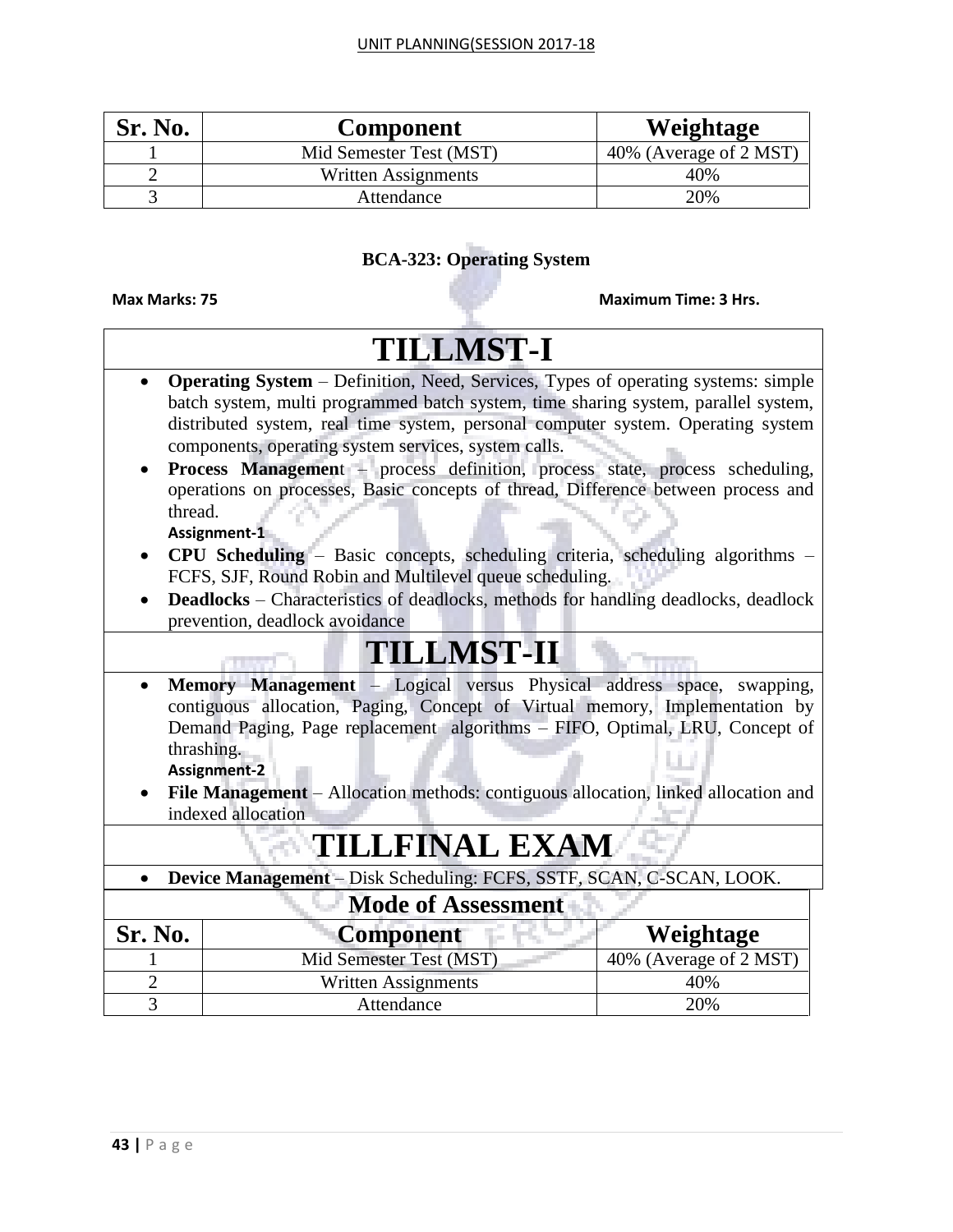### **BCA-324: Software Engineering**

|                                                                                                                                                                                                                                                                                                                                     | <b>TILLMST-I</b>                                                                                                                                                                                                |                        |  |  |
|-------------------------------------------------------------------------------------------------------------------------------------------------------------------------------------------------------------------------------------------------------------------------------------------------------------------------------------|-----------------------------------------------------------------------------------------------------------------------------------------------------------------------------------------------------------------|------------------------|--|--|
| $\bullet$                                                                                                                                                                                                                                                                                                                           | Introduction - The Problem Domain, Software Engg.Challenges, Software<br>Engg.Approach. Software development life cycle, its phases, Software development<br>process models: Waterfall, Prototyping, Iterative; |                        |  |  |
|                                                                                                                                                                                                                                                                                                                                     | Software Process- Characteristics of software process, Project management process,<br>Software configuration management process.<br>Assignment-1                                                                |                        |  |  |
|                                                                                                                                                                                                                                                                                                                                     | Project Planning - activities, COCOMO model. Software Metrics - Definition,<br>Importance, Categories of metrics. Software Quality - Attributes, Cyclomatic<br>complexity metric.                               |                        |  |  |
|                                                                                                                                                                                                                                                                                                                                     | Software Requirements Analysis - Need for SRS, Data flow diagrams, Data<br>Dictionary, entity relationship diagram, Characteristics and components of SRS,<br>validation, metrics                               |                        |  |  |
| $\bullet$                                                                                                                                                                                                                                                                                                                           | Software Design - Design principles, Module-level concepts, Structure Chart and<br>Structured Design methodology, verification, metrics: network metrics, information<br>flow metrics.                          |                        |  |  |
| <b>TILLMST-II</b>                                                                                                                                                                                                                                                                                                                   |                                                                                                                                                                                                                 |                        |  |  |
| $\bullet$                                                                                                                                                                                                                                                                                                                           | Coding – Programming Principles and Guidelines, Verification- code inspections,<br>static analysis.<br>Assignment-2                                                                                             |                        |  |  |
| <b>Software Testing – testing fundamentals, Black Box Testing: Equivalence class</b><br>partitioning, Boundary value analysis, cause-effect graphing; White Box Testing:<br>Control flow and Data flow-based testing, mutation testing; levels of testing, test plan,<br>test case specification, test case execution and analysis, |                                                                                                                                                                                                                 |                        |  |  |
|                                                                                                                                                                                                                                                                                                                                     | TILLFINAL EXAM                                                                                                                                                                                                  |                        |  |  |
|                                                                                                                                                                                                                                                                                                                                     | Software maintenance - Categories of maintenance.<br>Software Reliability - Definition, uses of reliability studies                                                                                             |                        |  |  |
| <b>Mode of Assessment</b>                                                                                                                                                                                                                                                                                                           |                                                                                                                                                                                                                 |                        |  |  |
| Sr. No.                                                                                                                                                                                                                                                                                                                             | <b>Component</b>                                                                                                                                                                                                | Weightage              |  |  |
|                                                                                                                                                                                                                                                                                                                                     | Mid Semester Test (MST)                                                                                                                                                                                         | 40% (Average of 2 MST) |  |  |
| $\overline{c}$<br>$\overline{3}$                                                                                                                                                                                                                                                                                                    | <b>Written Assignments</b><br>Attendance                                                                                                                                                                        | 40%<br>20%             |  |  |
|                                                                                                                                                                                                                                                                                                                                     |                                                                                                                                                                                                                 |                        |  |  |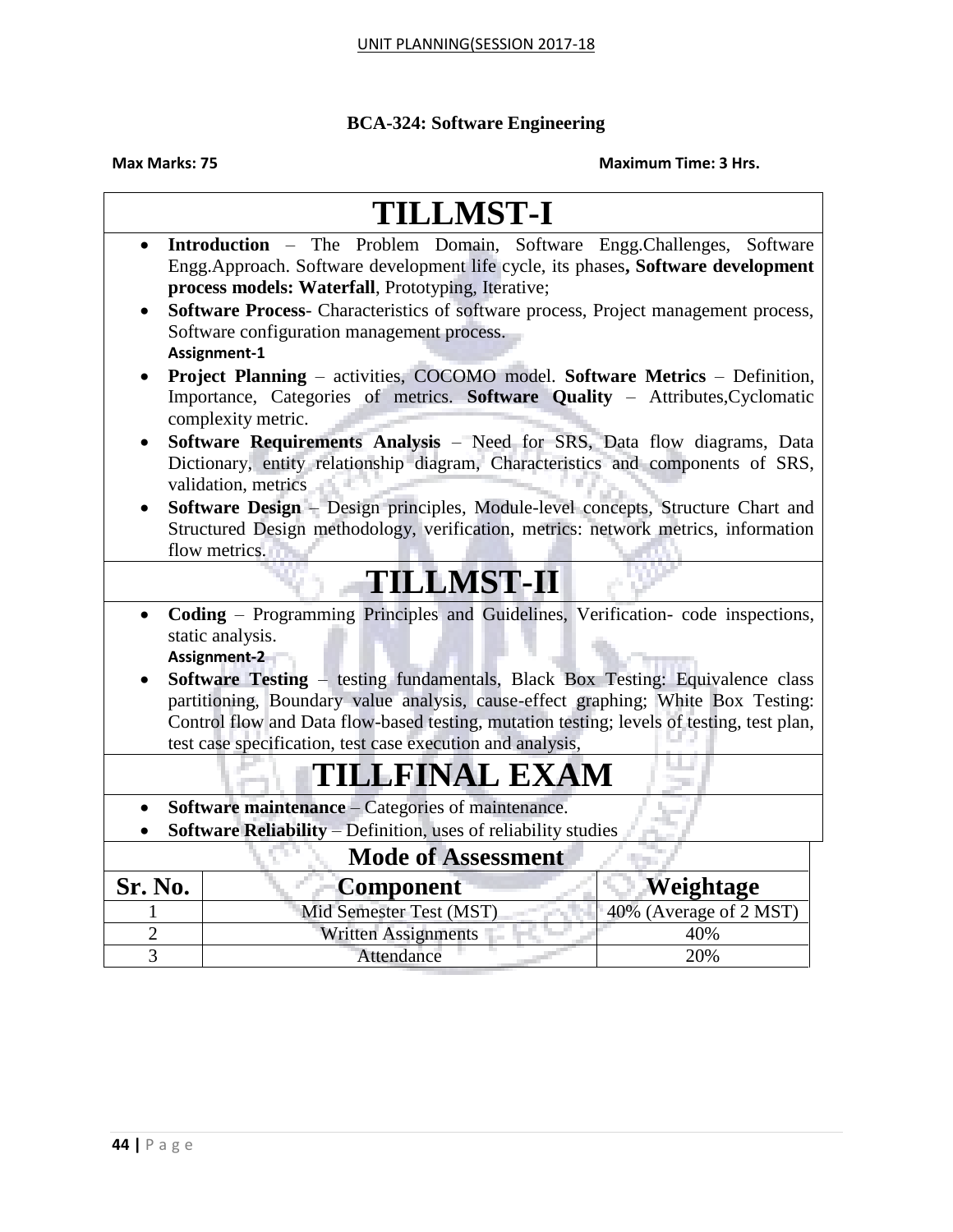### **BCA-325: Web designing using ASP.NET**

| <b>Sr. No.</b>                                                                                                                | <b>Component</b>                                                                                                                                                         | Weightage |  |  |
|-------------------------------------------------------------------------------------------------------------------------------|--------------------------------------------------------------------------------------------------------------------------------------------------------------------------|-----------|--|--|
| <b>Mode of Assessment</b>                                                                                                     |                                                                                                                                                                          |           |  |  |
|                                                                                                                               | Source controls.                                                                                                                                                         |           |  |  |
|                                                                                                                               | executing SQL data source commands, Caching database data with the SQL data                                                                                              |           |  |  |
|                                                                                                                               | commands,<br>Using ASP.NET parameters with the SQL data source controls, programmatically                                                                                |           |  |  |
| SQL Data Source Control: Creating database connections, executing database<br>$\bullet$                                       |                                                                                                                                                                          |           |  |  |
|                                                                                                                               |                                                                                                                                                                          |           |  |  |
| <b>TILLFINAL EXAM</b>                                                                                                         |                                                                                                                                                                          |           |  |  |
| OleDb and SQL Managed Providers - OleDb Data Adapter Type.                                                                    |                                                                                                                                                                          |           |  |  |
| security, localizing ASP .NET applications.<br>ADO.NET:- Changes from ADO to ADO.NET, ADO .NET Managed Providers<br>$\bullet$ |                                                                                                                                                                          |           |  |  |
| Modifying master page content, Loading master page dynamically. ASP.NET                                                       |                                                                                                                                                                          |           |  |  |
| Master pages: - Designing Website with Master Pages: Creating master pages,<br>٠                                              |                                                                                                                                                                          |           |  |  |
|                                                                                                                               | Assignment-2                                                                                                                                                             |           |  |  |
|                                                                                                                               | ASP .NET pages.                                                                                                                                                          |           |  |  |
|                                                                                                                               | control fundamentals, using field with the grid view control, working with grid view<br>control events extending the grid view control. Debugging, caching and deploying |           |  |  |
|                                                                                                                               | Dropdown list control, Radio button, list controls. Grid View Controls: Grid view                                                                                        |           |  |  |
|                                                                                                                               | advertisement, displaying different page views, displaying a wizard. List Controls:                                                                                      |           |  |  |
| $\bullet$                                                                                                                     | Rich Web Controls: - Accepting file uploads, displaying a calendar, Displaying                                                                                           |           |  |  |
| <b>TILLMST-II</b>                                                                                                             |                                                                                                                                                                          |           |  |  |
| control, validation summary controls                                                                                          |                                                                                                                                                                          |           |  |  |
|                                                                                                                               | compare validator control, regular expression validator control, custom validator                                                                                        |           |  |  |
|                                                                                                                               | Validation Controls: required field validation control, range validator Control,                                                                                         |           |  |  |
| control.                                                                                                                      | Assignment-1                                                                                                                                                             |           |  |  |
|                                                                                                                               | Submitting form data, displaying images, using the panel control, using the hyperlink                                                                                    |           |  |  |
| $\bullet$                                                                                                                     | Web forms, Standard Controls: - Display information, Accepting user input,                                                                                               |           |  |  |
|                                                                                                                               | <b>Introduction to Classes and objects</b>                                                                                                                               |           |  |  |
| $\bullet$                                                                                                                     | and loops, Arrays, events.                                                                                                                                               |           |  |  |
|                                                                                                                               | using command line compiler and visual studio .net IDE.<br>Introduction to c#:- variables, Constants, Data Types, Operators, Control Structures                          |           |  |  |
| $\bullet$                                                                                                                     | <b>Basics of ASP. NET:</b> - Introducing ASP .NET- Creating ASP .NET applications                                                                                        |           |  |  |
| Language, Meta Data, .Net types and .net namespaces.                                                                          |                                                                                                                                                                          |           |  |  |
| System, Common Language Specification, .Net binaries, Microsoft Intermediate                                                  |                                                                                                                                                                          |           |  |  |
| $\bullet$                                                                                                                     | Introduction to .net framework: - Genesis of.NET, Features, Advantages and<br>disadvantages of .net framework. Common Language Runtime:-Common Type                      |           |  |  |
|                                                                                                                               |                                                                                                                                                                          |           |  |  |
|                                                                                                                               | <b>TILLMST-I</b>                                                                                                                                                         |           |  |  |